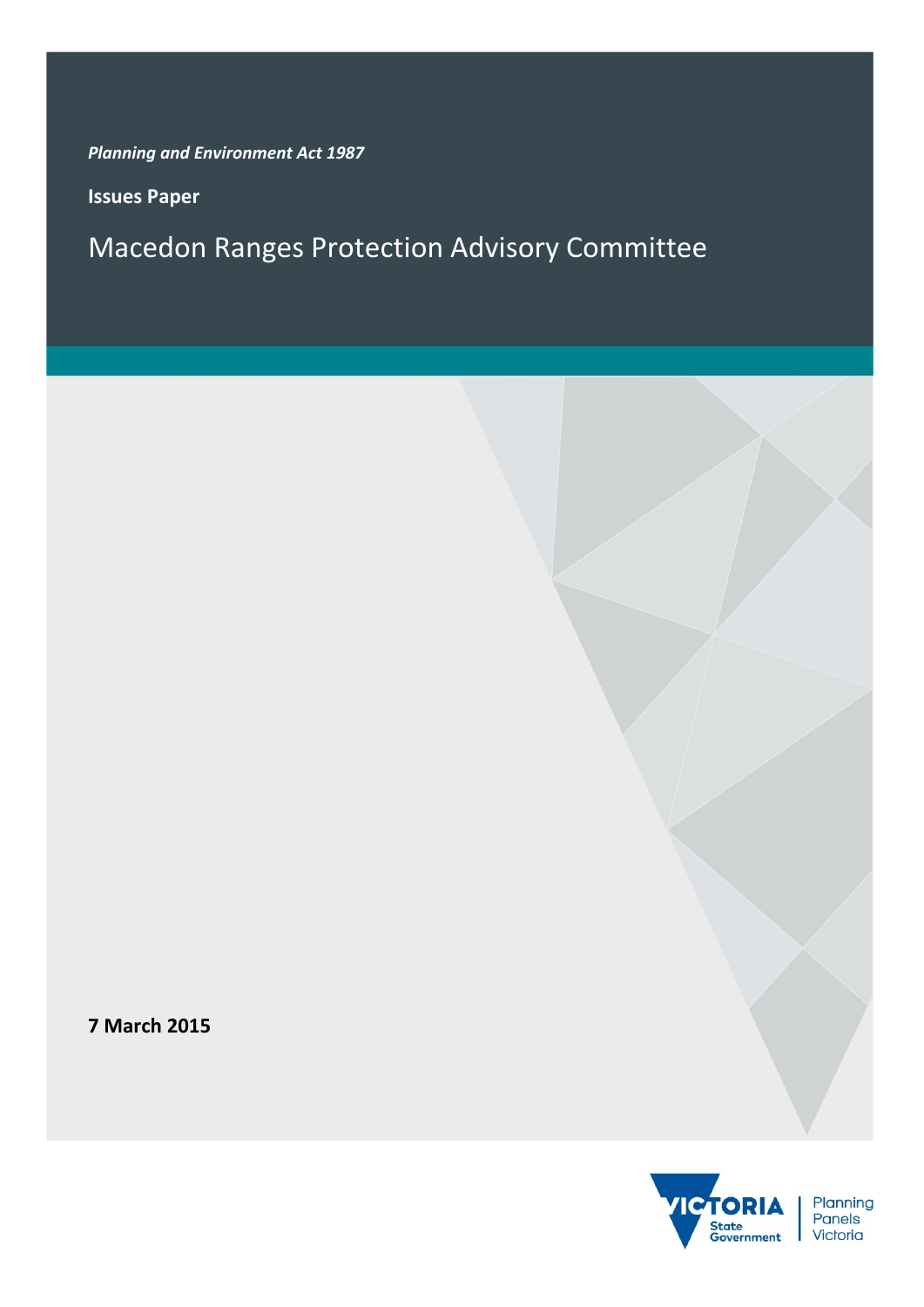*Planning and Environment Act 1987* Issues Paper Macedon Ranges Protection Advisory Committee

7 March 2015

Brett Davis, Chair, Sarah Carlisle, Mandy Elliott & Lisa Kendal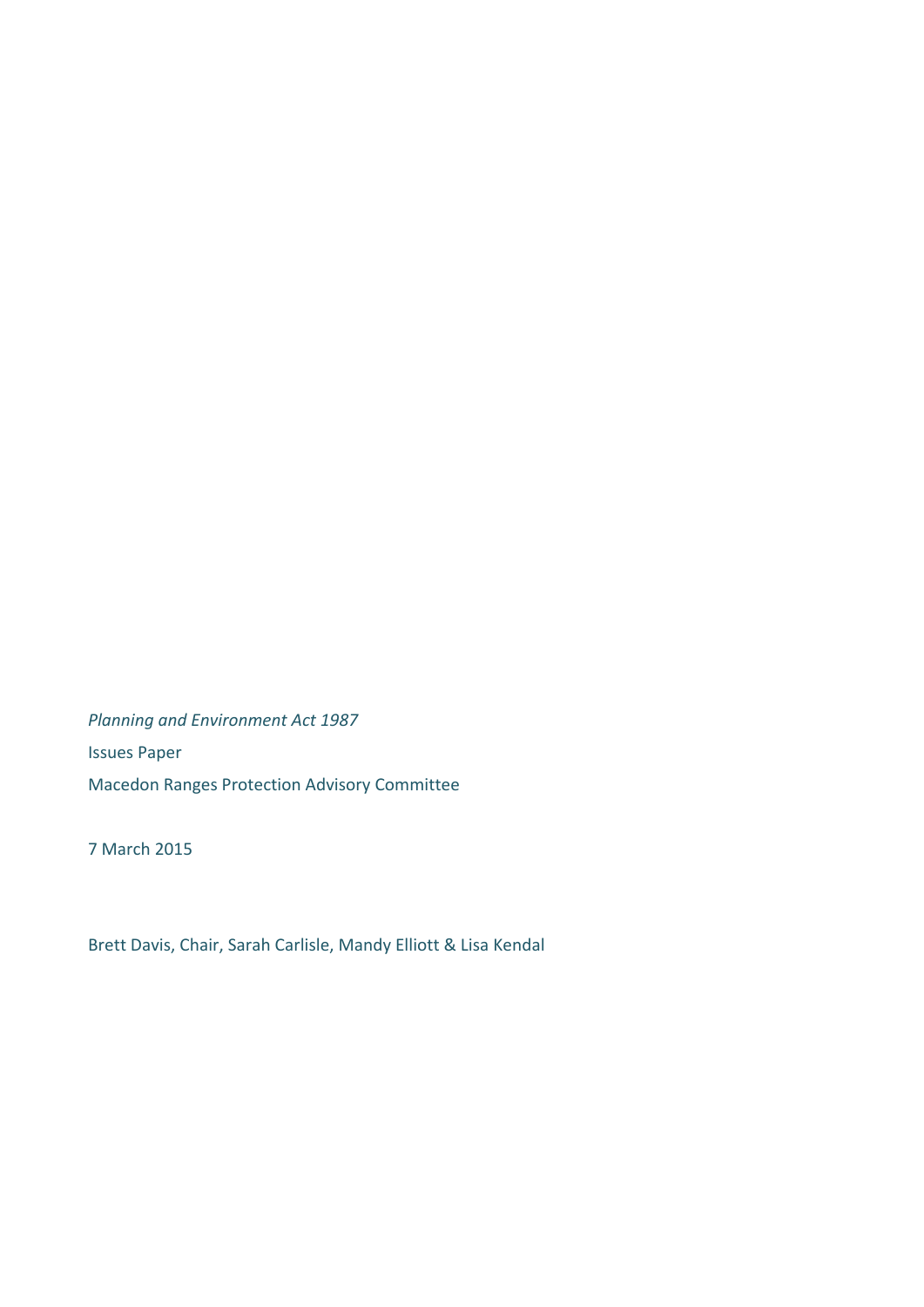# **Contents**

|                | Page                                                                                                                                                                                                  |  |
|----------------|-------------------------------------------------------------------------------------------------------------------------------------------------------------------------------------------------------|--|
|                |                                                                                                                                                                                                       |  |
|                |                                                                                                                                                                                                       |  |
|                |                                                                                                                                                                                                       |  |
|                |                                                                                                                                                                                                       |  |
|                |                                                                                                                                                                                                       |  |
| 1              |                                                                                                                                                                                                       |  |
|                | 1.1<br>1.2<br>1.3                                                                                                                                                                                     |  |
| $\overline{2}$ |                                                                                                                                                                                                       |  |
|                | 2.1<br>Evolution of Macedon Ranges policy and planning framework  8<br>2.2<br>2.3<br>2.4<br>2.5<br>2.6<br>2.7<br>2.8<br>2.9<br>2.10<br>2.13 Current planning scheme amendments for Macedon Ranges  15 |  |
| 3              | 3.1<br>3.2<br>3.3<br>3.4<br>3.5<br>3.6<br>3.7<br>3.8<br>3.9                                                                                                                                           |  |
| 4              | What geographic area should the policy and legislative controls apply to?21                                                                                                                           |  |
|                | 4.1<br>4.2<br>4.3                                                                                                                                                                                     |  |

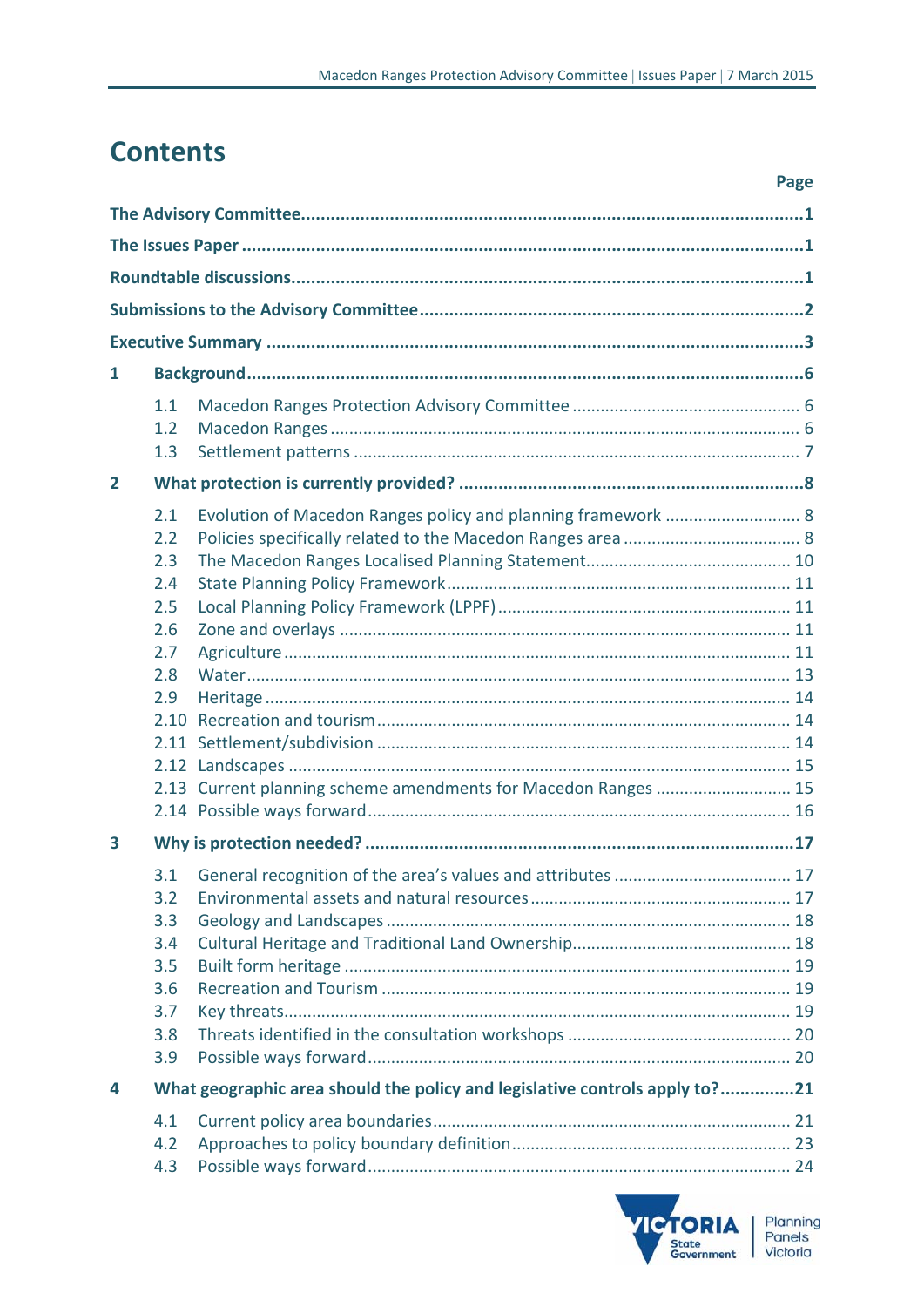| 5 |     |                                                                             |  |
|---|-----|-----------------------------------------------------------------------------|--|
|   | 5.1 |                                                                             |  |
|   |     |                                                                             |  |
|   |     |                                                                             |  |
|   |     |                                                                             |  |
|   | 5.5 |                                                                             |  |
|   |     |                                                                             |  |
|   |     |                                                                             |  |
|   |     |                                                                             |  |
|   |     | 5.9 Additional consultation for planning decisions in the Macedon Ranges 28 |  |
|   |     |                                                                             |  |
|   |     |                                                                             |  |

| <b>Appendix A</b> | <b>Overview of the Victorian planning system</b>     |
|-------------------|------------------------------------------------------|
| <b>Appendix B</b> | <b>Localised Planning Statement September (2014)</b> |
| <b>Appendix C</b> | <b>Relevant Planning Policies</b>                    |

# **List of Tables**

|  | Page |
|--|------|
|  |      |
|  |      |

# **List of Figures**

| Figure 1 | Macedon Ranges Geographic profile, Source: Macedon Ranges                                                                                                                             |  |
|----------|---------------------------------------------------------------------------------------------------------------------------------------------------------------------------------------|--|
| Figure 2 | Settlement Plan (Source: Figure 1 of Macedon Ranges Shire                                                                                                                             |  |
| Figure 3 |                                                                                                                                                                                       |  |
| Figure 4 | Statement of Planning Policy 8 Boundary (Source: Statement of<br>Planning Policy No. 8, 1975) and Localised Planning Statement<br>Boundary (Source: Macedon Ranges Localised Planning |  |



**Page**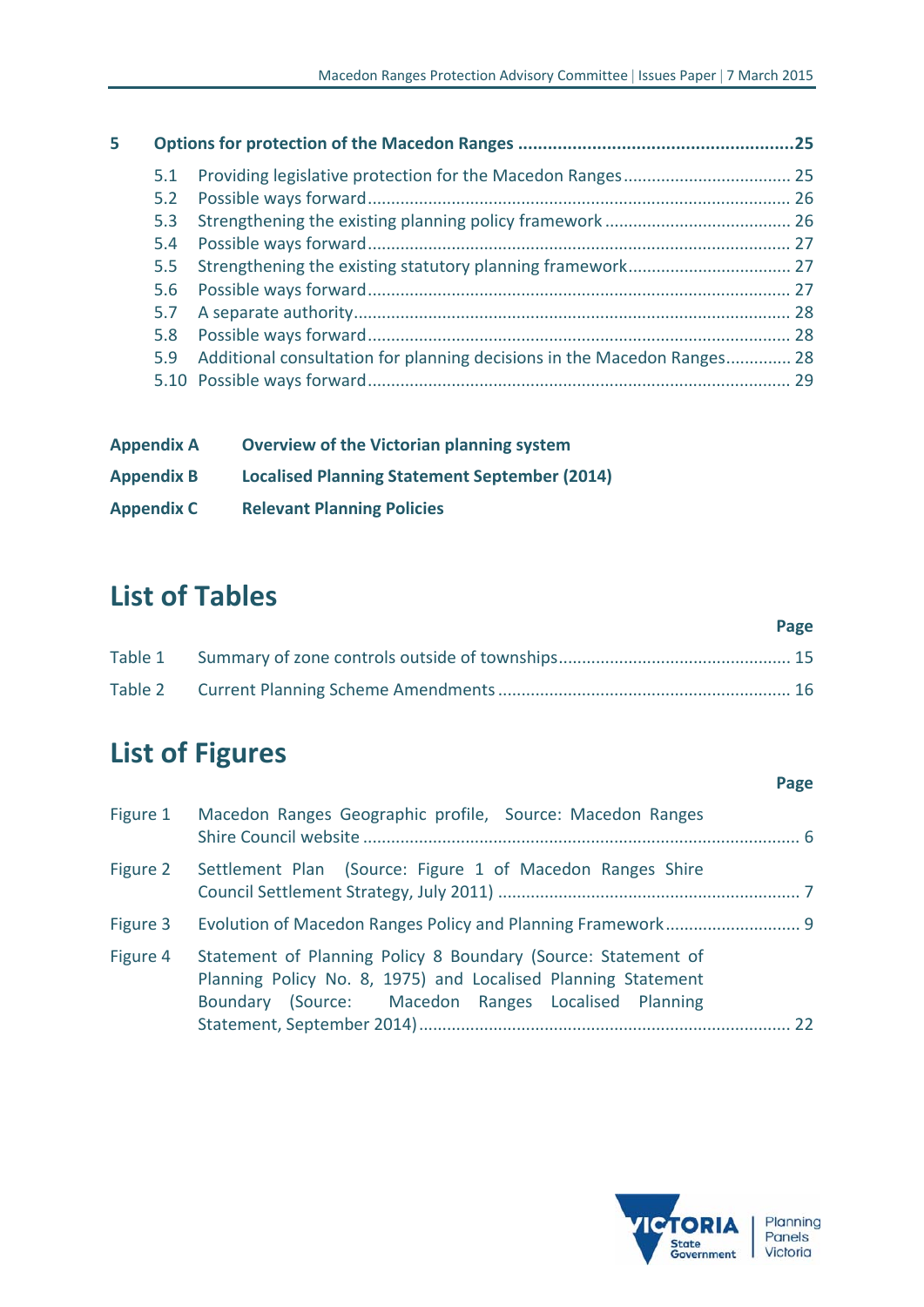# **Glossary and abbreviations**

| Act              | Planning and Environment Act 1987                                                                                                                           |
|------------------|-------------------------------------------------------------------------------------------------------------------------------------------------------------|
| <b>CVLAS</b>     | Central Victoria Landscape Assessment Study                                                                                                                 |
| <b>DELWP</b>     | Department of Environment, Land, Water and Planning                                                                                                         |
| <b>EMP</b>       | <b>Environmental Management Plan</b>                                                                                                                        |
| <b>LPPF</b>      | <b>Local Planning Policy Framework</b>                                                                                                                      |
| <b>MSS</b>       | Municipal Strategic Statement, a key part of the Local Planning<br>Policy Framework, and found in clause 21 of the Macedon Ranges<br><b>Planning Scheme</b> |
| Peri-Urban       | Areas on the urban fringe, outside the urban growth boundary                                                                                                |
| <b>RSP</b>       | The Upper Yarra Valley and Dandenong Ranges Regional Strategy<br>Plan, referred to in Part 3A of the Act                                                    |
| SPP <sub>8</sub> | Statement of Planning Policy No. 8, Macedon Ranges and<br>Surrounds, 1975                                                                                   |
| <b>SPPF</b>      | <b>State Planning Policy Framework</b>                                                                                                                      |

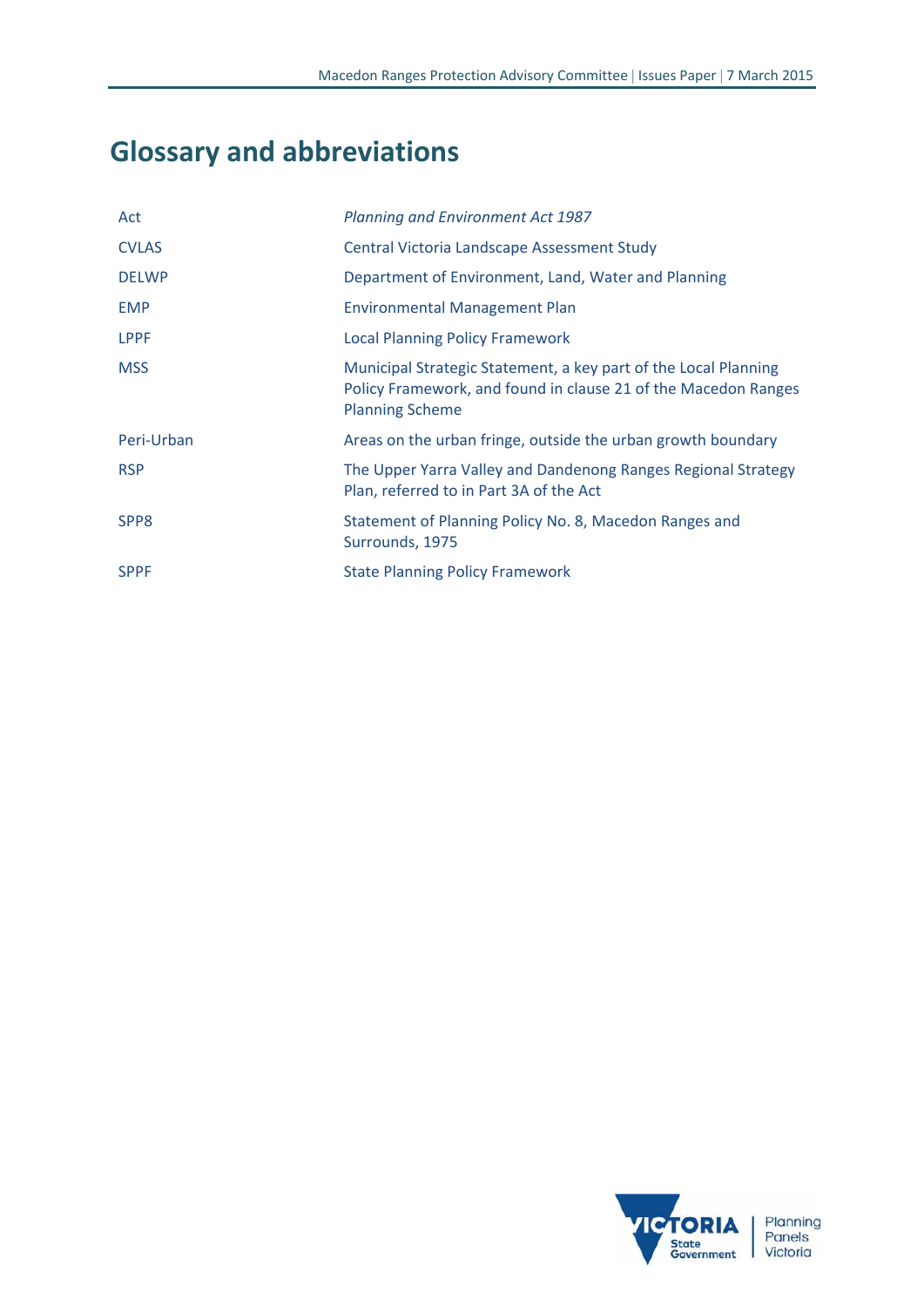# **The Advisory Committee**

The Advisory Committee has been appointed by the Minister for Planning in accordance with Terms of Reference. The purpose of the Committee as set out in the Terms of Reference is to:

*Provide advice on an appropriate policy to support changes to the legislative framework to achieve protection for the Macedon Ranges and its unique natural attributes, high environmental values and distinctive rural character and townships. The Advisory Committee will also consider and report on legislative options and statutory arrangements to achieve protection.* 

The Advisory Committee consists of:

- Brett Davis, Chair
- Sarah Carlisle
- Mandy Elliott
- Lisa Kendal

The Committee may also seek specialist advice as appropriate.

The Committee has been assisted by Elissa Bell.

# **The Issues Paper**

The purpose of this Issues Paper is to inform submissions to the Advisory Committee. The Issues Paper is not a statement of the views of the Committee or any other parties, but is simply designed to ask questions and prompt discussions on relevant issues. The Committee will hold hearings the week beginning 2 May 2016 with the view to finalising its advice to the Minister by 15 July 2016.

# **Roundtable discussions**

In order to inform this Issues Paper, the Committee conducted a number of roundtable discussions with various stakeholders. The purpose of these discussions was to assist the Committee in identifying issues only. The discussions were not a forum for submissions.

The first discussions were held in Gisborne on 9 and 10 February 2016, which provided the Committee with some invaluable insights into the issues. Participants in these discussions were:

- planning officers from the Macedon Ranges Shire Council
- Councillors of the Macedon Ranges Shire Council
- the Macedon Ranges Residents Association
- the Macedon Ranges Heritage Council
- representatives of the Macedon Ranges Accommodation Association
- representatives of the Ranges Equine Industry Network
- representatives of the Macedon Ranges Agribusiness Forum
- representatives of the Macedon Ranges Vignerons.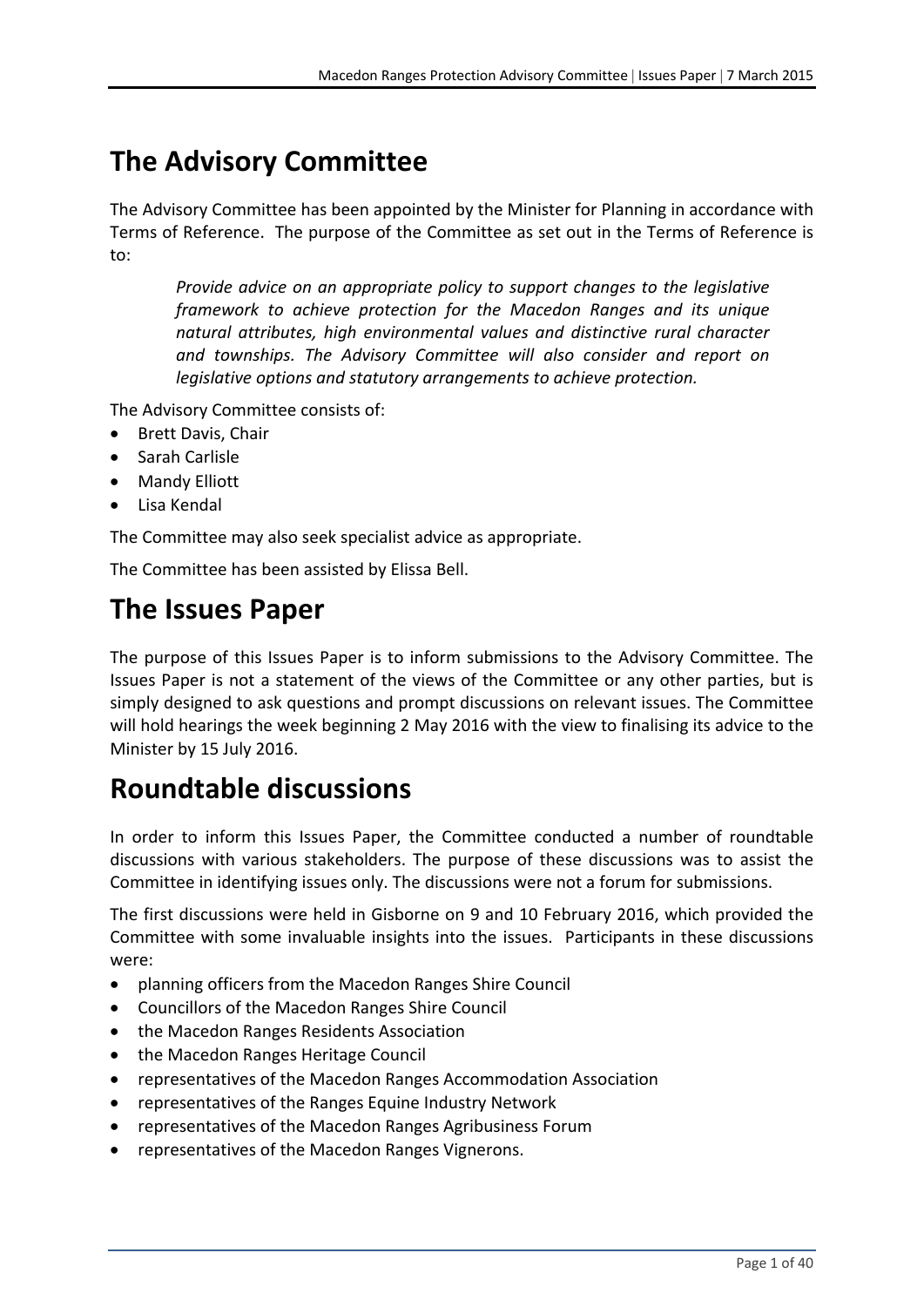Members of the Committee also conducted discussions in Bendigo on 25 February 2016, including with:

- planning officers from the regional Department of Environment, Land, Water and Planning (DELWP)
- representatives of the Catchment Management Authority
- representatives of the Water Authorities
- representatives of the Registered Aboriginal Parties (RAPs).

# **Submissions to the Advisory Committee**

Anyone with an interest in the protection of the Macedon Ranges is invited to consider the issues raised and make submission. It would assist the Committee if submitters presented their thoughts under the questions raised in this paper.

The Committee also welcomes submissions on issues that are not canvassed in this paper, but that are relevant to the Committee's Terms of Reference available at: www.delwp.vic.gov.au/macedon‐ranges‐protection

Understanding the planning and policy framework that applies to the Macedon Ranges is key to understanding the current protections for the Macedon Ranges, and to the options for additional protections. To assist potential submitters who are less familiar with the Victorian planning system and the planning and policy framework that applies, a brief explanation is provided in Appendix A.

Submissions can be made online at:

www.delwp.vic.gov.au/macedon‐ranges‐protection

Please forward your written submissions by close of business on **15 April 2015**.

It is anticipated that public hearings will commence the week beginning **2 May 2016**.

For any questions please contact Elissa Bell in Planning Panels Victoria on (03) 9223 5317 or planning.panels@delwp.vic.gov.au.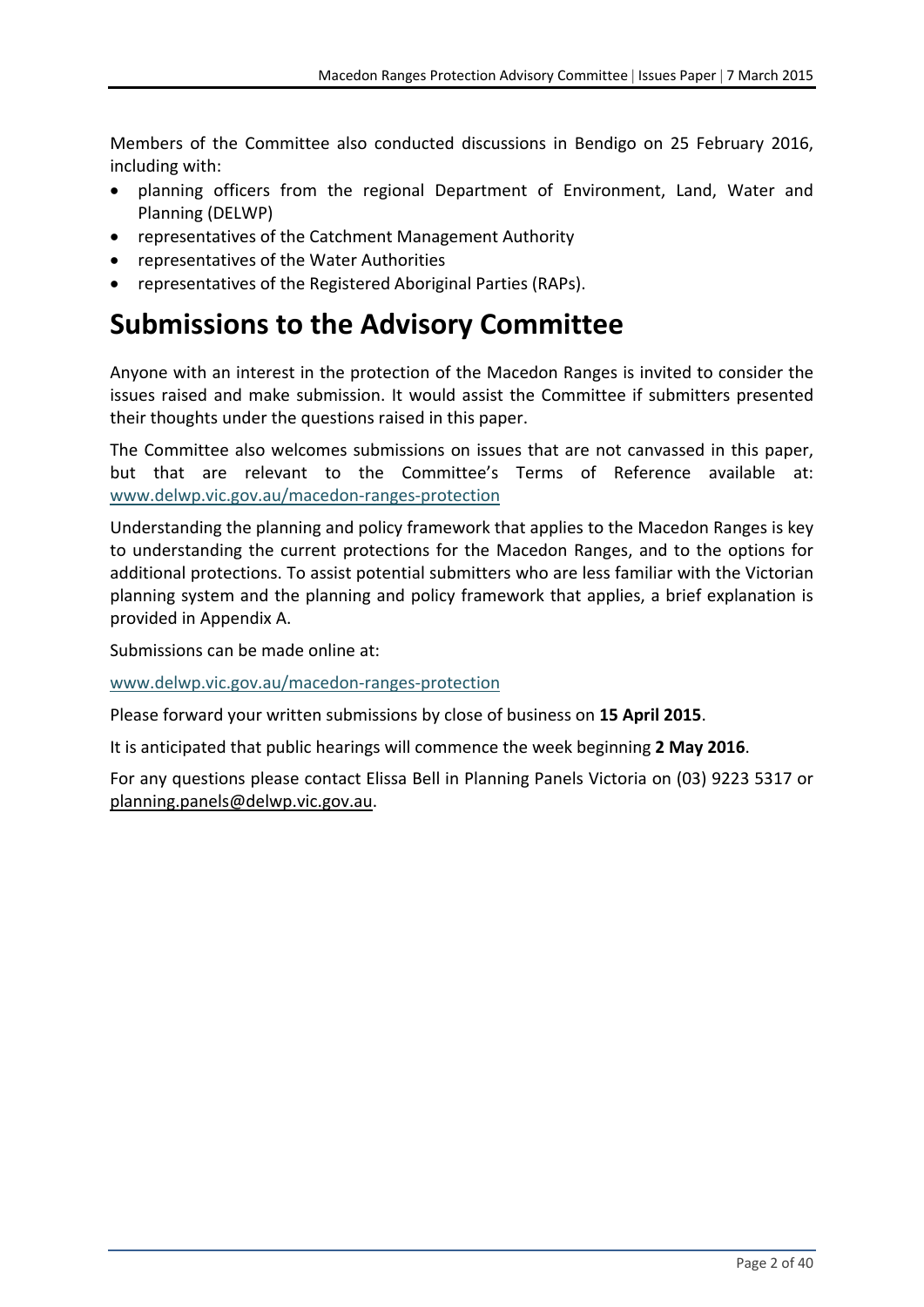# **Executive Summary**

This Issues Paper contains a discussion of the issues identified to date that the Committee considers should be addressed in responding to the Macedon Ranges Protection Advisory Committee Terms of Reference. It is based on background reading and research undertaken by the Committee, and on roundtable discussions held by the Committee on 9 and 10 February 2016 in Gisborne and 25 February 2016 in Bendigo.

The primary purpose of this Issues Paper is to help guide submissions to the Committee. Set out below are a number of propositions, in question form, on which the Committee invites submissions. These propositions relate to the matters on which the Committee is required to advise the Minister, as outlined in the Terms of Reference.

There may be issues that are relevant to the Terms of Reference that have not yet come to the Committee's attention, and are not dealt with in this Issues Paper. The Committee welcomes submissions on these issues.

### **Background**

Chapter 1 of this Issues Paper provides the background and context to the decision to appoint an Advisory Committee to review protection for the Macedon Ranges. It provides an overview of the key geographic and environmental factors that contribute to the quality of life in the Macedon Ranges Shire.

#### **Protections currently provided**

Chapter 2 of this Issues Paper describes the current planning and policy framework for the Macedon Ranges Shire as reflected in the Macedon Ranges Planning Scheme, and the role it plays in protecting the key values and attributes of the Macedon Ranges. It discusses:

- the role and content of the various parts of the policy framework
- the role played by zones and overlays.

#### **Key values and threats – why is protection needed?**

Chapter 3 of this Issues Paper identifies the key values and attributes of the Macedon Ranges region and discusses why protection of the Macedon Ranges is needed. It also discusses the key threats to the Macedon Ranges that were identified through roundtable discussions.

#### **Geographic Area**

Chapter 4 of this Issues Paper addresses the geographic area that the policy and legislative controls should apply to. It discusses:

- some of the key geological features of the area
- current and past approaches to defining the policy area boundary
- options for defining the policy area boundary, including by reference to municipal boundaries, geological or natural features, or other approaches.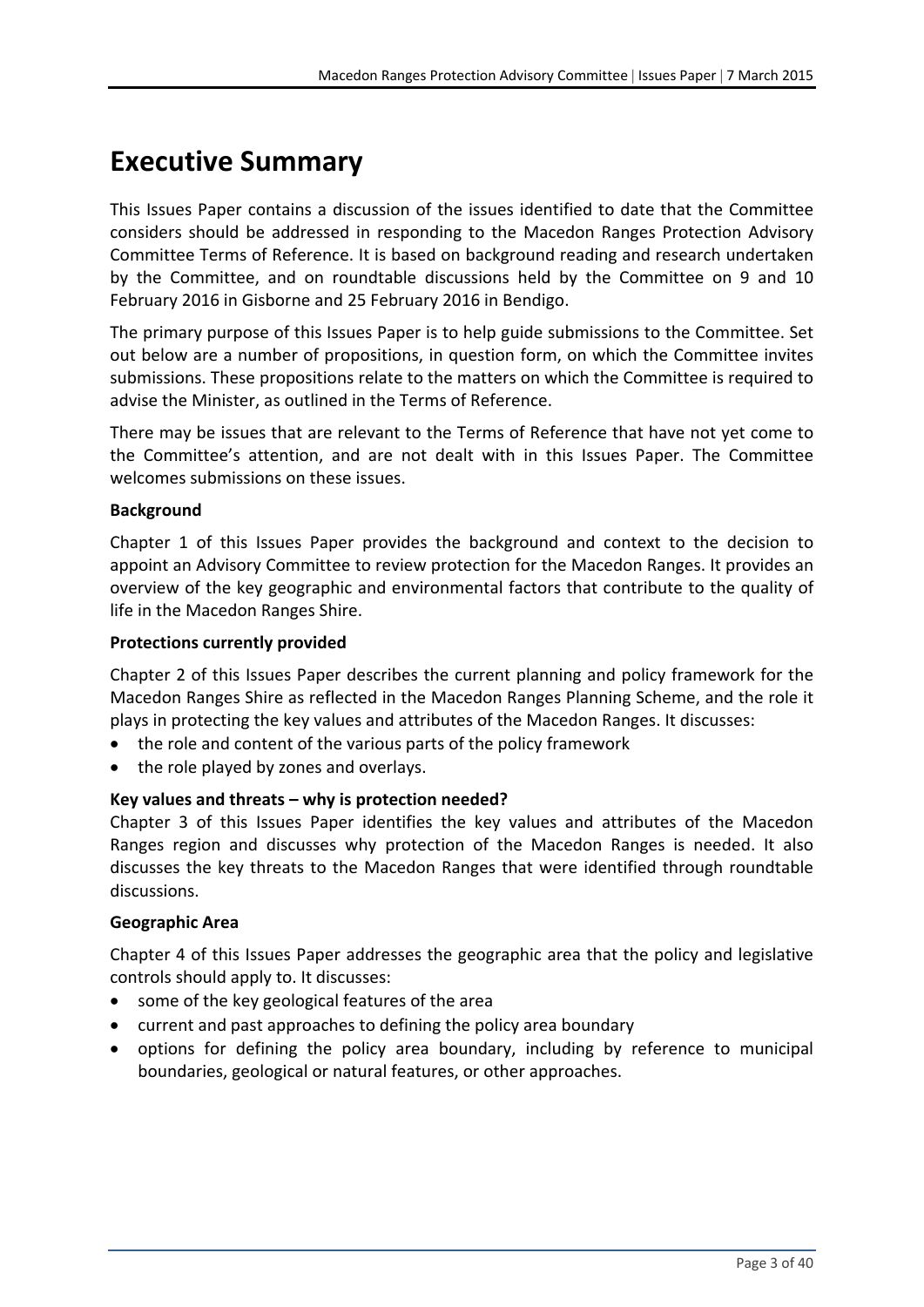A key issue discussed in chapter 4 is whether particular areas within the Shire should be singled out for additional protection (as proposed in the draft Local Planning Statement, which proposes additional protections in the area covered by 'The Rock and the Ranges' Policy Area).

### **Options for further protection of the Macedon Ranges**

Chapter 5 of this Issues Paper discusses the issues, challenges and opportunities for the protection of the key values and attributes of the Macedon Ranges, and outlines some options for strengthening the protections (should this be needed). The options include:

- providing legislative protection, through amendments to the Act
- strengthening the existing planning policy framework for the Macedon Ranges
- strengthening the existing zones and overlays for the Macedon Ranges
- establishing a body with specific responsibility for the Macedon Ranges
- requiring additional oversight in relation to planning decisions that affect the Macedon Ranges
- requiring additional consultation in relation to planning decisions that affect the Macedon Ranges.

#### **Other studies and strategies**

Contained with the Appendices of this report are:

- Appendix A An overview of the Victorian Planning System
- Appendix B Localised Planning Statement September 2014
- Appendix C Summary of Relevant Planning Policies.

#### **Propositions intended to guide submissions**

It would assist the Committee if submissions could address the following questions. They are grouped under the broad headings above, and the table references those parts of the report in which the issues related to the question are discussed. If you are not interested in all issues, just respond to the questions that are of interest.

- **1. Is the current policy and planning framework adequate to address protection of the Macedon Ranges?**
- **2. Are there any aspects of policy relating to agricultural activities and protection of productive land that do not adequately protect the values of the region?**
- **3. Is the protection of water supply, tourism and recreation, and nature conservation, as required by SPP8 adequately covered by current policy, zones and overlays?**
- **4. What are the key values and attributes of the Macedon Ranges? Have they been adequately identified in the current policy framework?**
- **5. Are there any gaps in the threats to those values and attributes identified in the current policy framework? If so, what is missing?**
- **6. Is the protection of cultural heritage adequately covered by the current policy framework?**
- **7. Is the geographic extent of the policy area in the draft Localised Planning Statement (2014) appropriate?**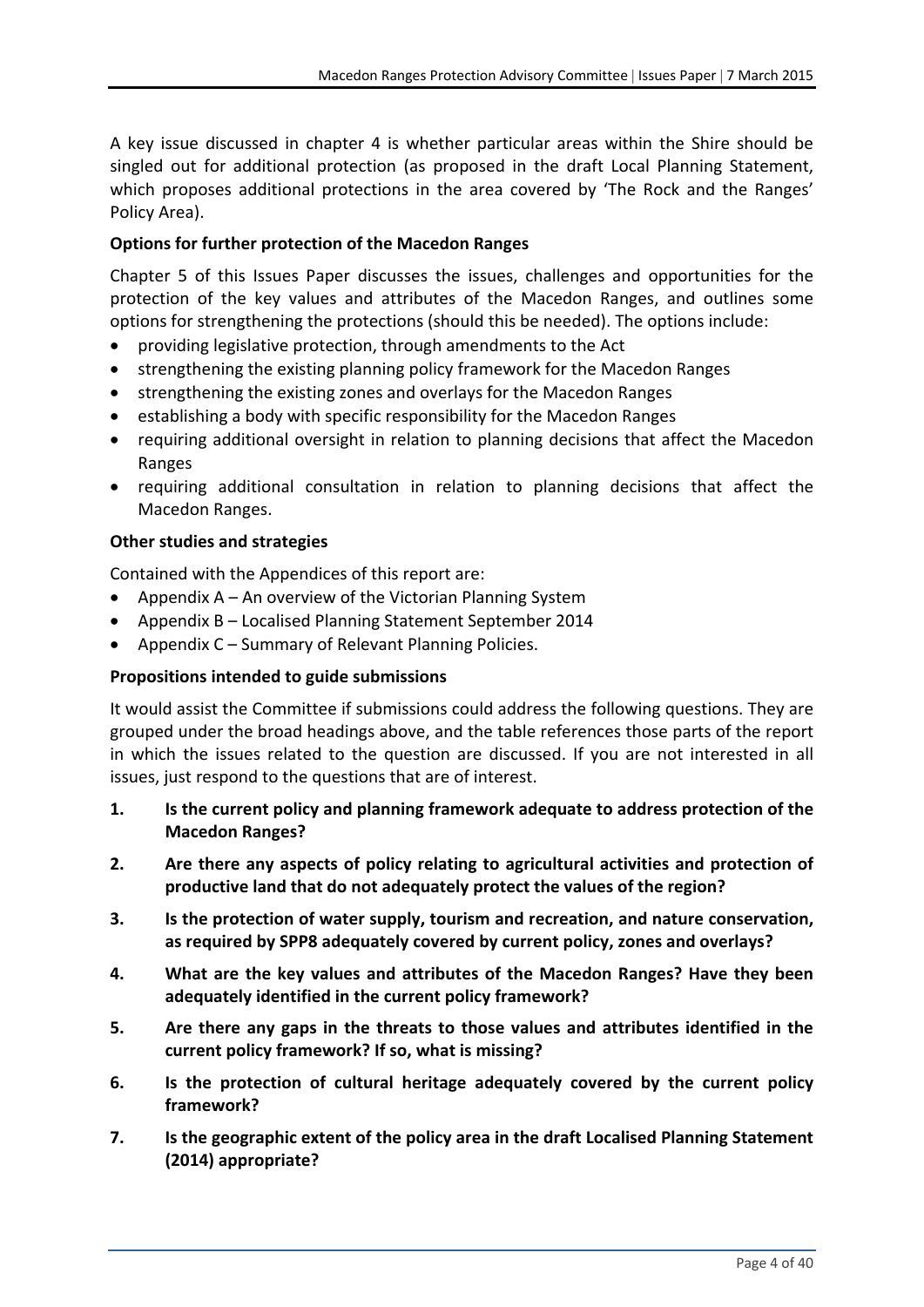- **8. Do you support the inclusion of The Rock and The Ranges Policy Area as a 'special area' warranting additional protection to the rest of the Shire?**
- **9. What, if any, particular areas within the policy area are suitable for potential growth or development, and why? How should these areas be defined?**
- **10. What, if any, particular areas within the policy area are not suitable for any further growth or development, and why? How should these areas be defined?**
- **11. Is legislative protection required for the Macedon Ranges? Why?**
- **12. What are the key principles that should underpin any legislative protection?**
- **13. Is Statement of Planning Policy Number 8 still relevant, or does an updated policy need to be developed?**
- **14. Are there any values identified in Statement of Planning Policy Number 8 that were not adequately reflected in Clause 22.01 or the draft Localised Planning Statement (2014)?**
- **15. What are the benefits of using a Localised Planning Statement to protect the key values and attributes of the Macedon Ranges?**
- **16. Should other zone or overlay controls be considered to achieve appropriate protection? Please specify where and why.**
- **17. Should a body be established with specific responsibility for protecting the values and attributes of the Macedon Ranges from potential threats?**
- **18. Should the body be a statutory authority or a non‐statutory body?**
- **19. What functions should the body have?**
- **20. Are there other more appropriate ways of providing for additional oversight of planning decisions affecting the Macedon Ranges (for instance, by the Minister for Planning, or Parliament)?**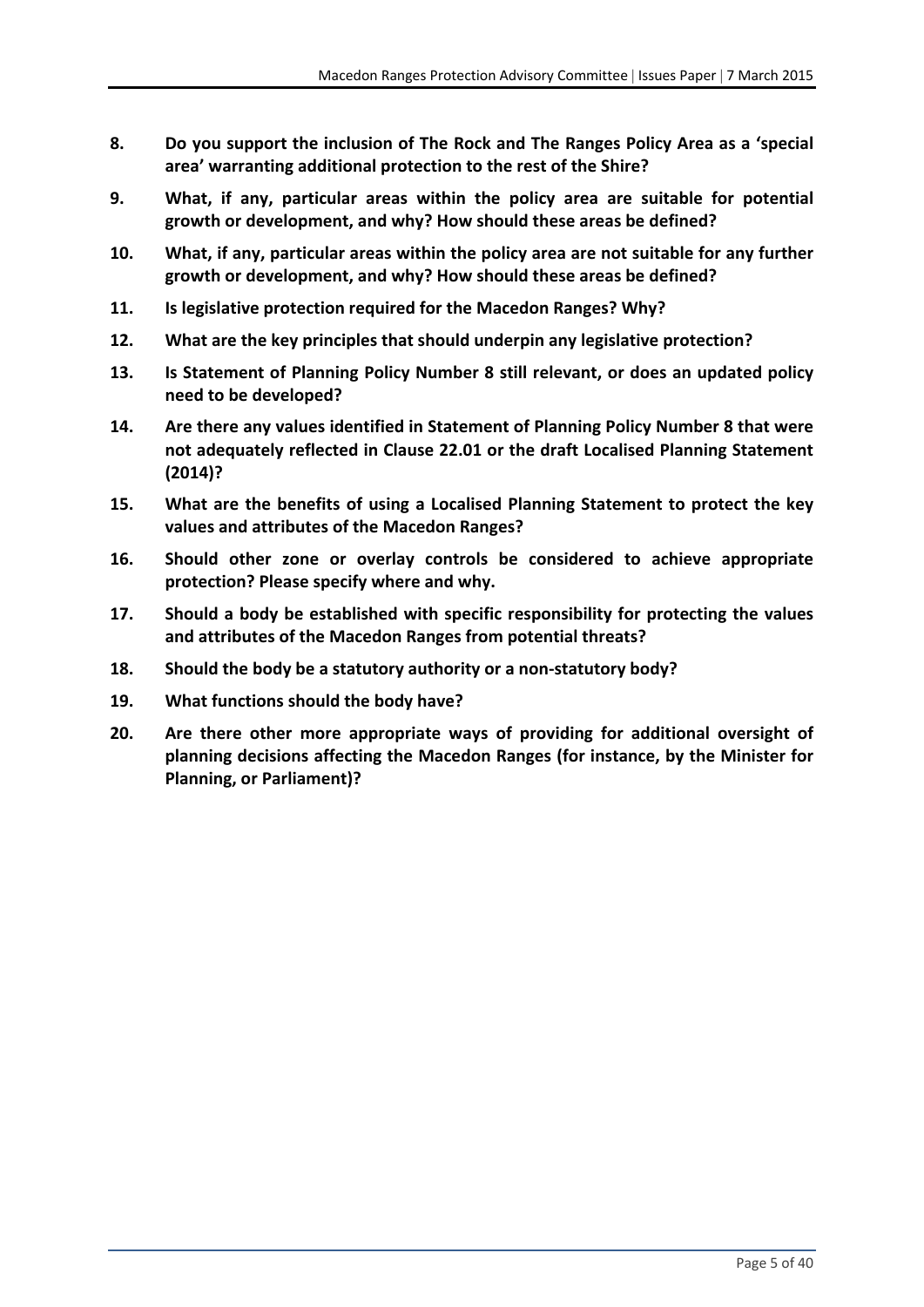# **1 Background**

### **1.1 Macedon Ranges Protection Advisory Committee**

The Terms of Reference require the Committee to:

*…provide advice on an appropriate policy to achieve protection of the significant values, attributes and character of the Macedon Ranges and support changes to the legislative framework. The Advisory Committee will also report on potential legislative options and statutory arrangements available to implement the final policy.*

### **1.2 Macedon Ranges**

The Shire of Macedon Ranges is located in central Victoria approximately 60 kilometres north‐west of Melbourne and spans approximately 1,747 square kilometres. It is part of an extensive peri-urban region that surrounds the more established areas of Melbourne.

The Shire is renowned for its scenic landscapes, native forests and unique natural features including Hanging Rock and Mount Macedon. The major towns and key geographical features of the Macedon Ranges are shown in Figure 1.



Figure 1 Macedon Ranges Geographic profile, Source: Macedon Ranges Shire Council website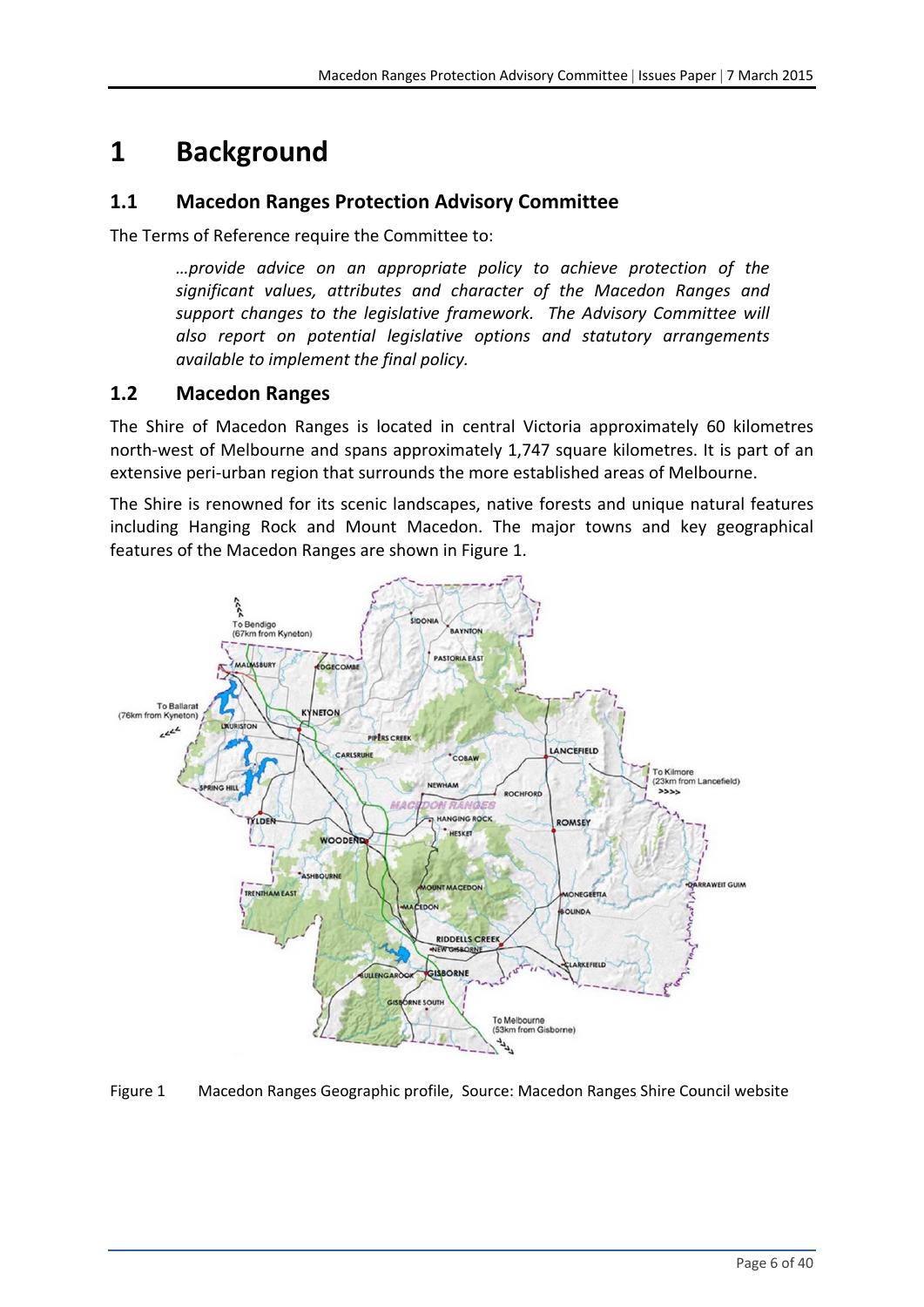### **1.3 Settlement patterns**

Macedon Ranges Shire is a semi‐rural area, with a number of distinct townships and settlements scattered across the Shire. The larger townships include Gisborne, Kyneton, Lancefield, Macedon, Malmsbury, Mount Macedon, Riddells Creek, Romsey and Woodend. Approximately 35 per cent of people in Macedon Ranges live outside a town boundary in a rural or rural living setting.

The current estimated population for the Shire is approximately 46,349 people<sup>1</sup>. The population is forecast to grow to a total of 55,920 to 64,654 (20.64 per cent to 39.49 per cent increase respectively) by 2036. Council's recommended population projections identified in its *Settlement Strategy 2011* are to achieve the lower end of population growth of 55,920 by 2036. Macedon Ranges Shire has little diversity in housing stock. Approximately 95 per cent of dwellings are detached houses, and approximately 54 per cent of households are just one or two persons<sup>2</sup>.



Figure 2 Settlement Plan (Source: Figure 1 of Macedon Ranges Shire Council Settlement Strategy, July 2011)

 $\frac{1}{2}$  http://forecast.id.com.au/macedon-ranges<br> $\frac{2}{2}$  ABS Census 2011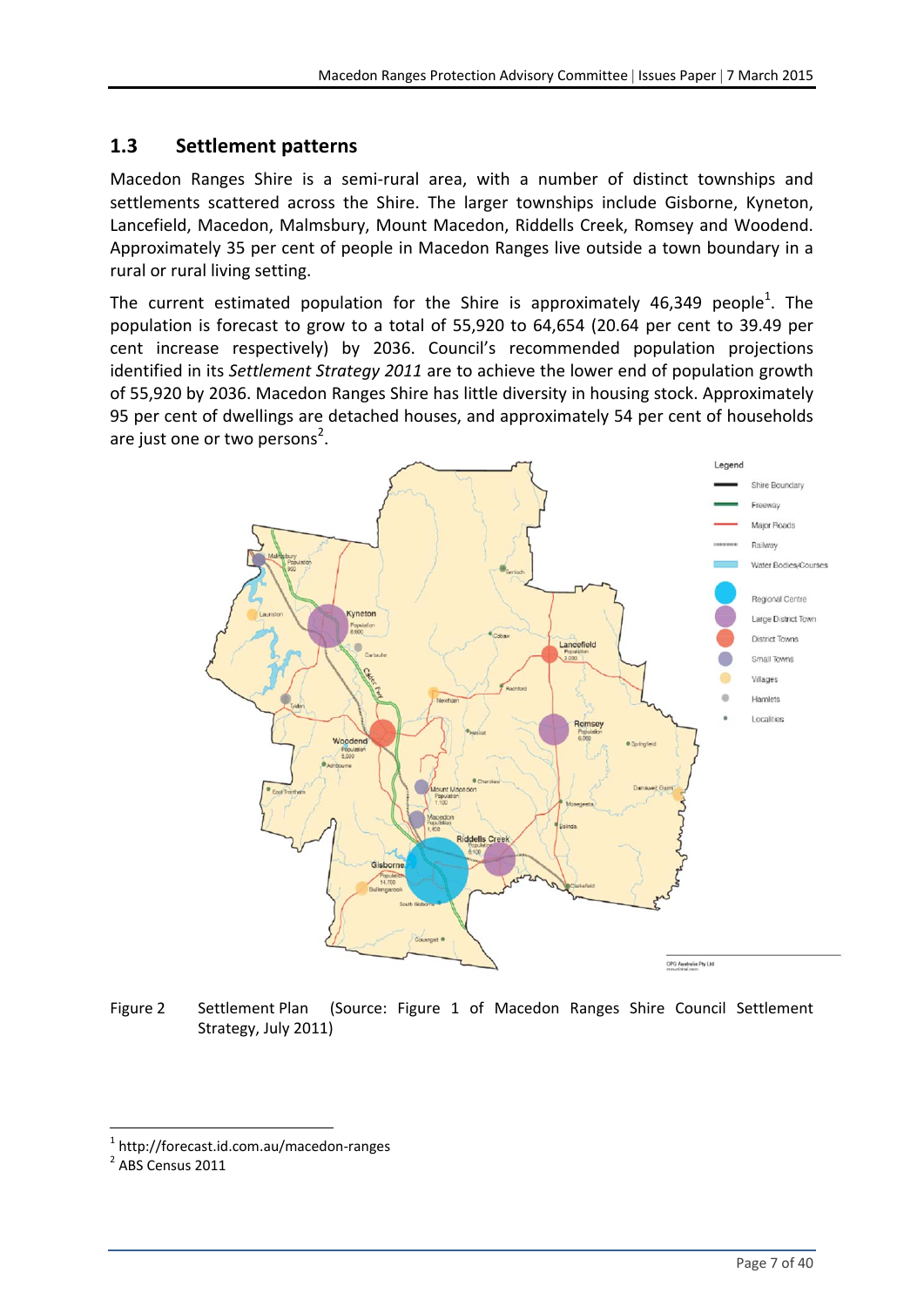# **2 What protection is currently provided?**

This Chapter describes the existing policy framework, Chapter 5 discusses options for protection.

Terms of Reference 4(d) requires the Committee to advise on *the extent to which the current policy and framework addresses the identified threats issues and challenges to protecting the area and identification of gaps in policy.*

### **2.1 Evolution of Macedon Ranges policy and planning framework**

The first comprehensive planning instruments for the Macedon Ranges were put in place in the 1960s, with Interim Development Orders for the former Shires of Gisborne, Newham and Woodend, Romsey and Kyneton.

The key developments in the policy and planning framework for the Macedon Ranges is shown in Figure 3.

### **2.2 Policies specifically related to the Macedon Ranges area**

### **(i) The significance of SPP8 in the policy and planning framework**

Statement of Planning Policy No. 8 (SPP8) could be described as a corner stone of the policy and planning framework for the Macedon Ranges. Although it no longer has any legislative force in its own right, it remains a strong influence. Clause 21.01 of the Macedon Ranges Planning Scheme states:

*The Statement of Planning Policy No. 8 was adopted as State planning policy in 1975 and has provided the basis of strategic planning in the Macedon Ranges area since. Its provisions are as essential and relevant to the planning of the Macedon Ranges area today as they were when the policy was introduced.*

### **(ii) The protections in SPP8**

SPP8 prioritises the '*protection and utilisation of the resources of the Policy Area for water supply, tourism and recreation, and nature conservation'* (refer to clause 2.1 of SPP8). Secondary attention, where appropriate, is paid to *the value of the area for forestry and agriculture* (refer to clause 2.2 of SPP8).

SPP8 bans any '*further subdivision for outward urban extension of Mount Macedon settlement or for extension generally northerly of Macedon township'* (refer to clause 2.5 of SPP8)*.* 

To assist in reconciling the interests of the State and local communities, SPP8 requires special attention to be paid to '*the institution of adequate programs to foster public participation in the planning of the area'* (refer to clause 4.14 of SPP8).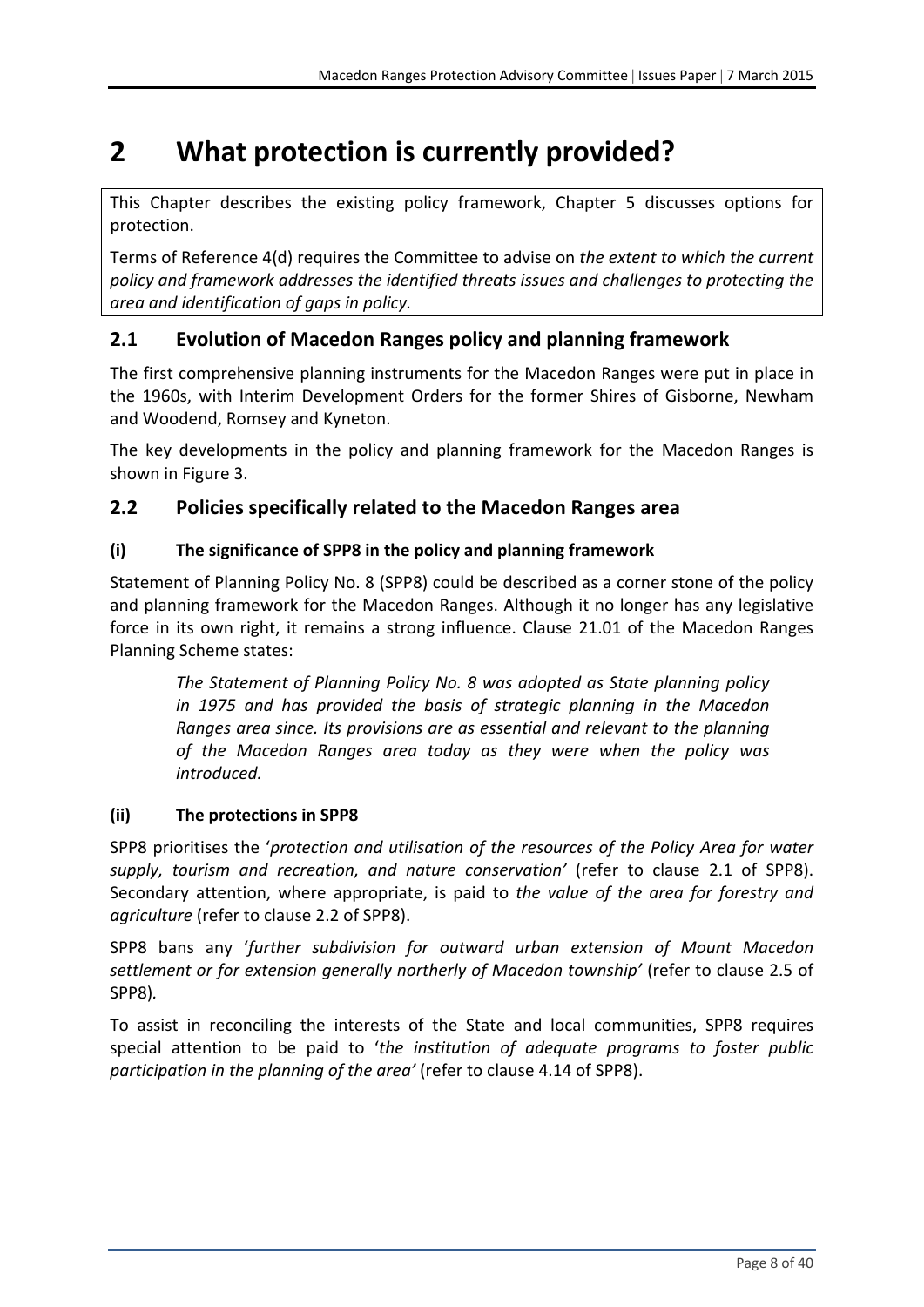

#### uvuvš•

#### Õ t/v**βE⊊§P** íõ

- ïô**ö** th‰ ‱ **©,5**iA‱y‰§
- t/u‰ouvš *Macedon Ranges Rural Land Review 2002*îí
- *C48 Introduced &arming and Rural Conservation ones*
- *C8 ʹImplemented recommendations of the Residential and Industrial Land Review*
- **C 6** *Interim heritage protection Lancefield Town Centre Precinct*
- *Cϳ8 ʹInterim heritage protection to Romsey Town Centre Precinct*
- **C66** Implemented Romsey utline Development Plan and Residential Character Study & Design Guidelines
- **C6** (P1) & (P2) *Implemented Gis orne* ew Gis orne utline Development Plan
- *C92 ʹIntroduced Macedon Ranges Shire Restructure Area Plans, 1999 (revised 2014)*

 *C84 ʹIncorporated recommendations from Small Towns Study 2006, Report of Expert Review of Planning Policy 2008 and Macedon Ranges Settlement Strategy 2012*

#### Figure 3 Evolution of Macedon Ranges Policy and Planning Framework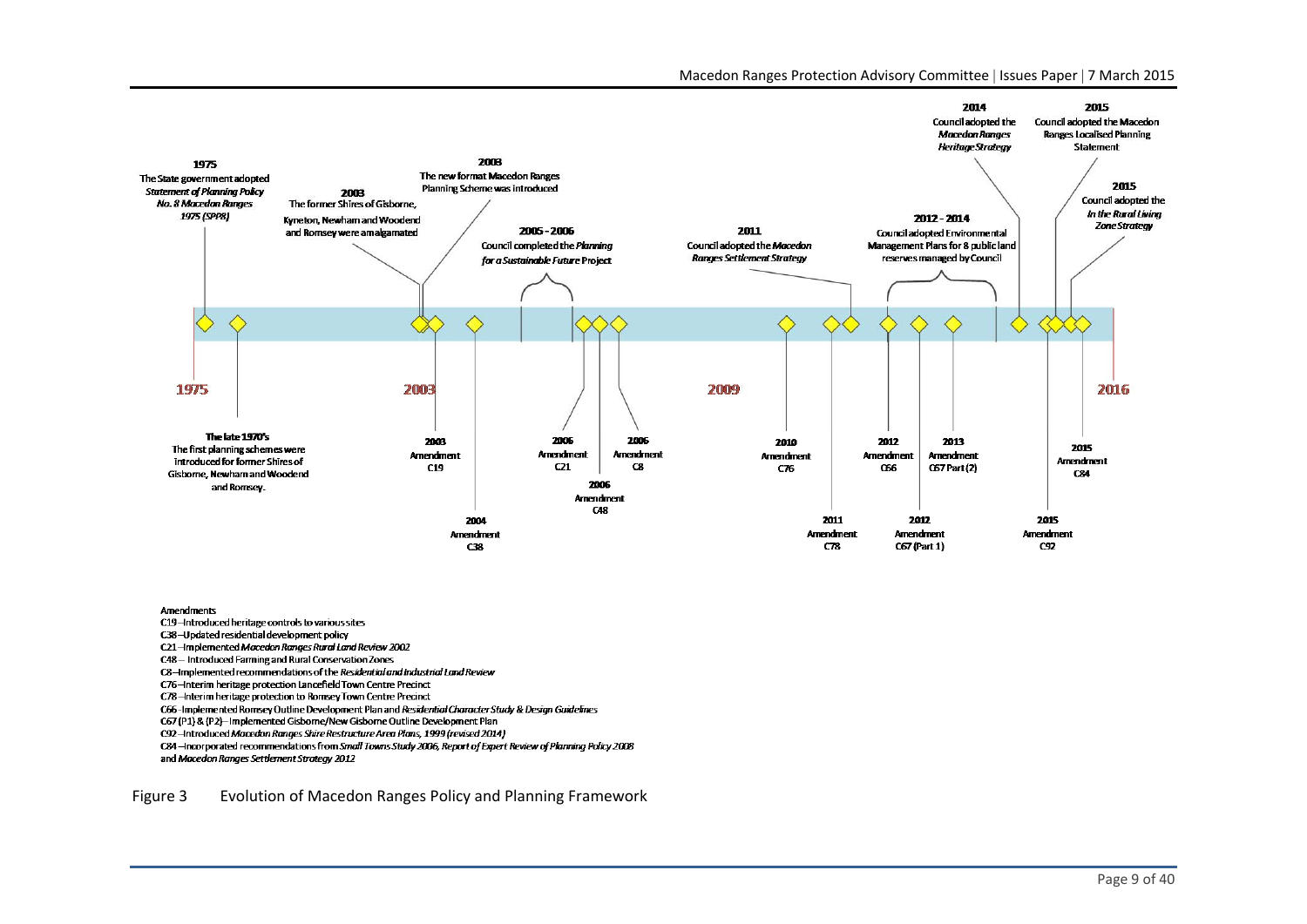### **(iii) SPP8's transition from State level policy to local policy**

Every responsible authority who was preparing or amending a planning scheme was required to 'have due regard to' any approved statement of planning policy, under section 8E of the *Town and Country Planning Act 1961*.

When the Town and Country Planning Act 1961 was repealed with the introduction of the *Planning and Environment Act 1987,* statements of planning policy lost their legislative force, as no transitional or savings provisions were included in the *Planning and Environment Act 1987.*

SPP8 remains part of the policy framework and is restated in clause 22.01 of the Macedon Ranges Planning Scheme. Overall, clause 22.01 (like SPP8) seeks to achieve balance between new developments and the existing natural features of the area, for the benefit of the State and the local community.

The Committee notes that statements of planning policy (including SPP8) were developed before the new format planning schemes were introduced in 2000. Many of the themes in statements of planning policy have now been adopted as State policy requirements through the State Planning Policy Framework (SPFF).

### **2.3 The Macedon Ranges Localised Planning Statement**

### **(i) The role of Localised Planning Statements**

Localised Planning Statements are a key tool for protecting distinctive areas in Victoria. They are dealt with in clause 11.14 of the SPPF, the objective of which is to protect and enhance the valued attributes of four specific areas, namely the Macedon Ranges, Bellarine Peninsula, Mornington Peninsula and the Yarra Valley.

Clause 11.14 envisages Localised Planning Statements being prepared for each of the four areas, which is also a key commitment of *Plan Melbourne*.

Clause 11.14 sets out a number of key strategies for all four areas:

- *Recognise the significant geographic and physical features of these areas*
- *Protect the identified key values and activities of these areas*
- *Support use and development where it enhances the valued characteristics of these areas*
- *Recognise the important role these areas play in the state as tourist destinations*
- *Avoid use and development that could undermine the long‐term natural or non‐urban use of land in these areas*
- *Protect areas that are important for food production.*

Once adopted, Localised Planning Statements become a reference document in all Victorian Planning Schemes. They carry significant weight in the planning policy framework.

Planning 'must consider' the Localised Planning Statements (refer to clause 11.14 of the Macedon Ranges Planning Scheme). Ministerial Direction No. 17 requires a planning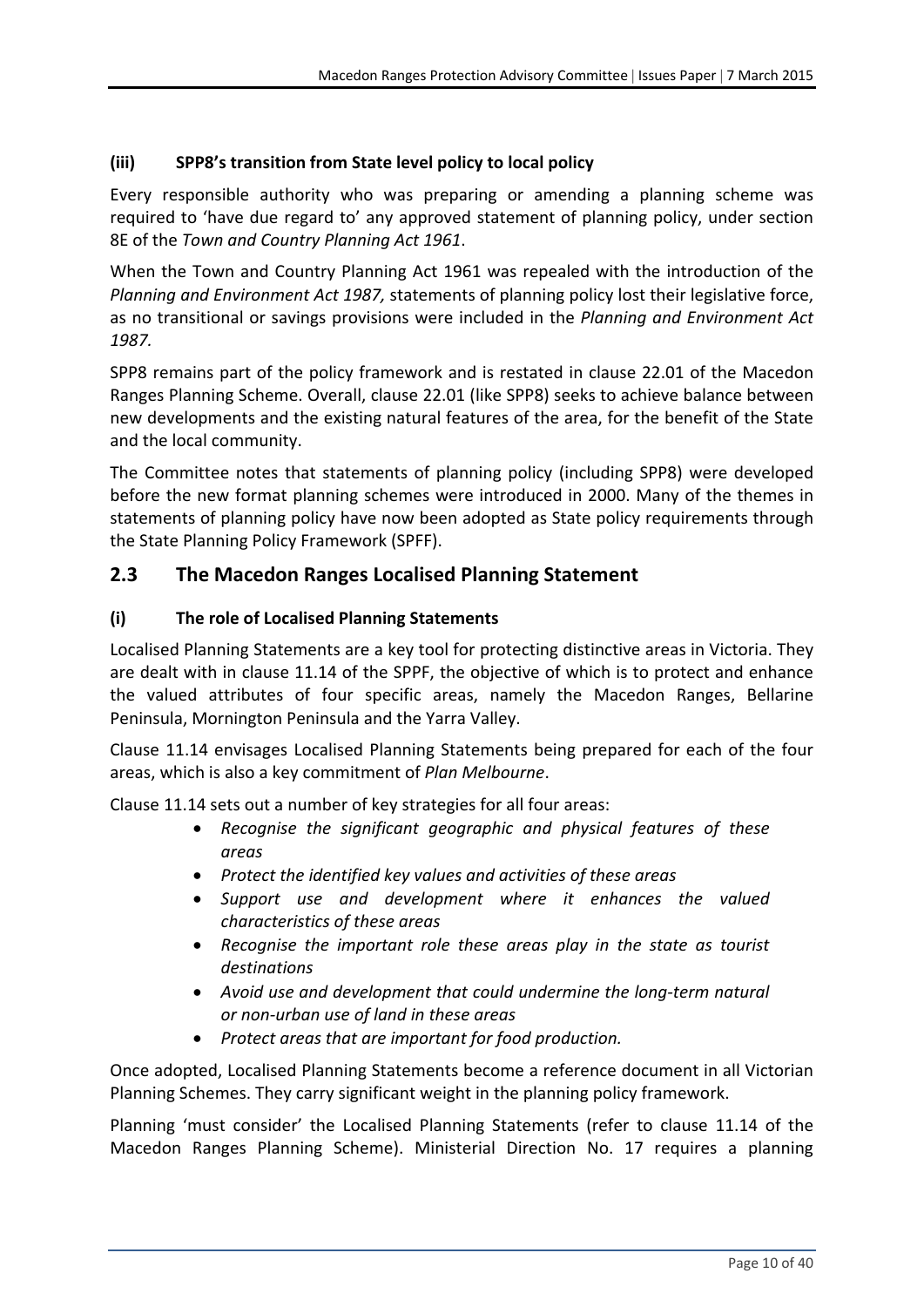authority preparing an amendment affecting land identified in an adopted Localised Planning Statement to:

- have regard to the relevant adopted Localised Planning Statement
- include in the explanatory report a discussion of how the amendment implements the adopted Localised Planning Statement.

### **(ii) The draft Macedon Ranges Localised Planning Statement**

The *Macedon Ranges Localised Planning Statement*, September 2014 (Appendix C) was prepared and endorsed by Macedon Ranges Shire Council on 24 September 2014. It has not yet proceeded past this point to be formally adopted by the Victorian Government and included in the Macedon Ranges Planning Scheme.

### **2.4 State Planning Policy Framework**

Several provisions of the SPPF specifically mention the Macedon Ranges. However, there are many other provisions in the SPPF which, whilst not specifically naming the Macedon Ranges, nevertheless provide policy protection for the Macedon Ranges. These are listed at Appendix C.

### **2.5 Local Planning Policy Framework (LPPF)**

The LPPF in the Macedon Ranges Planning Scheme is another key planning tool for the protection of the values and attributes of the Macedon Ranges.

The LPPF in the Macedon Ranges Planning Scheme consists of:

- the Municipal Strategic Statement (MSS) in clause 21, and
- local planning policies in clause 22.

These are listed at Appendix C.

### **2.6 Zone and overlays**

Zones and overlays are an important planning tool in the protection of the key values and attributes of the Macedon Ranges. The zones and overlays that apply in the Macedon Ranges are many and varied. The discussion below highlights zones and overlays that protect some of the more significant attributes and values, and address some of the key threats of the Macedon Ranges.

### **2.7 Agriculture**

Within the Macedon Ranges Shire, agricultural land is subject to a number of zone and overlay controls.

### **(i) Zones**

A range of rural zones are applied, including:

- Farming Zone, which accounts for 48.6 per cent of Shire land
- Rural Conservation Zone, which accounts for 27.3 per cent of Shire land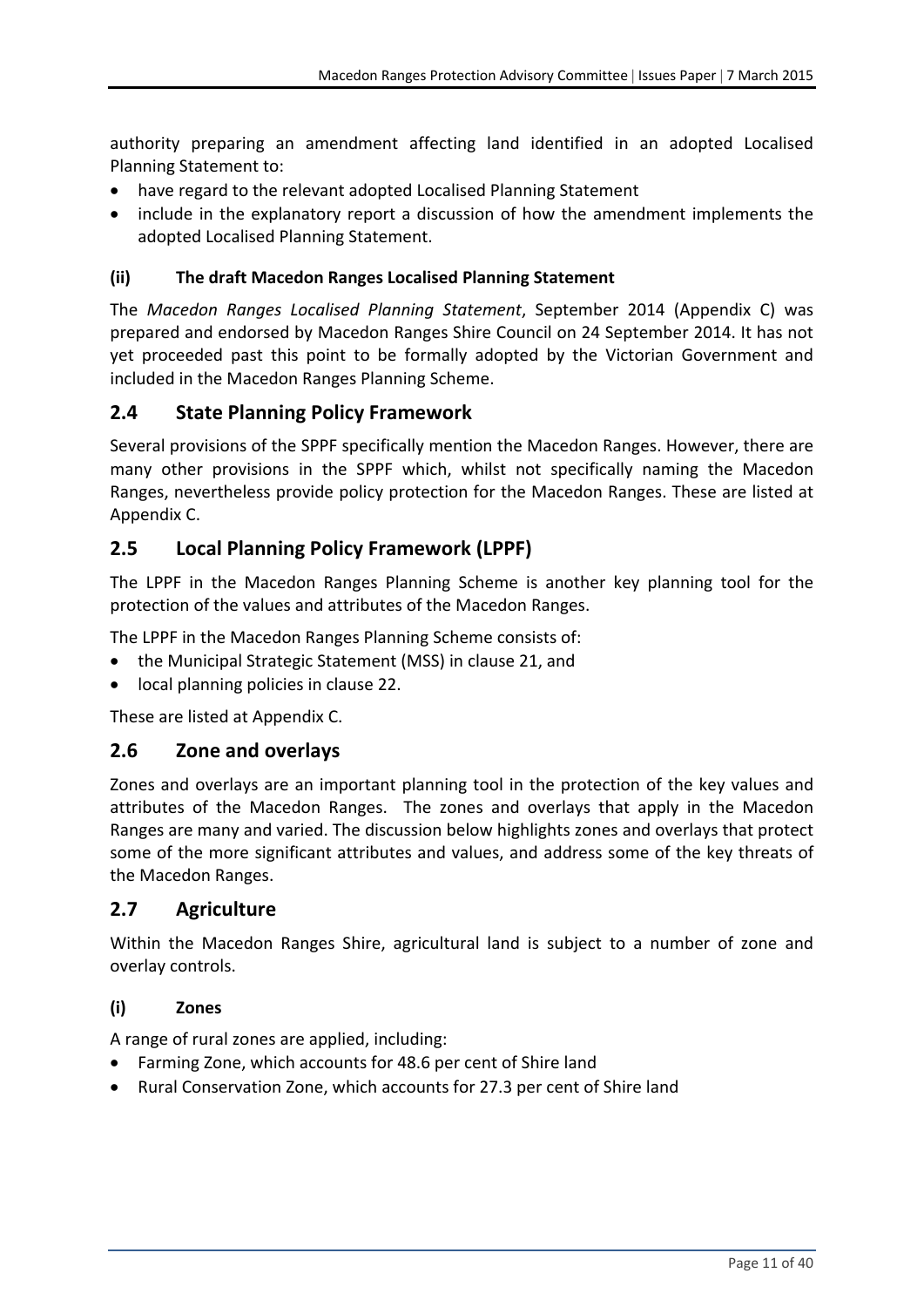• Rural Living Zone, which accounts for 9.2 per cent of Shire land<sup>3</sup>.

The intent of these rural zones is detailed below<sup>4</sup>.

### **The Farming Zone (FZ)**

The Farming Zone (FZ) is the most commonly applied rural zone and is applied to *agricultural areas*. The purpose of the FZ is to ensure that non‐agricultural uses, particularly dwellings, do not adversely affect the use of land for agriculture. The FZ is the most flexible zone in terms of agricultural uses, and many agricultural uses do not require a permit. Uses which do not require approval include agriculture, cattle feedlot (must be 1,000 head or less), timber production, intensive animal husbandry requires approval. A permit is required in the FZ for a single dwelling on lots less than 40 hectares (unless varied by a local schedule). As many lots are smaller than 40 hectares, a permit is often required for a dwelling in the FZ.

### **The Rural Conservation Zone (RCZ)**

The Rural Conservation Zone (RCZ) is the main zone for *rural areas of environmental significance*. Agriculture is allowed in the RCZ provided it is consistent with the environmental and landscape values of the area. A planning permit is required for a dwelling and the condition contained within the RCZ is that it must be the only dwelling on the lot. This does not apply to the replacement of an existing dwelling, if the existing dwelling is removed or altered (so it can no longer be used as a dwelling) within one month of the occupation of the replacement dwelling.

#### **The Rural Living Zone (RLZ)**

The Rural Living Zone (RLZ) provides for *residential use* in rural areas and is typically applied on the outskirts of settlements or township areas. The RLZ provides for agricultural activities however emphasis is given to the protection of residential amenity.

#### **The Rural Activity Zone (RAZ)**

There are no areas of Rural Activity Zone (RAZ) in Macedon Ranges Shire. The Victorian Planning Provisions outlined that the purpose of the RAZ is:

*To provide for the use of land for agriculture. To provide for other uses and development, in appropriate locations, which are compatible with agriculture and the environmental and landscape characteristics of the area. To ensure that use and development does not adversely affect surrounding land uses. To provide for the use and development of land for the specific purposes identified in a schedule to this zone.* 

*To protect and enhance natural resources and the biodiversity of the area. To encourage use and development of land based on comprehensive and sustainable land management practices and infrastructure provision.*

<sup>3</sup> Albert Llausàs, Michael Buxton & Ruth Beilin (2015): *Spatial planning and changing landscapes: a failure of* policy in peri-urban Victoria, Australia, Journal of Environmental Planning and Management<br><sup>4</sup> http://agriculture.vic.gov.au/agriculture/farm-management/business-management/planning-applications-in-

rural‐areas/rural‐zones‐explained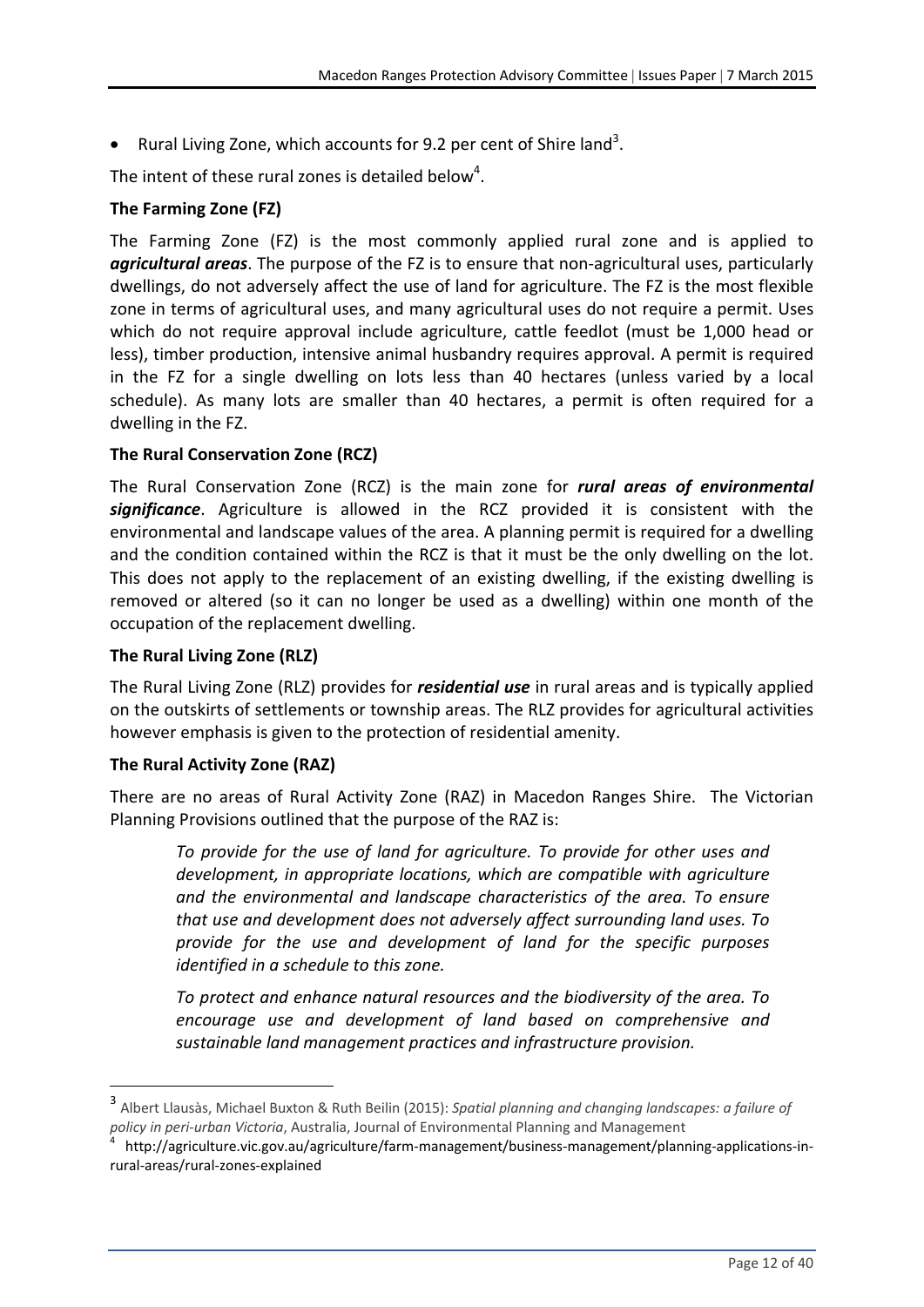Tourism, commercial and retail uses may be considered in the zone if they are compatible with the agricultural, environmental and landscape qualities of the area. Agricultural uses in the RAZ that require approval include: broiler farm; cattle feedlot lots (if more than 1,000 head); and intensive animal husbandry. A permit is required for a single dwelling in the RAZ<sup>5</sup>.

### **Overlays**

Rural and agricultural land may be subject to a range of overlay controls that impact on land use and development in the Shire. These overlay controls are discussed in other sections of this report, and include:

- environmental and landscape overlays relating to protection of areas of environmental significance, vegetation and landscape significance
- heritage and built form overlays

 land management overlays relating to management of erosion management, land subject to inundation and bushfire.

### **2.8 Water**

Water supply catchment areas are included in the Rural Conservation Zone, Schedule 1 or 3 (RCZ1 and RCZ3) to protect water supply catchments. Amongst others, these schedules identify the following values:

- *To ensure that land use within water supply catchments, most particularly proclaimed catchments, will not compromise water quality.*
- *To protect water quality in the proclaimed water supply catchments in the south of the Shire including Merrmiu and Rosslynne.*

The minimum subdivision area for land zoned RCZ1 or RCZ3 is 40 hectares.

Water supply catchment areas may also be subject to the Environmental Significance Overlay, Schedules 4 or 5:

- The objective of Environmental Significance Overlay 4 Eppalock Proclaimed Catchment is (Clause 42.01):
	- *To ensure the protection and maintenance of water quality and water yield within the Eppalock Water Supply Catchment Area as listed under Section 5 of the Catchment and Land Protection Act 1994.*
- The objectives of Environmental Significance Overlay 5 Other Water Supply Catchments are (Clause 42.01):
	- *To protect and utilise the resources of the area as a water catchment for urban and local supply.*
	- *To ensure the protection and maintenance of water quality and water yield within the catchment areas.*
	- *To ensure that land use activities and land management practices are consistent with the conservation of natural resources.*
	- *To control land use and development adjacent to water courses and water storages.*

<sup>5</sup> http://agriculture.vic.gov.au/agriculture/farm‐management/business‐management/planning‐applications‐in‐ rural‐areas/rural‐zones‐explained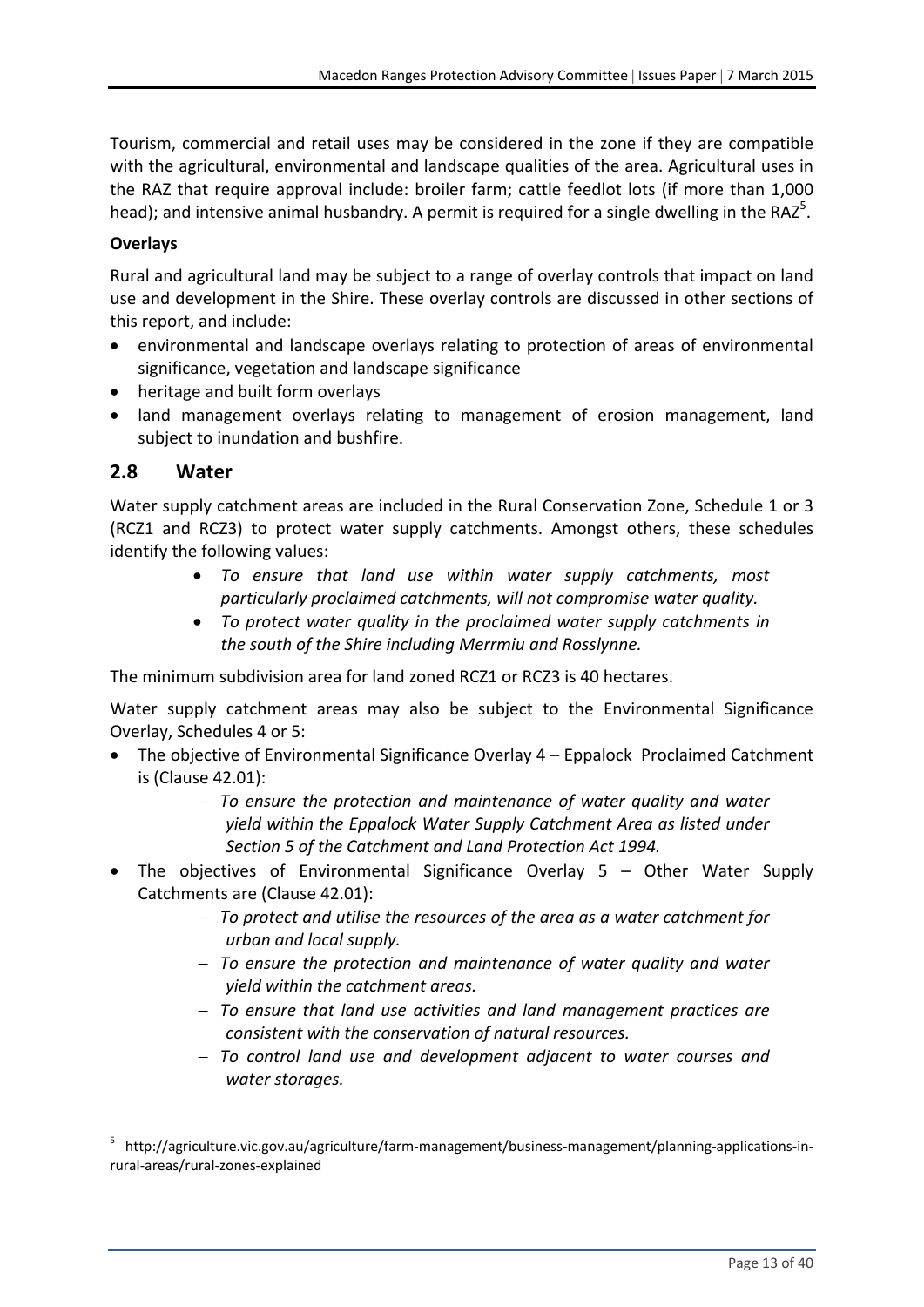- *To maintain and enhance the quantity and quality of water produced within the catchment.*
- *To minimise the threat of pest plants and pest animals to agricultural land and to water catchment areas.*

### **2.9 Heritage**

Places of heritage significance may be located on land zoned for a variety of purposes, ranging from residential to rural.

The Heritage Overlay applies to specific sites or areas of local heritage significance, as well as places included in the Victorian Heritage Register. The Heritage Overlay requires a planning permit to subdivide land, alter, construct or demolish buildings or otherwise impact on the significance of the heritage place.

There are currently 279 places of heritage significance listed in the schedule to the Heritage Overlay of the Macedon Ranges Planning Scheme, including heritage precincts where multiple individual properties are grouped together. The schedule to the Heritage Overlay specifies the controls which may apply for each place.

Additional places may be included in the schedule once their heritage significance is established.

### **2.10 Recreation and tourism**

Specific sites designated for recreation and tourism activities may be subject to a range of zone and overlay controls. The Public Conservation and Resource Zone is applied to the State owned and managed land in the Mount Macedon Ranges.

Recreation and tourism activities may also be undertaken on land zoned for other purposes. For example, bed and breakfast accommodation is allowable in the Farming Zone (subject to conditions).

### **2.11 Settlement/subdivision**

Council's Municipal Strategic Statement (MSS) outlines:

*…urban growth over the past decade has been the greatest in the south of the Shire (in Gisborne, Romsey and Riddells Creek), with more modest growth occurring in Woodend, Kyneton, Malmsbury, Lancefield, Macedon and Mount Macedon. Gisborne and Kyneton continue to be the major population and employment centres within the municipality. The Shire's rural areas provide important buffers between urban areas and the Melbourne metropolitan area.*

In implementing the *Macedon Ranges Settlement Strategy 2011*, through Amendment C84 the following planning controls are applied in urban areas:

- the Township Zone in smaller settlements, and General Residential Zone in the larger settlements
- a range of overlays to achieve specified protection outcomes, for example the Significant Landscape Overlay in areas requiring landscape protection, and the Design and Development Overlay in areas where patterns of settlement require management and design controls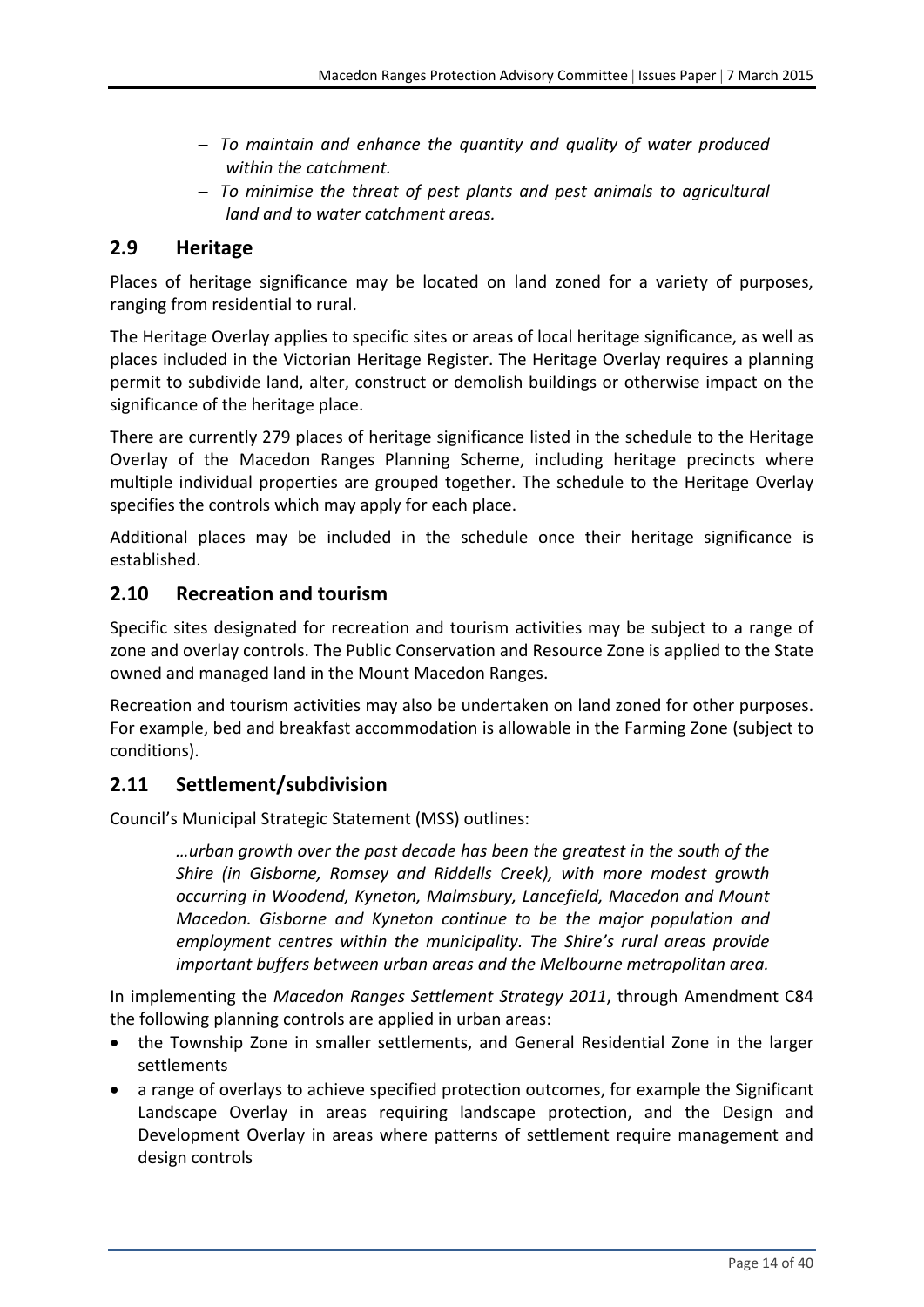- the Development Plan Overlay is applied to new greenfield development areas to ensure coordinated development and high quality design responses
- the Restructure Overlay is used over settlements where consideration of environmental constraints and infrastructure is to be considered when determining lot layout and sizes
- the Development Contributions Plan Overlay is applied when planning is required to secure and deliver infrastructure.

Schedules to a number of zones that apply in the Macedon Ranges limit the minimum lot size for any further subdivision. Within the township settlement boundaries this includes the General Residential Zone and Low Density Residential Zone. Outside the township boundaries, this includes zones such as the Rural Living Zone, the Rural Conservation Zone and the Farming Zone.

In many cases, the minimum lot size outside the township settlement boundaries is 40 hectares.

| Zone control                      | Default minimum lot size<br>(unless alternative is specified<br>in schedule) (ha) | Lot sizes permitted under<br>schedule (ha) |
|-----------------------------------|-----------------------------------------------------------------------------------|--------------------------------------------|
| <b>Rural Living Zone</b>          | 2                                                                                 | 0.4, 0.5, 1, 2, 8, 40                      |
| <b>Rural Conservation</b><br>Zone | 40                                                                                | 40, 50                                     |
| <b>Farming Zone</b>               | 40                                                                                | 40, 100                                    |
| <b>Rural Activity Zone</b>        | Nominated by the planning<br>authority in schedule to the<br>zone                 | n/a                                        |

Table 1 Summary of zone controls outside of townships

### **2.12 Landscapes**

Many areas with the Shire that include significant landscape features are included in the Rural Conservation Zone discussed above.

In addition, the following overlay controls are of particular relevance:

- Environmental Significance Overlay (clause 42.01)
- Vegetation Protection Overlays (clause 42.02)
- Significant Landscape Overlays (clause 42.03)

### **2.13 Current planning scheme amendments for Macedon Ranges**

Macedon Ranges Shire Council has prepared several planning scheme amendments which are currently on exhibition, or have been referred to a panel. They are set out in Table 2. Some amendments propose to amend or add to the LPPF in the Macedon Ranges Planning Scheme, others propose to rezone land within the Shire or to apply additional overlay controls, and others propose the addition of further schedules to provide more detailed planning controls for land in some zones.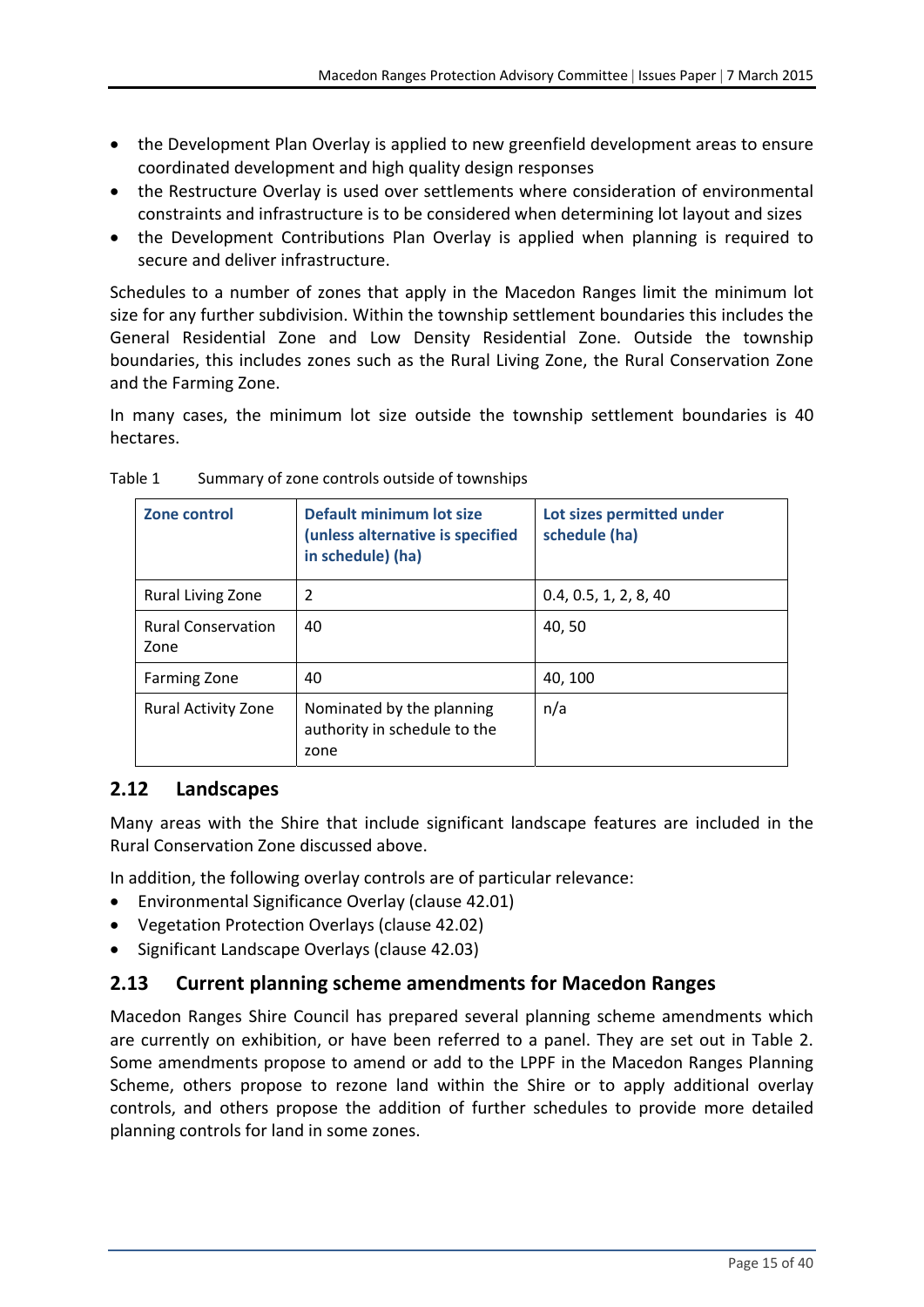| <b>Amendment</b> | <b>About</b>                                                                                                                                                                                       | <b>Status</b>                                                      |
|------------------|----------------------------------------------------------------------------------------------------------------------------------------------------------------------------------------------------|--------------------------------------------------------------------|
| C098             | Implements recommendations of<br>Woodend town structure plan and<br>neighbourhood character study, 2014                                                                                            | Submissions closed 23 October<br>Panel dates - DH 1 Feb, PH 29 Feb |
| C <sub>099</sub> | Kyneton Structure Plan                                                                                                                                                                             | Directions Hearing 13 Jan                                          |
| C <sub>103</sub> | Rezone land from PPRZ to GRZ1                                                                                                                                                                      | Directions Hearing 13 Jan                                          |
| C <sub>105</sub> | Establishes Kyneton Horse Training and<br>Equine services precinct                                                                                                                                 | Directions Hearing 13 Jan                                          |
| C100             | Implements recommendations of<br>Riddles Creek structure plan and<br>neighbourhood character study, 2014                                                                                           | Panel appointed, no dates set                                      |
| C <sub>102</sub> | Rezoning Lot from Farm Zone to Low<br>Density Residential Planning                                                                                                                                 | Exhibition 14 Jan 2016                                             |
| C <sub>107</sub> | <b>Woodend Commercial Rezoning</b>                                                                                                                                                                 | Report submitted February 2016                                     |
| C110             | Implement the In the Rural Living Zone<br>Strategy by amending schedules to the<br>Rural Living Zone in selected locations<br>to provide additional lots and apply the<br>Development Plan Overlay | <b>Exhibition 19 November 2015</b>                                 |

| Table 2 | <b>Current Planning Scheme Amendments</b> |
|---------|-------------------------------------------|
|---------|-------------------------------------------|

### **2.14 Possible ways forward**

The Committee invites submissions addressing the following questions:

- **1. Is the current policy and planning framework adequate to address protection of the Macedon Ranges?**
- **2. Are there any aspects of policy relating to agricultural activities and protection of productive land that do not adequately protect the values of the region?**
- **3. Is the protection of water supply, tourism and recreation, and nature conservation, as required by SPP8 adequately covered by current policy, zones and overlays?**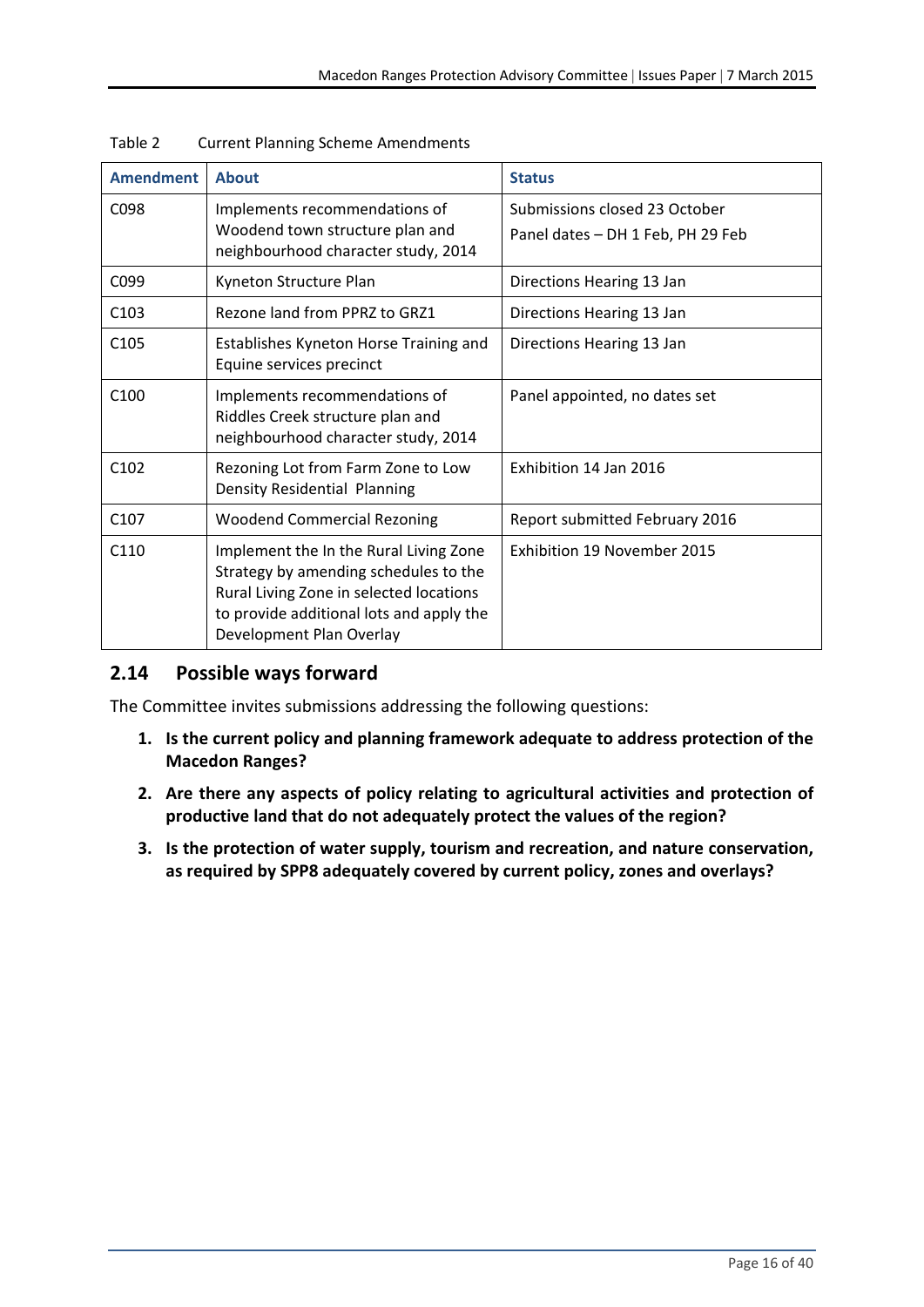# **3 Why is protection needed?**

This section of the Issues Paper discusses the key values and attributes of the Macedon Ranges, and the key threats and areas under threat that have been identified so far.

Terms of Reference 4(b) requires '*an assessment of why protection is needed, including identification of key values and attributes that contribute to the significance of the Macedon Ranges and the key threats and areas that are under threat'.*

### **3.1 General recognition of the area's values and attributes**

Planning policy has long recognised the special and unique values and attributes of the Macedon Ranges. Currently, *Plan Melbourne* states:

*…the area contains valued environmental and cultural features. It has tourism assets such as the iconic Hanging Rock, historic townships, and equine and wine industries that attracted tourism and economic activity.*

The recognition of the Macedon Ranges in *Plan Melbourne* reflects earlier statements in State level planning policy. The explanatory report to SPP8 states:

*This range and its surrounds represent one of the most outstanding natural areas to the north west of Melbourne. The area's importance derives principally from its proximity to Melbourne and its abundance of natural attributes.*

### **3.2 Environmental assets and natural resources**

Broadly, Macedon Ranges' environmental assets natural resources are a key attribute. These environmental assets natural resources include significant water catchments (including extensive areas of declared special water supply catchments), high quality soils, significant biodiversity and distinctive landforms and geological features. As well as giving the area a unique sense of 'place', these natural resources provide the local and broader communities with water supply, recreational and tourist spaces, and opportunities for forestry and agriculture.

The variations in geology, landform, soil, sand and climate are reflected in the marked changes of vegetation throughout the policy area. Over very short distances, dry forests and woodland merge into wet open forest, providing for a diversity of fauna. The area retains rich native biodiversity with extensive areas of remnant native vegetation, including significant forested areas, which are an integral part of the area's unique landscape. Key features include Mount Macedon and the Macedon Regional Park, the Wombat State Forest around Woodend and the Cobaw Ranges, Bald and Black Hill Reserves, and Mount William.

The area also features significant exotic vegetation, including boulevards of tree plantings in many towns, Avenues of Honour in Macedon and Woodend, and significant ornamental gardens on Mount Macedon that are fundamental to local landscape quality<sup>6</sup>.

 $6$  www.mrsc.vic.gov.au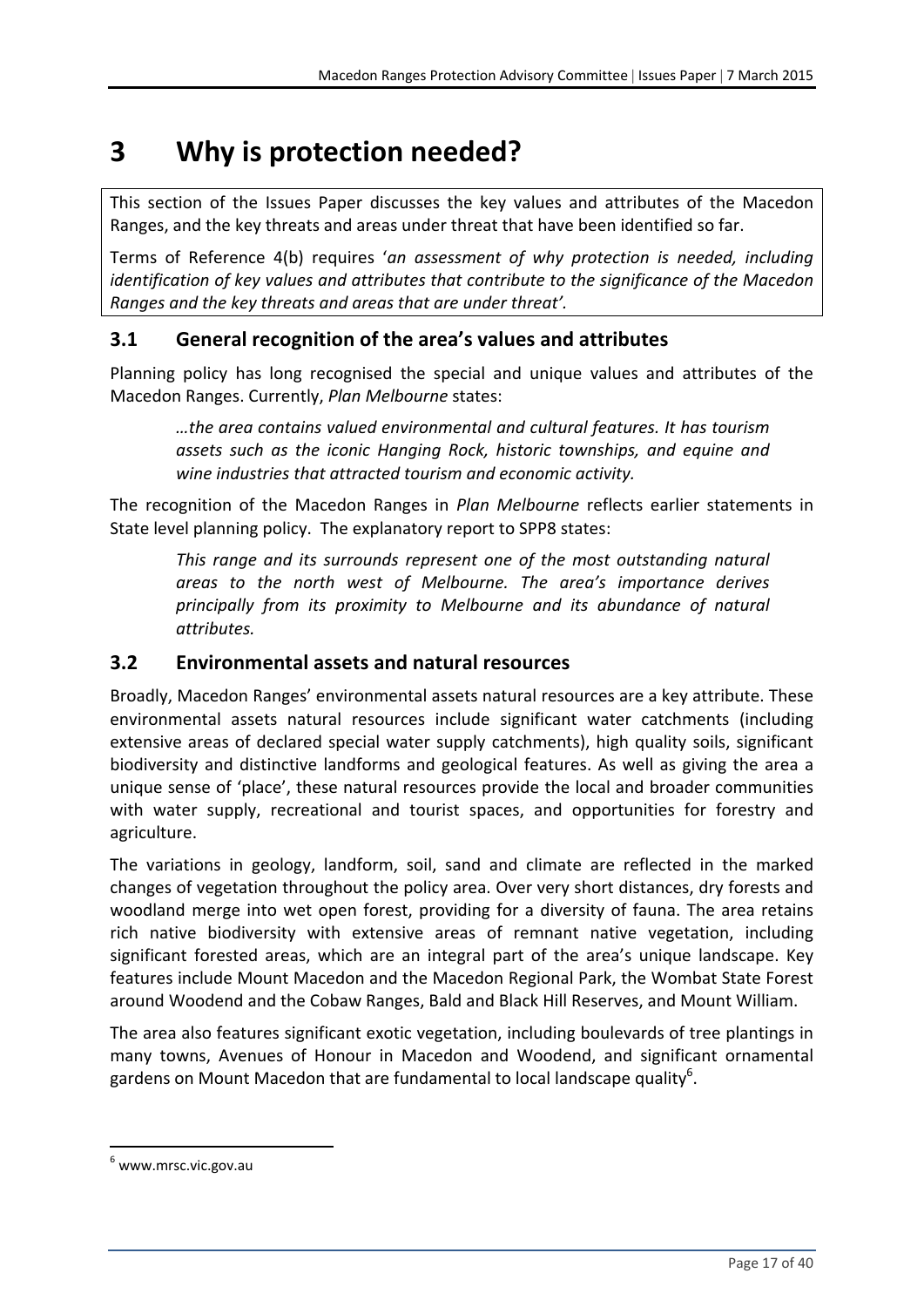### **3.3 Geology and Landscapes**

The Shire's high quality natural landscapes contribute significantly to the character of the area.

The Macedon Ranges form part of the Great Dividing Range and are the remainder of more extensive Upper Devonian volcanic granite formations, which overlook the surrounding region. Its maximum elevation is approximately 1000 metres at Mount Macedon and Camels Hump, with lower parts of the formation being at 600‐770 metres in the Black Forest at the western foot of Mount Macedon, and 490‐550 metres in areas north of Macedon Ranges.

The Cobaw Range and Mount William in the north and north‐east reach elevations of over 750 metres, while the lowest point is at Deep Creek in the south east at an elevation of 160 metres.

The Department of Environment, Land, Water and Planning (DELWP) is currently preparing the Central Victoria Landscape Assessment Study (CVLAS). The study covers the Macedon Ranges Shire, and a draft report was issued for community comment in 2015.

According to the CVLAS – Community Newsletter 2, March 2015, two Landscape Character Types can be found in Macedon Ranges Shire:

- Victorian Volcanic Plains (VP) defined by a flat to undulating basaltic plain scatter with volcanic features. The distinctive volcanic cones and rises that punctuate the horizon are key features; and
- Rolling Foothills (RF) characterised by rolling pastures and volcanic hills, dissected by ridgelines and sharp crests.

The Macedon Ranges Shire includes three sites of regional significance and one of state significance:

- Mount Aitken, Mount Gisborne and Cobaw Ranges (regional significance)
- Mount Macedon, including Hanging Rock and Jim Jim (state significance).

### **3.4 Cultural Heritage and Traditional Land Ownership**

The area has a rich aboriginal history. Many place names throughout the Shire relate to traditional ownership of the land; Barringo, Darraweit Guim, Jim Jim, Konagaderra Creek, Monegeetta, Willimigongon Creek and Wurundjeri Creek.

The *Aboriginal Heritage Act* 2006 recognises Aboriginal people through Registered Aboriginal Parties as the primary guardians of Aboriginal cultural heritage. There are three Registered Aboriginal Parties in the Macedon Ranges Shire who have lived in the area for more than 25,000 years. These are the Dja Dja Wurrung, the Taungurung and Wurundjeri. The Advisory Committee has been able to meet in a preliminary discussion with representatives of Dja Dja Wurrung and Taungurung groups but has not yet been able to meet with the Wurundjeri.

Native title in Victoria is dealt with under the *Traditional Owner Settlement Act 2010.* This Act provides for out‐of‐court settlement of native title and allows the State Government to recognise traditional owner groups and their rights over Crown Land.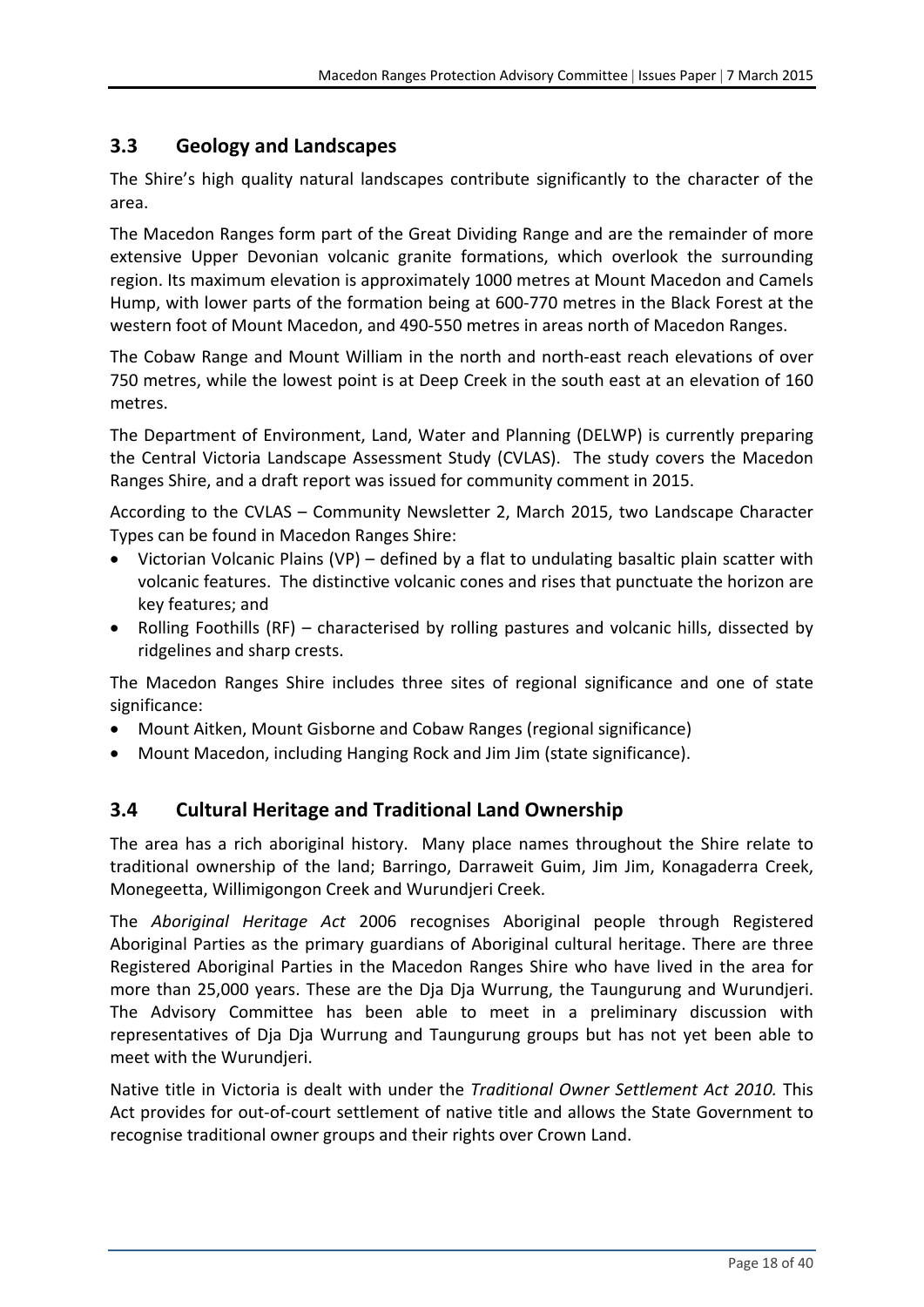The Dja Dja Wurrung Clans Aboriginal Corporation represents the interests of the Dja Dja Wurrung traditional owner group, recognised by the 2013 settlement agreement. The Corporation has developed a 'Country Plan' which outlines the strategic goals of the Dja Dja Wurrung in the management of land and waters comprising their 'Country' as well as consultation principles for State or third parties.

Part of the 2013 settlement with the Dja Dja Wurrung includes an ongoing State commitment to engage with the Corporation in natural resource management (the 'participation strategies').

The Advisory Committee understands a key tenant of the agreement is for the State and Traditional Owners to work in partnership. The Committee understands the Taungurung and Wurundjeri are in various stages of the process of achieving their own such settlements.

The Committee invites the Registered Aboriginal Parties to make submission on the issues raised within this report.

### **3.5 Built form heritage**

The Macedon Ranges has a significant collection of heritage towns, with largely intact streetscapes from the gold rush era of the early to mid‐1800s. Many of the region's towns were established along historic transport corridors and played an important role in the Victorian gold rush, linking Melbourne to central and northern Victoria.

Typical of many towns are bluestone buildings, historic churches and fountains, old homesteads and stables, wool and flour mills, and hay and grain stores. Some towns are also known for their historic streetscapes, such as Piper Street in Kyneton and High Street in Woodend.

Historical monuments such as the Mount Macedon Memorial Cross pay tribute to significant events such as the Ash Wednesday bushfires, and tree‐lined Avenues of Honour can be found in Woodend and Macedon in remembrance of those who fought or died at war. Botanic Gardens of heritage significance can be found in Malmsbury, Kyneton and Gisborne<sup>7</sup>.

### **3.6 Recreation and Tourism**

Tourism is one of the main industries in the Shire, generating approximately \$275 million annually<sup>8</sup>. The Shire is located within close proximity to Melbourne and Tullamarine airport, and offers opportunities for day trips and overnight stays. In addition to natural and landscape features, the Shire also offers a range of cultural events that attract visitors.

### **3.7 Key threats**

Population growth in the Macedon Ranges area brings with it the threat of increased development which can directly and indirectly impact natural assets.

The popularity of the area for tourism and recreation, coupled with improved transport links from Melbourne and Bendigo, has the potential to increase threats to the area's natural and

 $7$  www.mrsc.vic.gov.au

 $^8$  www.mrsc.vic.gov.au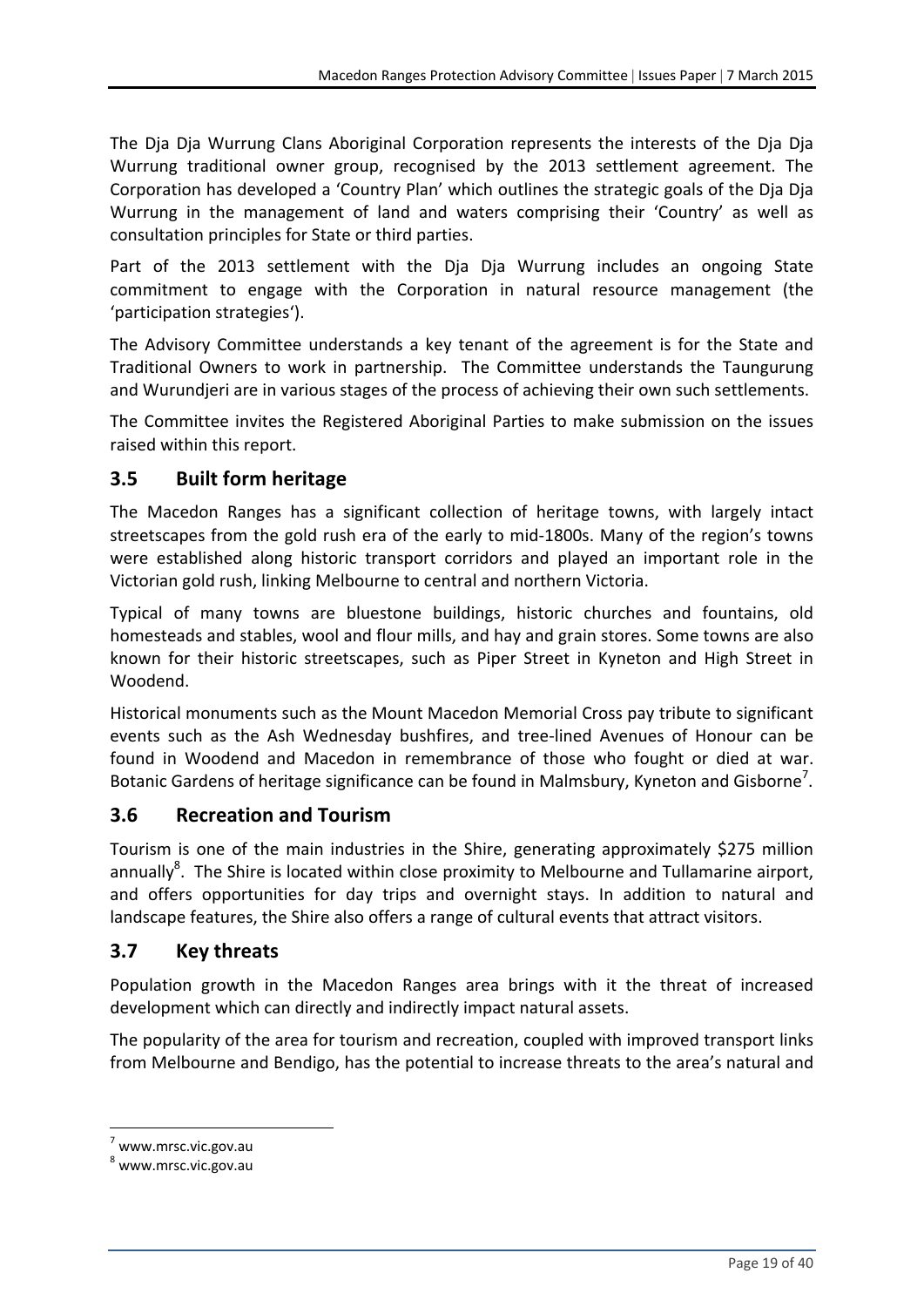tourism assets. Visitor numbers are increasing, and there is an increasing pressure to provide additional access routes and visitor facilities within the Ranges.

Environmental risks (both human induced and natural) also pose a threat to the significant attributes and values of the Macedon Ranges.

Key environmental threats to the area include bushfire and flooding, the risks of which are anticipated to increase with the impacts of climate change, and with increasing population densities in the area. These present natural disaster/emergency management risks which must be carefully managed.

### **3.8 Threats identified in the consultation workshops**

During the consultation workshops, participants identified various threats to the area, which the Committee has grouped into broad themes:

- *population growth and increased development*
- *threats to water catchments*
- *environmental/natural disaster threats*
- *gaps/changes in the policy environment and its implementation*
- *threats to the local economy*
- *'hidden' cultural heritage not captured by controls*
- *complex planning controls.*

### **3.9 Possible ways forward**

The Committee invites submissions to address the following questions:

- **4. What are the key values and attributes of the Macedon Ranges? Have they been adequately identified in the current policy framework?**
- **5. Are there any gaps in the threats to those values and attributes identified in the current policy framework? If so, what is missing?**
- **6. Is the protection of cultural heritage adequately covered by the current policy framework?**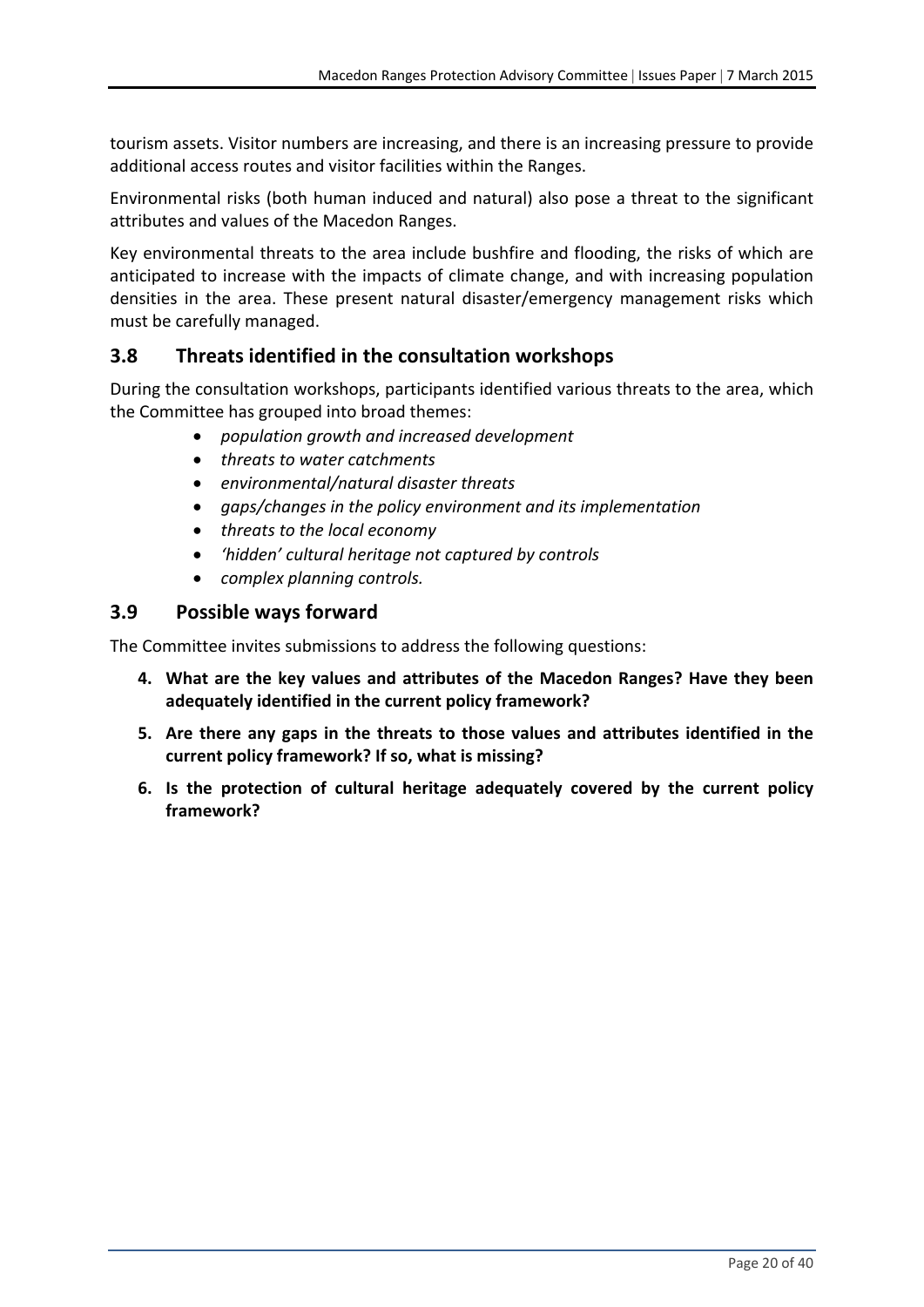# **4 What geographic area should the policy and legislative controls apply to?**

Terms of Reference 4(a) requires the Committee to advise on '*the extent of the geographic area the final policy and legislative controls should apply to'.*

### **4.1 Current policy area boundaries**

When reviewing the current policy area boundaries, the Committee notes that the policy area of the draft Localised Planning Statement (2014) is significantly larger than the policy area of SPP8, and that the 'Rock and Ranges Policy Area' is not an exact match with any existing zone or overlay applied to the area, including the Significant Landscape Overlay 1 – Mountain Ranges and Features.

Figure 4 highlights the different extent of boundaries between the SPP8 and Localised Planning Statement (2014).

Statement of Planning Policy No. 8 (SPP8) used a combined approach, with consideration of land features and municipal boundaries. The explanatory report to SPP8 stated:

*The Policy Area is bounded approximately by the Cobaw Range and Mount William Range in the north and northeast respectively, Mount Bullengarook in the south‐west and Bulla Shire in the southeast. This area encompasses portions of the Shires of Kyneton, Bacchus Marsh, Gisborne, Romsey and Newham‐Woodend, but by far the largest area of land falls within the latter three shires.*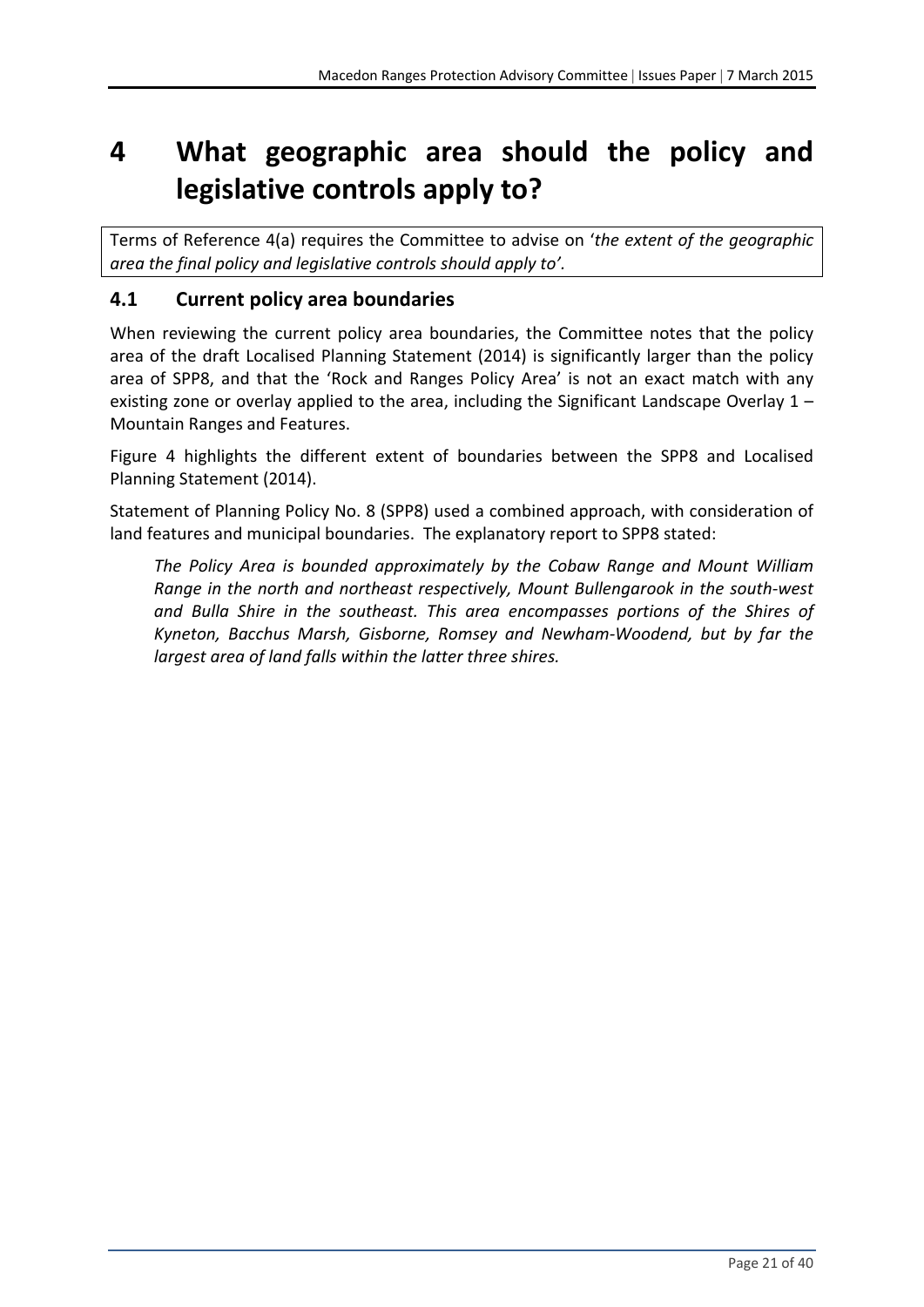

Figure 4 Statement of Planning Policy 8 Boundary (Source: Statement of Planning Policy No. 8, 1975) and Localised Planning Statement Boundary (Source: Macedon Ranges Localised Planning Statement, September 2014)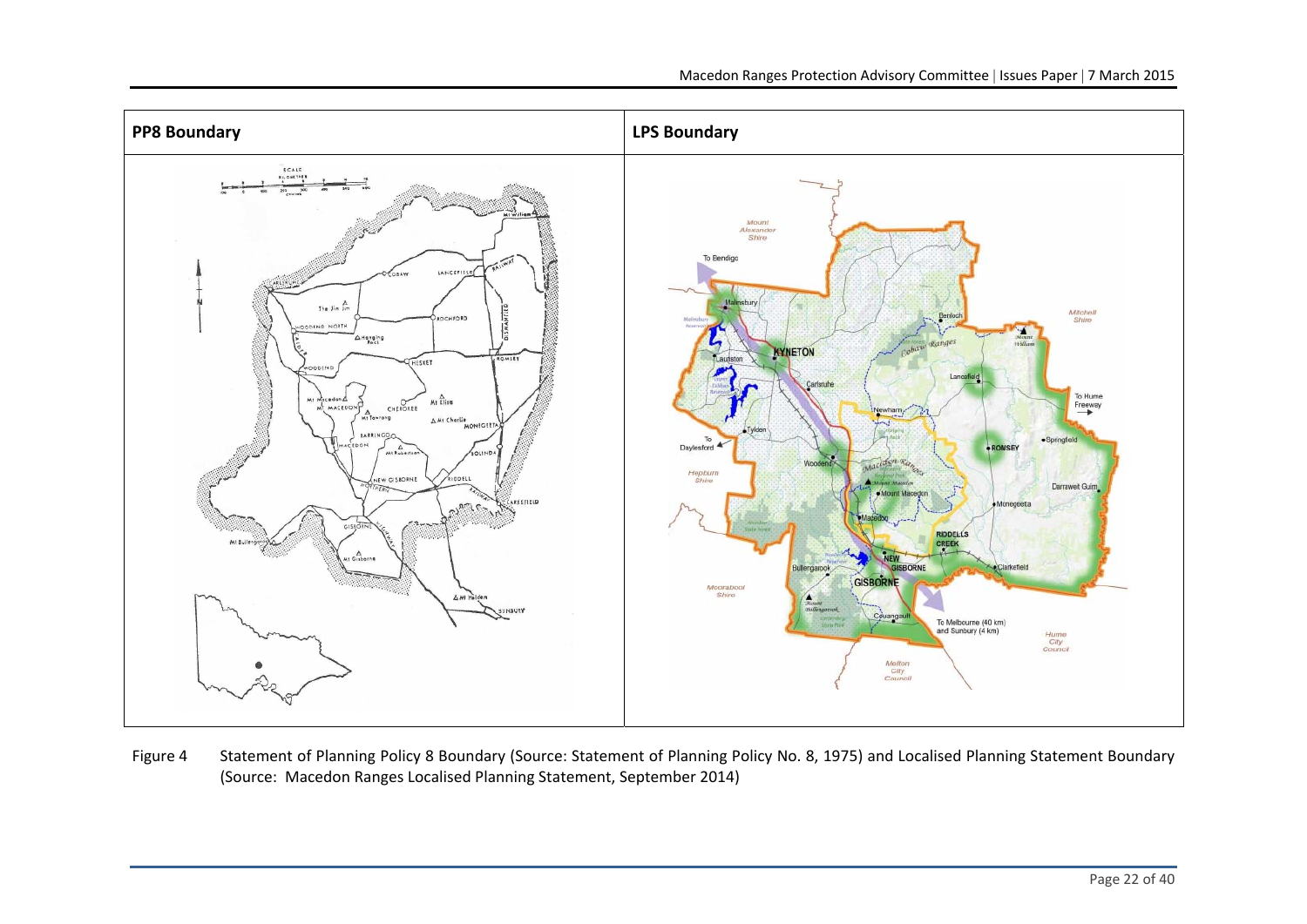Under the draft Localised Planning Statement 2014, it is proposed to include the entire Shire within the policy area, with the Rock and Ranges Policy Area singled out for additional protection. A copy of the draft Localised Planning Statement (2014) is provided in Appendix B of this report.

Council's report to adopt the Localised Planning Statement in September 2014 stated:

*The new policy statement includes all the natural assets in the Shire, rather than having areas such as the Wombat Forest split by a policy area line (as in the original SPP8 area). As some 40 years have passed, the natural assets within the now Shire boundaries are considered of equal importance. The only exceptions are the unique qualities of the Macedon Ranges and Hanging Rock and their immediately surrounding environs.*

*The Range and The Rock area has been included within the Statement map that has boundaries derived from a clear methodology which defines the Macedon Ranges and surrounding areas as being of particular significance. This new policy area is formulated on the following methodology:*

- *The iconic geological and landscape significance of the Macedon Ranges and Hanging Rock; combined with*
- *The Rural Conservation Zone boundary surrounding these assets; combined with*
- *The high quality vegetation and biodiversity assets of the area; combined with*
- *The water supply assets of the Ranges and the need for careful management of water runoff and quality; combined with the high fire risk and need to manage this.*

### **4.2 Approaches to policy boundary definition**

There are several ways in which policy area boundaries can be identified. For instance, it could be defined by reference to:

- municipal boundaries
- particular geographic or land feature boundaries
- planning control boundaries, for example existing protection overlays such as the Environmental Significance Overlay (as these identify key areas of significance requiring protection)
- natural assets mapping, for example landscape, visual or bioregional assessments
- built asset or management boundaries, for example roads
- community use and values.

Alternatively, a landscape, visual or bioregional assessment could be undertaken and form the basis of any boundary for area to which the final policy and legislative controls apply.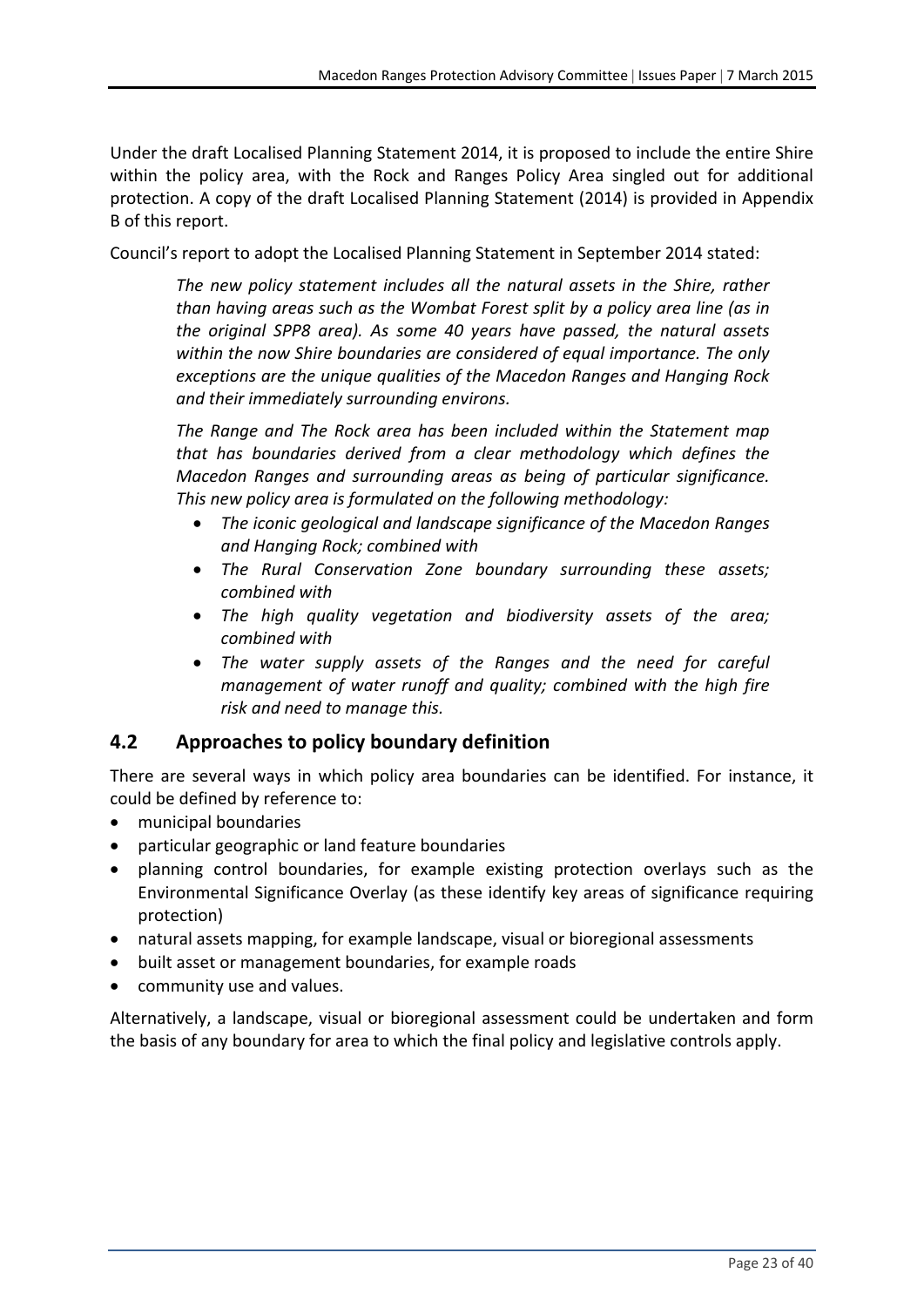### **4.3 Possible ways forward**

The Committee invites submissions to address the following questions:

- **7. Is the geographic extent of the policy area in the draft Localised Planning Statement (2014) appropriate?**
- **8. Do you support the inclusion of The Rock and The Ranges Policy Area as a 'special area' warranting additional protection to the rest of the Shire?**
- **9. What, if any, particular areas within the policy area are suitable for potential growth or development, and why? How should these areas be defined?**
- **10. What, if any, particular areas within the policy area are not suitable for any further growth or development, and why? How should these areas be defined?**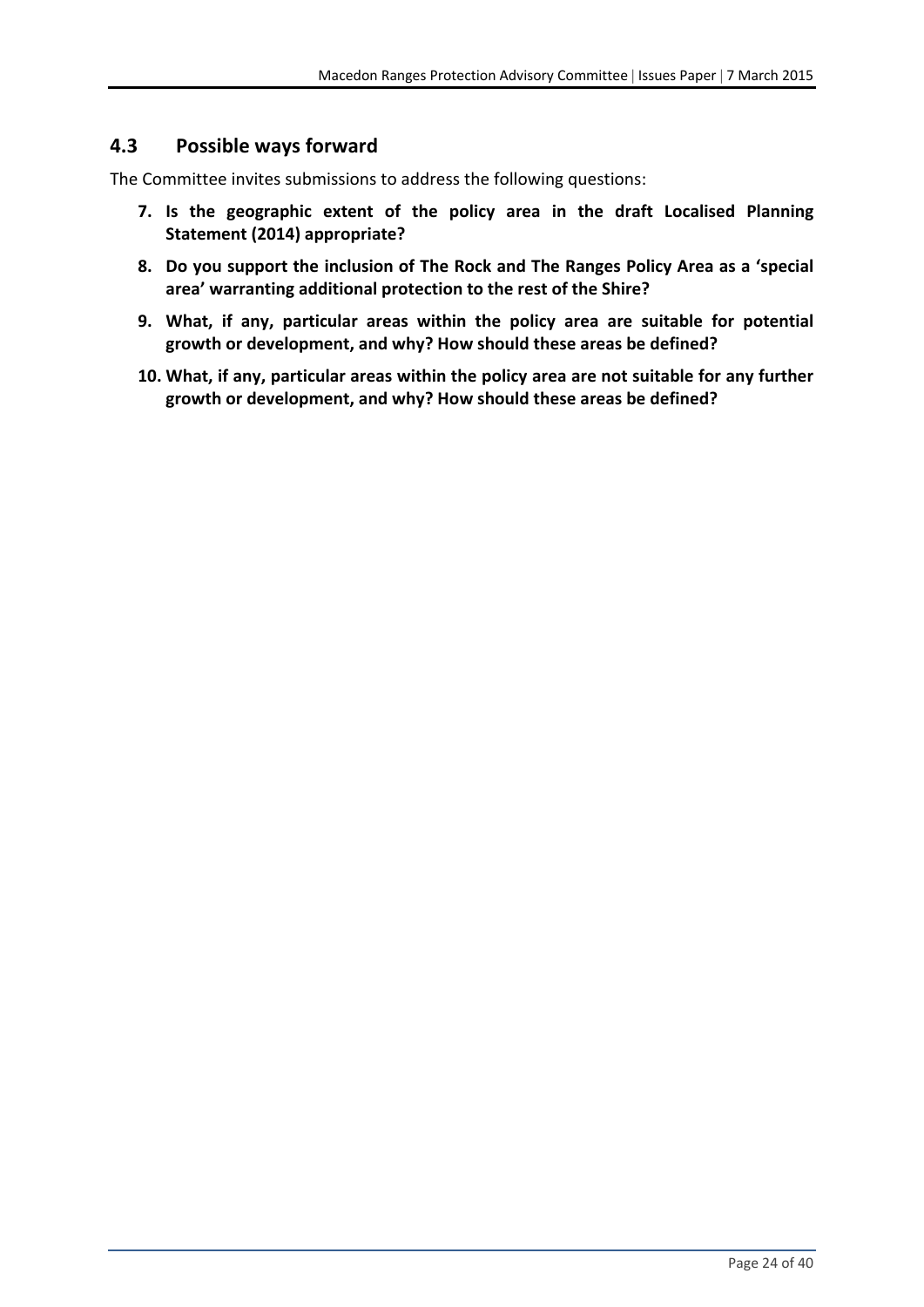# **5 Options for protection of the Macedon Ranges**

Terms of Reference 4(c) '*the issues, challenges and opportunities for Victoria's land use planning framework in protecting the significant values and attributes of the Macedon Ranges, and the key principles that should underpin legislative protection'.*

This Chapter outlines a number of potential options identified by the Committee to date for providing legislative protection and addressing potential gaps in the current policy framework. These options are intended to promote discussion. It is not intended to be an exhaustive list of options. The Committee welcomes options to be raised in submissions.

### **5.1 Providing legislative protection for the Macedon Ranges**

One of the opportunities for Victoria's land use planning framework to protect the significant values and attributes of the Macedon Ranges is to change the *Planning and Environment Act 1987* (the Act) to provide legislative protection for the area.

An example of how legislative protections might operate exists in Part 3A of the Act. Part 3A provides legislative protections for the Upper Yarra Valley and Dandenong Ranges region. Key protections provided under Part 3A are:

- *planning scheme amendments must be consistent with the Upper Yarra Valley and Dandenong Ranges Regional Strategy Plan (the RSP) (refer to section 46F)*
- *amendments to the RSP can only be prepared by the Minister for Planning, and must be ratified by Parliament in order to take effect (refer to sections 46C and 46D)*
- *public works in the region must be consistent with the RSP (except with the Premier's approval) (refer to section 46G).*

It is rare for Parliamentary approval to be required for changes to planning policy and/or controls. The only other examples are:

- changes to the Urban Growth Boundary and certain changes to subdivision controls in green wedge areas (refer to Part 3AA of the Act)
- amendments to the Melbourne Airport Environs Strategy Plan and the Williamstown Shipyard Site Strategy Plan (refer to Parts 3C and 3D of the Act).

Examples of the types of legislative protections that could be considered for the Macedon Ranges could include:

- require Parliamentary approval of amendments to key parts of the policy framework, such as the Localised Planning Statement (2014)
- require planning scheme amendments to be consistent with key parts of the policy framework, such as the Localised Planning Statement (2014)
- require Parliamentary approval of certain types of planning scheme amendments, such as an amendment that facilitates a reduction in minimum lot sizes
- include other protections that are similar to Part 3A of the Act
- re-create protections that are similar to those that were in place in relation to SPP8.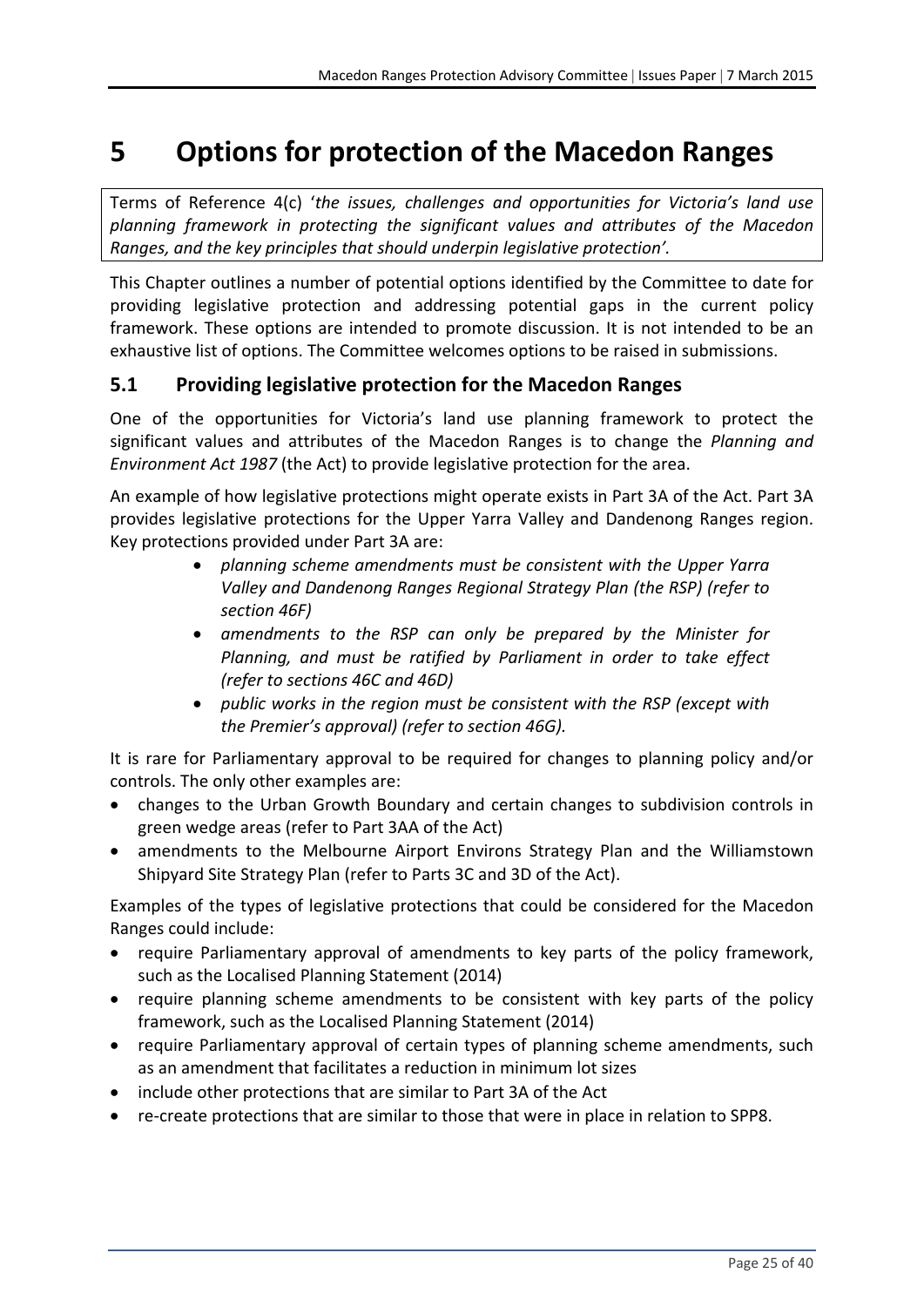### **5.2 Possible ways forward**

The Committee invites submissions to address the following questions:

### **11. Is legislative protection required for the Macedon Ranges? Why?**

### **12. What are the key principles that should underpin any legislative protection?**

### **5.3 Strengthening the existing planning policy framework**

Another potential option is to strengthen the existing policy framework.

### **(i) Reviewing the objectives, values and attributes to be protected**

The existing policy framework (which is outlined in Chapter 2) recognises the need to balance the demands on the Macedon Ranges, and manage sometimes competing objectives (for example, balancing the demand for increased tourism and recreational use with the need to protect the region's unique natural assets).

Some objectives in the policy framework are clearly prioritised over others – for example, SPP8 and clause 22.01 of the LPPF give priority to the protection and utilisation of the resources of the area for water supply, tourism and recreation, and nature conservation.

Some of the ways in which the existing policy framework could be strengthened could include:

- identifying different or additional objectives, values or attributes to be protected
- revisiting the prioritisation of the various objectives in the policy framework.

#### **(ii) Localised Planning Statement**

If the Advisory Committee determines a Localised Planning Statement is the most appropriate tool, options could include:

- incorporating the Localised Planning Statement (2014) into the Scheme in its current form (i.e. the form adopted by Council)
- revising the Localised Planning Statement (2014) prior to being incorporated into the Scheme
- incorporating additional elements of SPP8 and clause 22.01 of the Scheme into the Localised Planning Statement (2014)
- amending the Act to incorporate legislative protections for the Localised Planning Statement (2014) (for instance, protections similar to those for the Upper Yarra Valley and Dandenong Ranges Regional Strategy Plan – see the discussion in section 5.1).

### **(iii) Statement of Planning Policy No. 8 and clause 22.01**

Another key part of the policy framework for the protection of the Macedon Ranges is clause 22.01 of the Scheme, which restates SPP8. Options for clause 22.01 could include:

- reviewing and updating clause 22.01 to better reflect the pressures, demands and opportunities currently facing the Macedon Ranges, rather than those that applied in 1975 when SPP8 was developed
- elevating clause 22.01 to form part of the SPPF, rather than it remaining part of the LPPF (where it currently sits).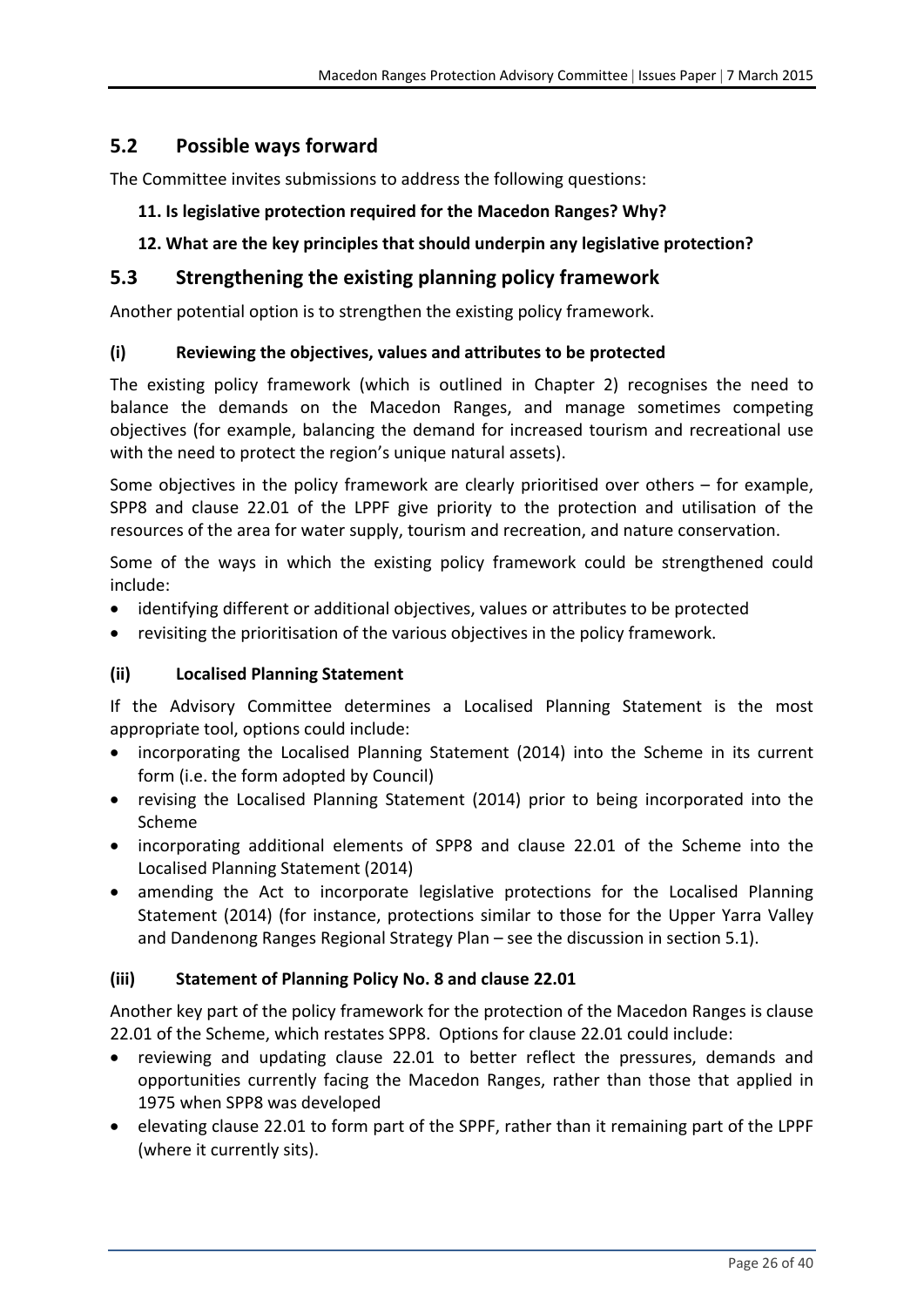Alternatively, it may be that clause 22.01 is no longer required once the Localised Planning Statement) has been finalised and incorporated into the Scheme (particularly if the Localised Planning Statement is revised to incorporate elements from SPP8).

### **(iv) Reviewing other parts of the planning policy framework**

The Committee notes the very detailed strategic work program underway and recently completed by Council. Once the key elements of the policy framework (including the LPS) have been finalised, it may be appropriate to review other parts of the planning policy framework, to ensure consistency with the LPS and any constraints on growth or development that are identified in the LPS.

Parts of the policy framework that may require review could include:

- the MSS
- current or draft town structure plans.

### **5.4 Possible ways forward**

The Committee invites submissions to address the following questions:

- **13. Is Statement of Planning Policy Number 8 still relevant, or does an updated policy need to be developed?**
- **14. Are there any values identified in Statement of Planning Policy Number 8 that were not adequately reflected in Clause 22.01 or the draft Localised Planning Statement (2014)?**
- **15. What are the benefits of using a Localised Planning Statement to protect the key values and attributes of the Macedon Ranges?**

### **5.5 Strengthening the existing statutory planning framework**

Another potential option is to strengthen the existing statutory planning framework for the Macedon Ranges.

Options for strengthening the statutory planning framework could include:

- reviewing the selection of zone and overlay controls that are currently in place and ensuring they are appropriate
- ensuring the key objectives for the Macedon Ranges are prioritised through the zone and overlay controls, the same way fire is prioritised in planning decisions – for example through the inclusion of appropriate decision guidelines in zones and overlays
- reviewing the application requirements that currently apply under the zone and overlay controls, and make certain application requirements mandatory where appropriate (for example, the submission of an Environmental Management Plan for any proposed development in a particularly sensitive area)
- exploring the need for mandatory planning controls, rather than discretionary or performance-based controls, in appropriate circumstances (for example, mandatory minimum lot sizes in areas that are identified as unsuitable for more intensive growth).

### **5.6 Possible ways forward**

The Committee invites submissions to address the following questions: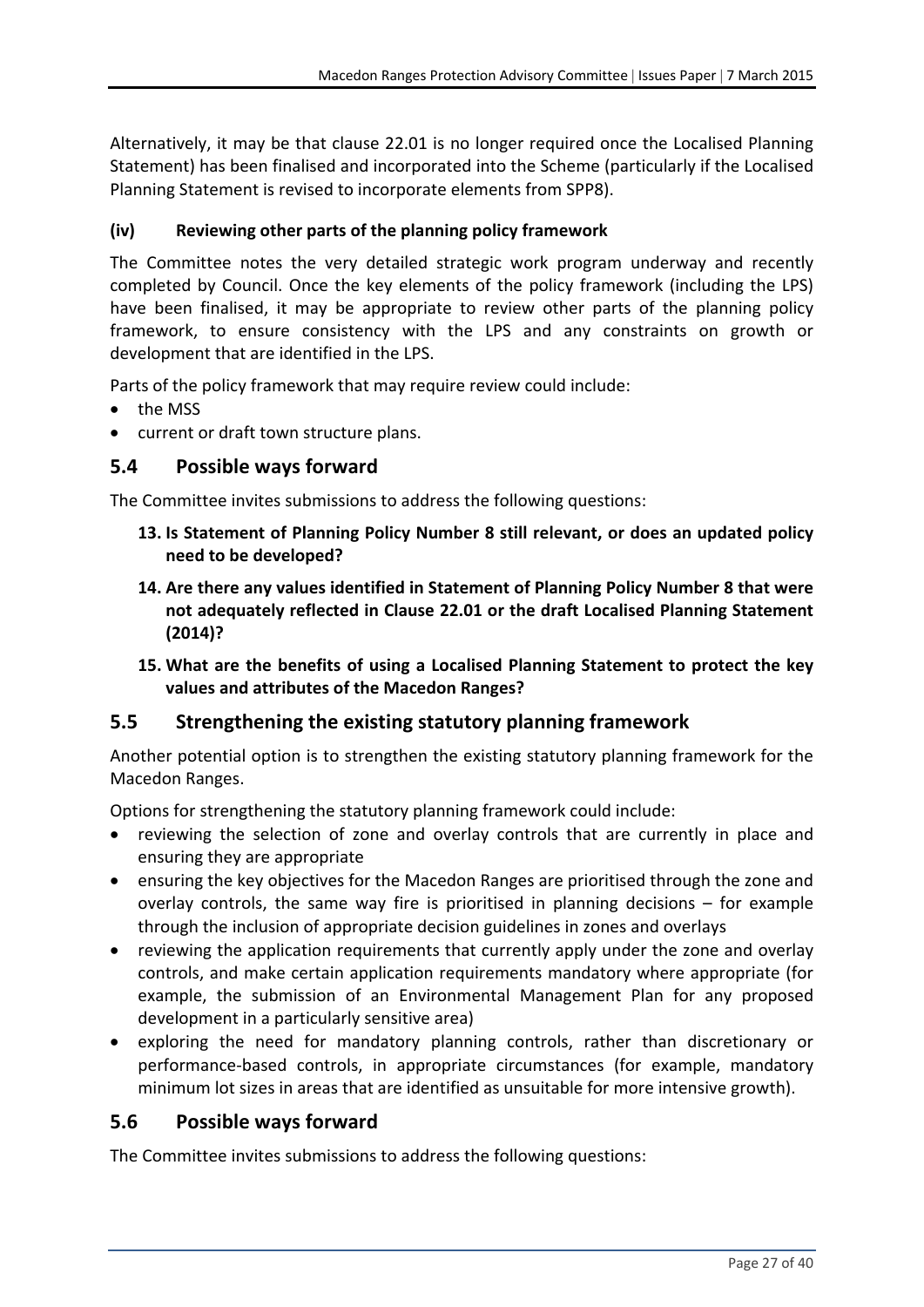**16. Should other zone or overlay controls be considered to achieve appropriate protection? Please specify where and why.**

### **5.7 A separate authority**

Another option could be to establish a separate body with specific responsibilities for the Macedon Ranges, to provide additional oversight on policy or planning decisions relating to the Macedon Ranges.

The body could have functions such as:

- providing general advice to the Council and/or the Minister in relation to growth in the Macedon Ranges
- assisting the Council to prepare planning scheme amendments that affect the policy area (be they amendments to the planning policy framework or amendments to the zones and overlays that apply within the policy area)
- advising the Minister in relation to planning scheme amendments that affect the policy area
- providing an additional level of oversight for Council's decisions on certain types of planning permit applications in the policy area
- auditing planning approvals and enforcement matters.

More practical matters that would need to be considered could include:

- whether such a body should be established by statute (which would require amendments to the Act), or whether it could be non‐statutory
- whether the body has a decision-making role, or an advisory role
- how the functions of the body would inter-relate with those of other key agencies in the planning decision‐making processes (such as the Minister and VCAT).

An alternative to establishing a specific body with responsibility for the Macedon Ranges could be to provide for additional oversight of planning decision‐making in the Macedon Ranges by existing agencies (for example, the Minister for Planning, or Parliament).

### **5.8 Possible ways forward**

The Committee invites submissions to address the following questions:

**17. Should a body be established with specific responsibility for protecting the values and attributes of the Macedon Ranges from potential threats?** 

### **18. Should the body be a statutory authority or a non‐statutory body?**

### **19. What functions should the body have?**

### **5.9 Additional consultation for planning decisions in the Macedon Ranges**

Another option could be to apply additional consultation requirements for planning decision‐making in the Macedon Ranges, such as:

 establishing a committee made up of members from the Council, local authorities (such as the Catchment Management Authority), Registered Aboriginal Parties and the local community to input into certain permit decisions and/or planning scheme amendments in the policy area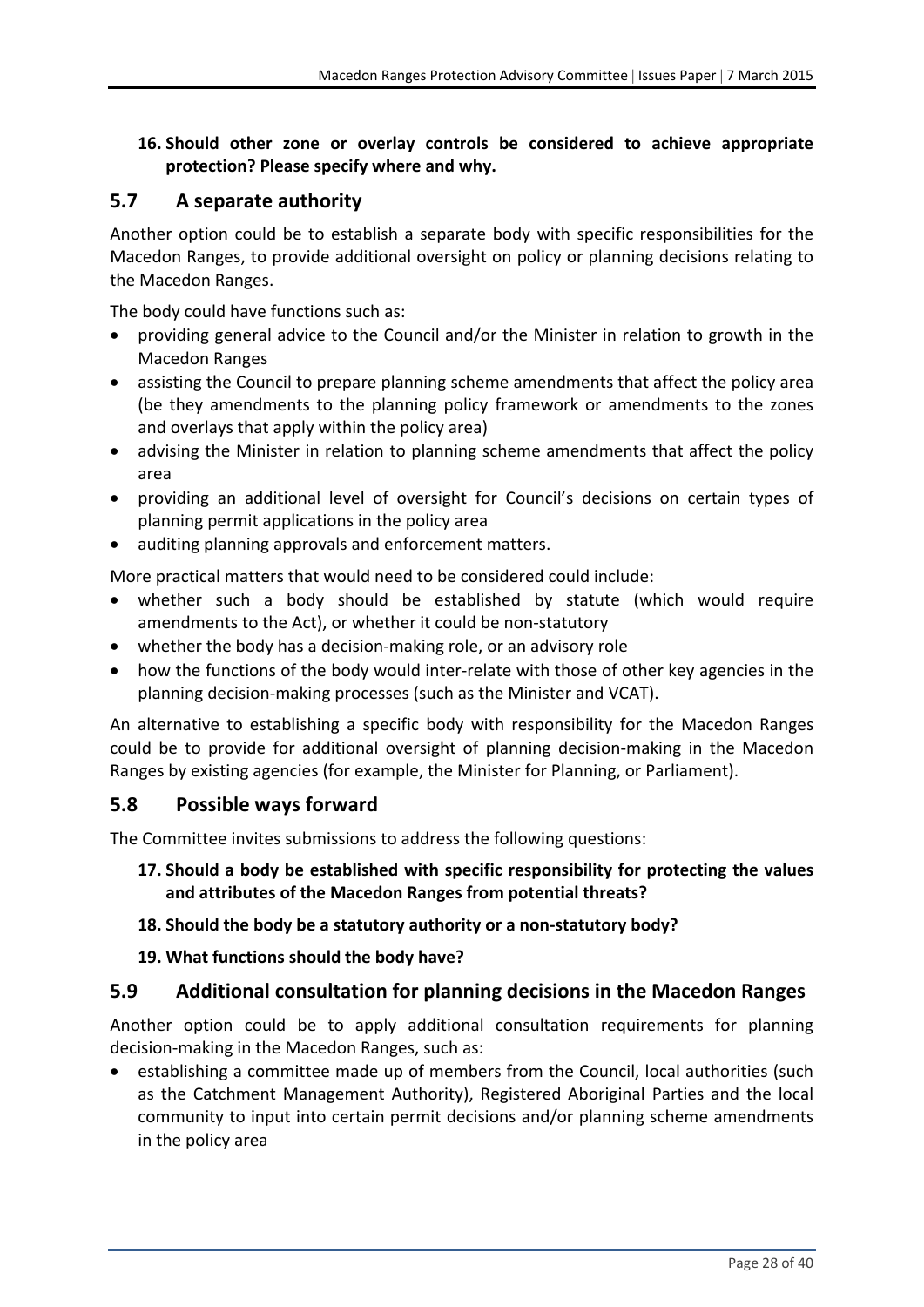having a mandatory requirement (for instance, via a Ministerial Direction) for additional consultation prior to amending key parts of the policy framework, such as the Localised Planning Statement or clause 22.01.

### **5.10 Possible ways forward**

The Committee invites submissions to address the following questions:

**20. Are there other more appropriate ways of providing for additional oversight of planning decisions affecting the Macedon Ranges (for instance, by the Minister for Planning, or Parliament)?**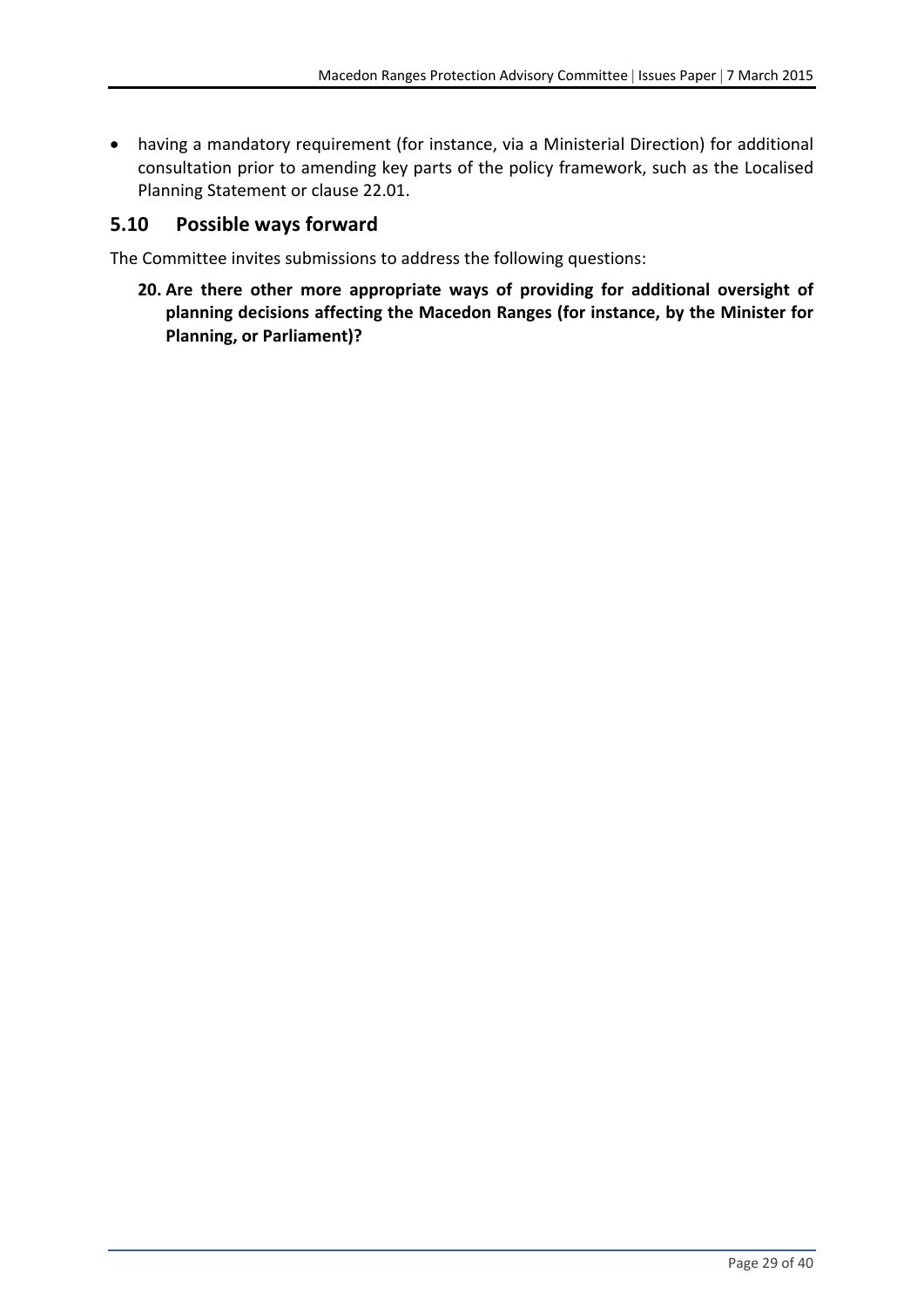# **Appendix A Overview of the Victorian planning system**

Some participants in the Macedon Ranges Protection Advisory Committee process will be less familiar with the Victorian planning system than others. This brief overview aims to help readers who are not overly familiar with the system to understand the various parts of the policy and planning framework, and the role that they play in the protection of the Macedon Ranges.

## **The policy and planning framework**

The policy and planning framework that applies to the Macedon Ranges is contained in the Macedon Ranges Planning Scheme. The policy and planning framework guides all planning decision‐making that affects the Macedon Ranges.

The key elements of the policy and planning policy framework are:

- planning policy, which is made up of:
	- the State Planning Policy Framework (of which Plan Melbourne is part)
	- the Local Planning Policy Framework
- land use and development controls, which are contained in:
	- zones
	- overlays
	- particular provisions
- other (non-statutory) policies and strategies developed by the Victorian governments and the Macedon Ranges Shire Council that do not form part of the Macedon Ranges Planning Scheme.

Some of the detail in the planning policy affecting the Macedon Ranges may also be contained in:

- incorporated documents these are documents that are formally incorporated in the planning scheme and listed in clause 81.01
- reference documents these are documents that are referred to in the planning scheme, but not formally incorporated.

For example, the various town structure plans that are being considered under the omnibus amendment will eventually be either incorporated documents or reference documents in the Macedon Ranges Planning Scheme (assuming they are adopted and approved).

## **State Planning Policy Framework (SPPF)**

The SPPF is set out in every planning scheme. The SPPF is a set of State standard provisions comprising general principles for land use and development, and specific policies dealing with matters such as settlement, housing, protection of environmental values, economic development, infrastructure and transport.

The SPPF consists of:

- *Plan Melbourne* (which is an incorporated document)
- Specific policies on: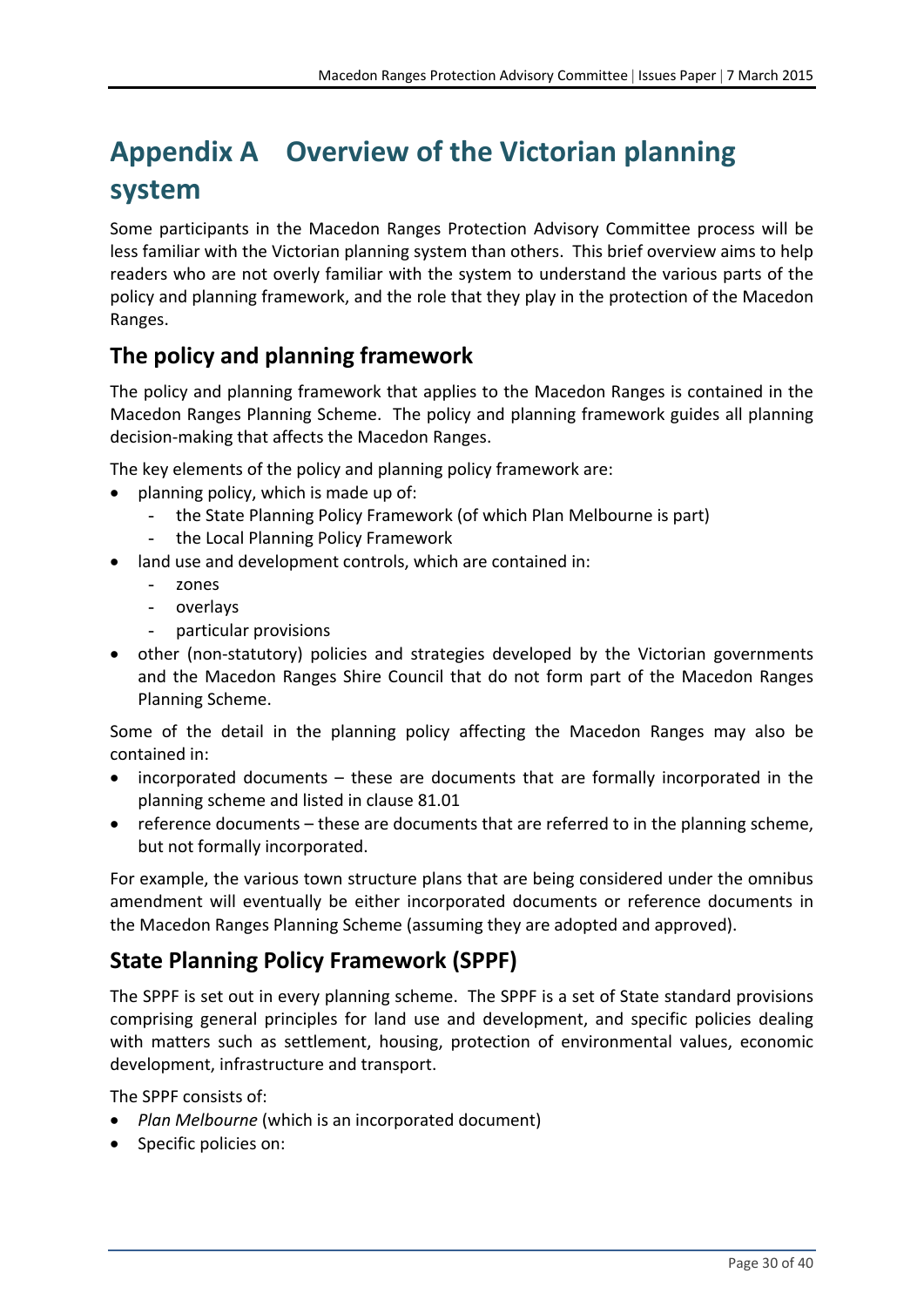- Settlement
- Environment and Landscape Values
- Environmental Risks
- Natural Resource Management
- Built Environment and Heritage
- **Housing**
- Economic Development
- **Transport**
- Infrastructure

The SPPF has a special place in the planning and policy framework. Where there is any inconsistency between State provisions and local provisions in a planning scheme, the state provisions prevail (section 7 of the Act). When creating or amending a planning scheme, planning authorities cannot amend a state standard provision (section 10 of the Act).

In preparing an amendment, a planning authority must evaluate and include in the explanatory report a discussion about how the amendment supports or implements the SPPF and any adopted state policy (Ministerial Direction No. 11 – Strategic Assessment of Amendments).

The SPPF consists of state standard provisions which cannot be altered by a local Council. They can only be altered by a 'V amendment' (an amendment to the Victorian Planning Provisions), or a 'VC amendment' (an amendment to the Victorian Planning Provisions and all Victorian planning schemes). Generally, only the Minister for Planning prepared V amendments or VC amendments.

### **(i) Plan Melbourne**

*Plan Melbourne* is the vision for Melbourne. It guides metropolitan Melbourne's housing, commercial and industrial development through to 2050, and seeks to integrate long‐term land-use, infrastructure and transport planning to meet the population, housing and employment needs of the future.

Although primarily focussed on metropolitan Melbourne, *Plan Melbourne* also addresses planning for growth and development in regional Victoria, and the inter‐relationship between Melbourne and the regions. Chapter 6 of *Plan Melbourne* deals specifically with regional planning, including Melbourne's peri‐urban and green‐wedge areas.

### **(ii) Regional Growth Plans**

Regional Victoria (areas outside the urban growth boundary) is divided into eight regions. Each region has a Regional Growth Plan, which are referenced in clause 11 of the SPPF. The Regional Growth Plans provide broad planning policy direction for land use and development across regional Victoria, and more detailed planning frameworks for key regional centres.

Regional Growth Plans occupy a significant place in the planning policy hierarchy. Planning must consider the Regional Growth Plans.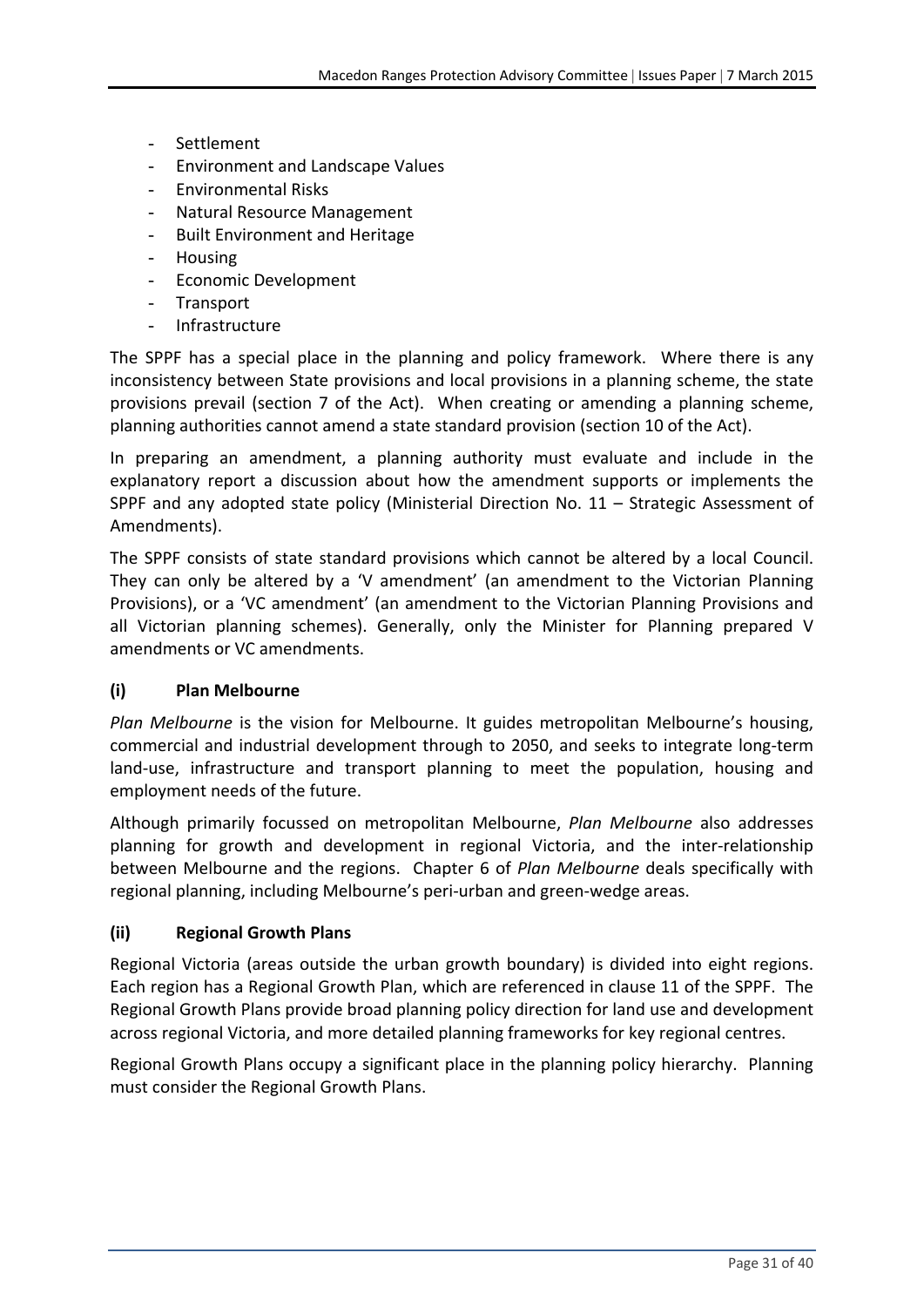### **(iii) Localised Planning Statements**

Clause 11 of the SPPF recognises the need to plan for distinctive areas in Victorian. The objective of clause 11.14 is to protect and enhance the valued attributes of four specific areas, one of which is the Macedon Ranges. The other areas are Bellarine Peninsula, Mornington Peninsula and the Yarra Valley.

Once a Localised Planning Statement is adopted and referenced in clause 11 of the SPPF, it carries significant weight in the planning policy framework. All planning decisions affecting land in an area affected by a Localised Planning Statement must consider the Localised Planning Statement. Further, Ministerial Direction No. 17 requires any planning scheme amendment affecting land identified in an adopted Localised Planning Statement to have regard to the Localised Planning Statement, and a discussion of how the amendment implements the adopted Localised Planning Statement must be included in the explanatory report prepared for the amendment.

### **Local Planning Policy Framework**

The LPPF in a planning scheme sets the local and regional strategic policy context for a municipality. It should demonstrate how the broader state planning policies set out in the SPPF will be achieved or implemented in a local context.

As mentioned above, where there are inconsistencies between the local and state planning policy frameworks, the SPPF prevails.

The LPPF in a planning scheme will generally consist of:

- the Municipal Strategic Statement (MSS)
- **•** local planning policies.

In preparing an amendment, a planning authority must evaluate and include in the explanatory report a discussion about how the amendment supports or implements the Local Planning Policy Framework, specifically the Municipal Strategic Statement.

### **(i) Zone and overlays**

Zones and overlays control the types of use and the form of development permitted on land. All land use and development must comply with the controls contained in the zones and overlays.

Decisions about the application of zones and overlays are guided by the planning policy framework.

Generally speaking, zones control both use and development of land, whereas overlays only control development.

Zones and overlays require planning permits to be obtained for many uses and developments. They can include application requirements that must be met for any permit application, and decision guidelines that must be taken into account by the responsible authority when considering a permit application.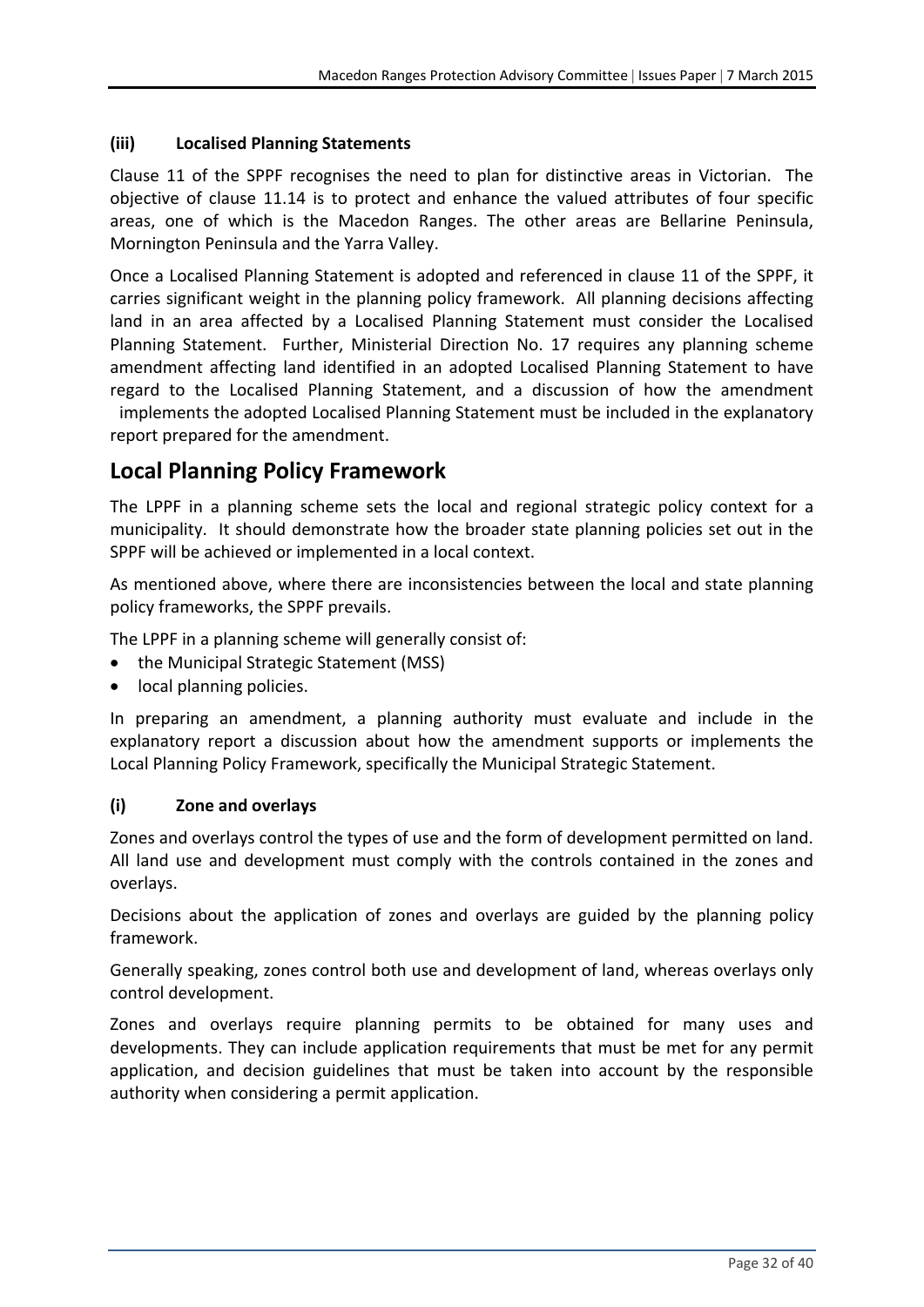Any permit that is issued must be assessed against the requirements of the zone and overlay controls, any relevant particular provisions in the planning scheme, the planning policy framework, and in accordance with the requirements of the Act.

### **(ii) Schedules to zones and overlays**

Zones and overlays are state standard provisions which cannot be altered by a local Council. Like the SPPF, they can only be altered by a 'V amendment' or a 'VC amendment'. Generally, only the Minister for Planning prepares V amendments or VC amendments.

Some zones and overlays allow Councils to modify the state standard zone or overlay by adding local content by way of a schedule to the zone or overlay. Schedules can only include content that the 'head clause' (i.e. the zone or overlay itself) allows. If there is any inconsistency between a schedule and the head provision, the head provision prevails.

### **Planning decision‐making framework**

### **(i) The planning decision‐making process**

The key planning decisions that affect the Macedon Ranges are:

- decisions on planning permit applications
- decisions on planning scheme amendments.

Planning permit decisions are made by the responsible authority. This is generally the Macedon Ranges Shire Council, but clause 61.01 of the planning scheme may specify the Minister for Planning as a responsible authority for certain areas or purposes.

Planning scheme amendments can only be prepared by a planning authority. Planning authorities for the Macedon Ranges are the Macedon Ranges Shire Council and the Minister for Planning. The Minister can also authorise other Ministers or public authorities to prepare planning scheme amendments.

#### **(ii) Oversight of planning decisions**

Under the Planning and Environment Act, all planning decision‐making is subject to oversight.

| Who provides oversight? | How?                                                                                                                                                                                                           |
|-------------------------|----------------------------------------------------------------------------------------------------------------------------------------------------------------------------------------------------------------|
| Minister for Planning   | a planning authority (other than the Minister) must be authorised to<br>prepare an amendment by the Minister                                                                                                   |
|                         | all amendments that are adopted by the planning authority must be<br>approved by the Minister to take effect                                                                                                   |
| The public              | planning scheme amendments must be publically exhibited, and any<br>person may make a submission (although the Minister is able to<br>exempt an amendment from these requirements in certain<br>circumstances) |
| Planning panels         | any submissions made in relation to an amendment must be referred<br>to a panel (unless the planning authority changes the amendment in                                                                        |

Oversight of planning scheme amendment decisions is summarised in the following table.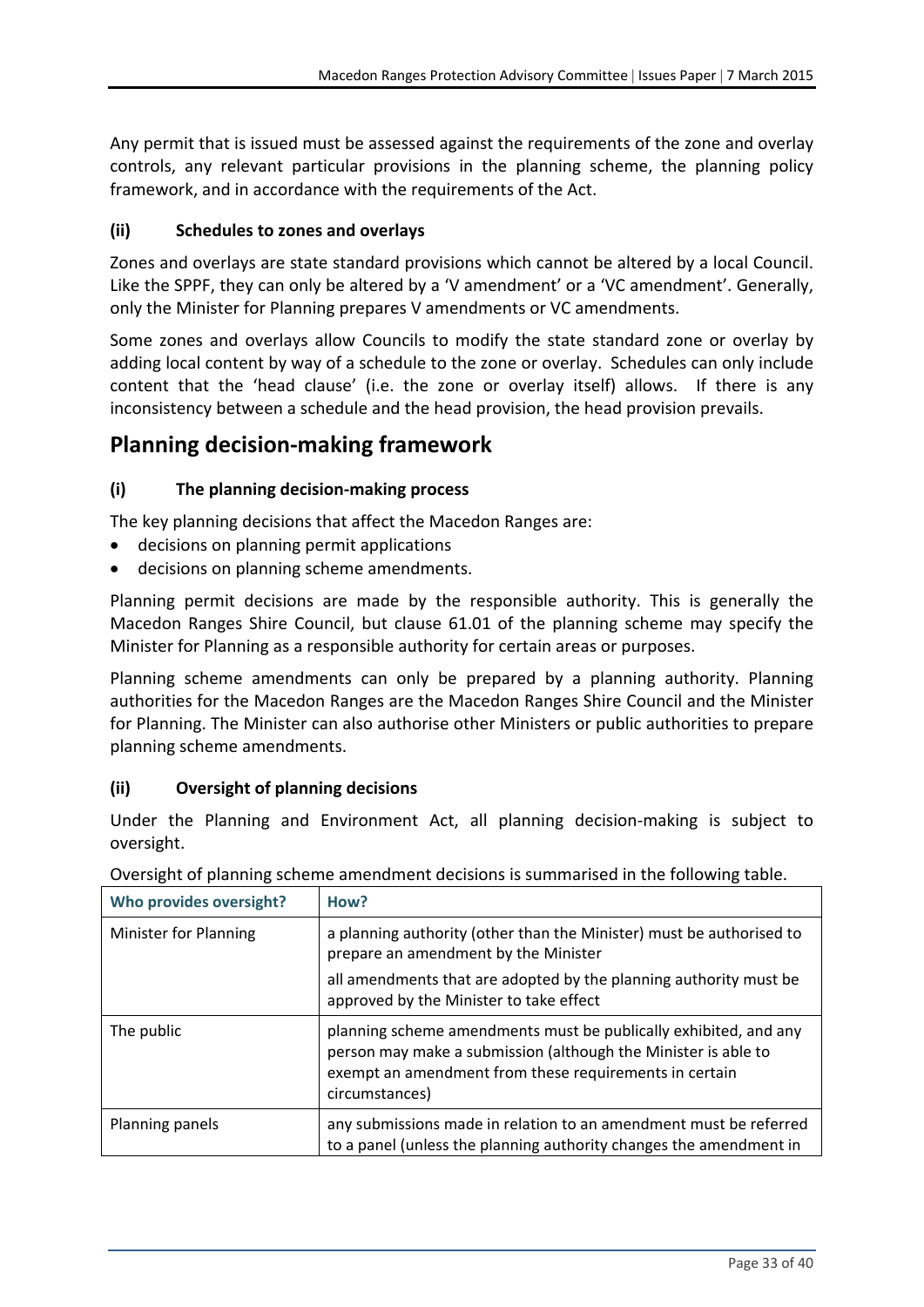|            | accordance with the submission)                                                                                     |
|------------|---------------------------------------------------------------------------------------------------------------------|
| Parliament | all approved planning scheme amendments must be laid before<br>Parliament, and Parliament may disallow an amendment |

Oversight of planning permit decisions is summarised in the following table (although note that exemptions may apply under the Act or the planning scheme in respect of some of these requirements).

| Who provides oversight?                                  | How?                                                                                                                                                                         |
|----------------------------------------------------------|------------------------------------------------------------------------------------------------------------------------------------------------------------------------------|
| The public                                               | permit applications must generally be publically notified, and affected<br>persons may object to the permit being granted or request conditions<br>be included on the permit |
| Victorian Civil and<br>Administrative Tribunal<br>(VCAT) | most permit decisions are subject to review in VCAT                                                                                                                          |
| Minister for Planning                                    | the Minister has the power to 'call in' permit applications and VCAT<br>proceedings in certain circumstances                                                                 |

The Courts also play a role in overseeing planning decision‐making, particularly in relation to planning scheme amendments.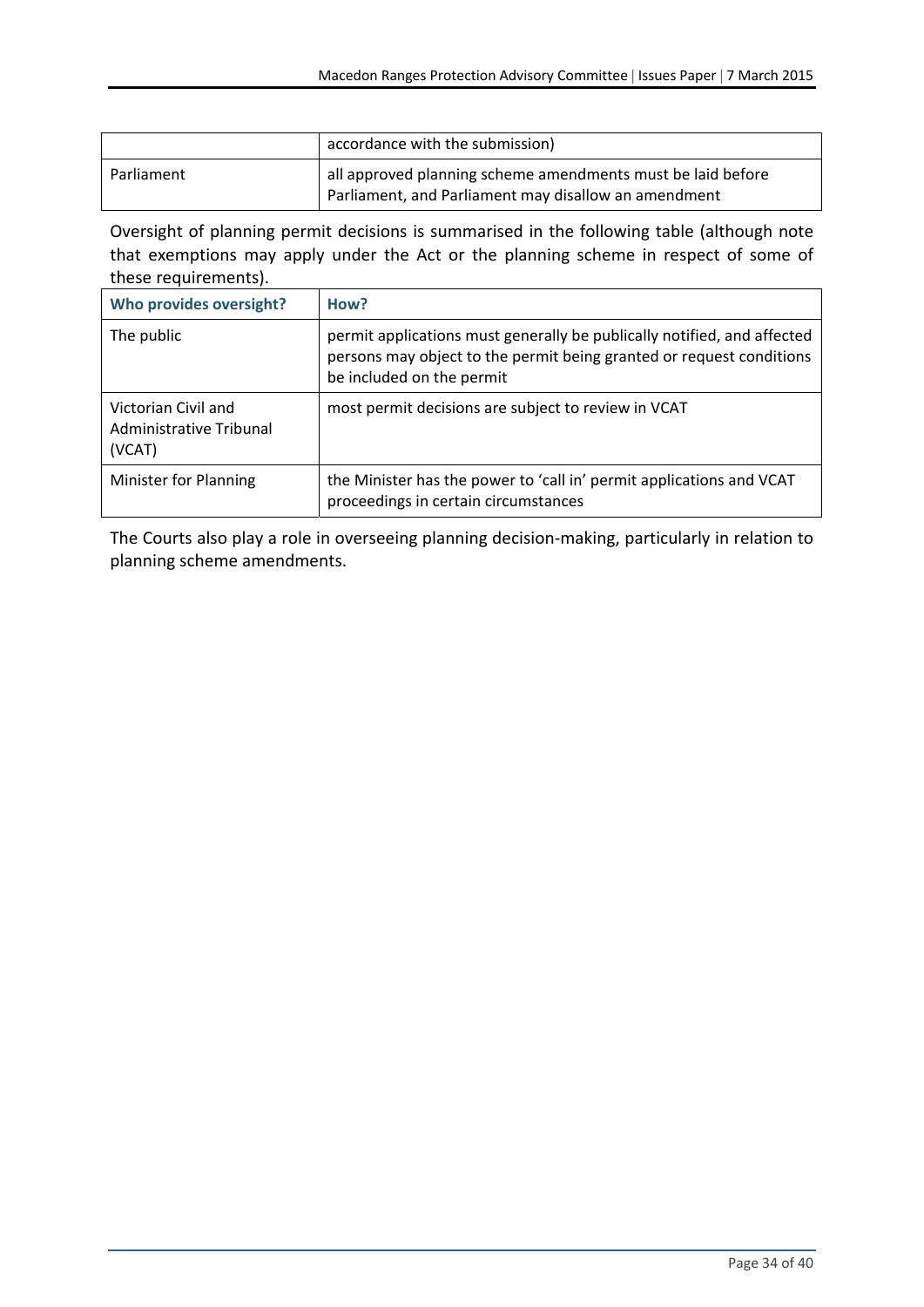# **Appendix B Localised Planning Statement September (2014)**

Please refer to separate document.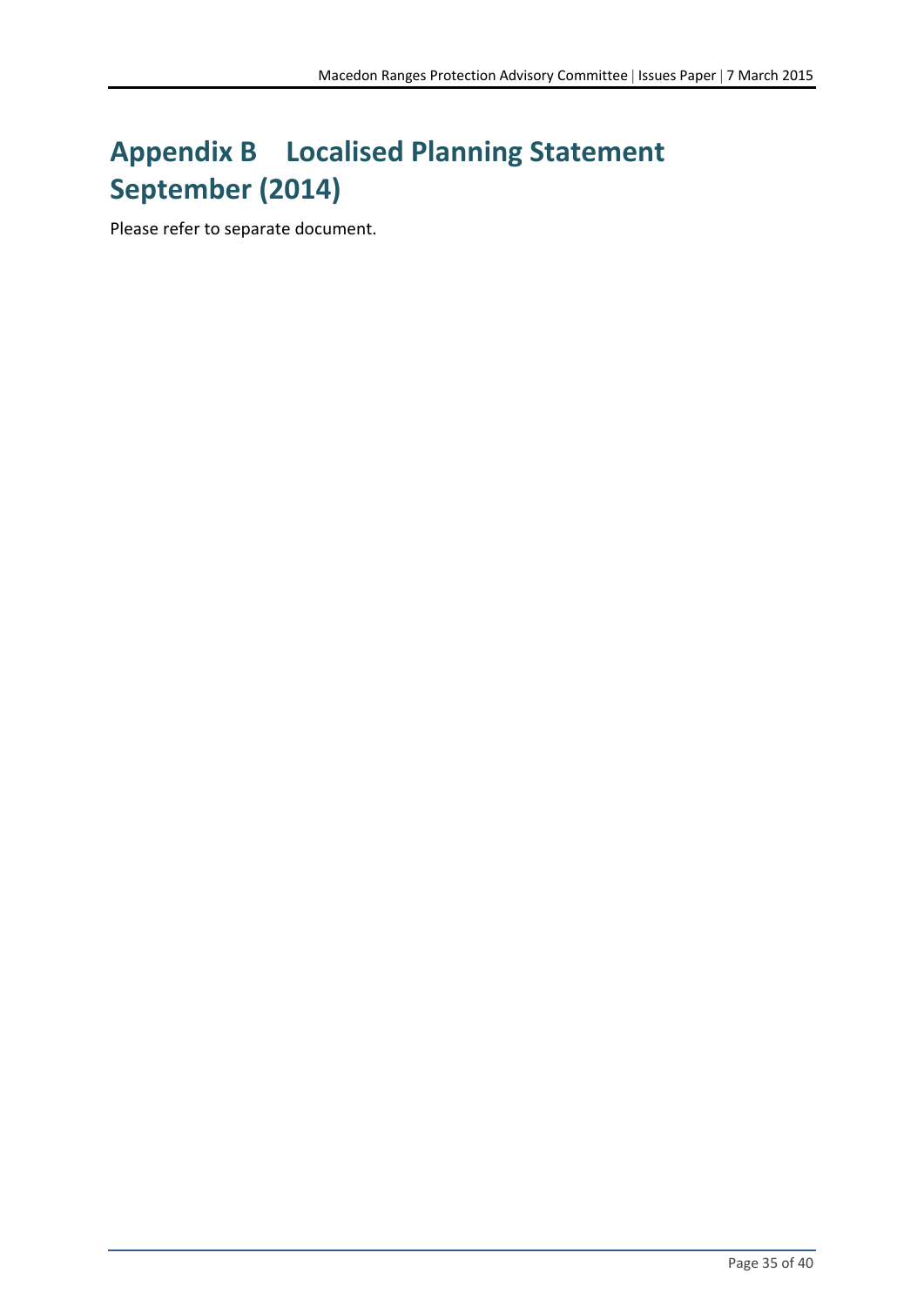# **Appendix C Relevant Planning Policies**

### **State Policy Planning Framework**

### **(iii) Plan Melbourne**

*Plan Melbourne* emphasises the need to protect and enhance the value of non‐urban regions or peri-urban regions by committing to defining a permanent boundary for urban Melbourne. *Plan Melbourne* also recognises the significant biodiversity, recreational and tourist values of non‐urban and peri‐urban areas, and the critical infrastructure and services they provide to the urban area.

*Plan Melbourne* specifically recognises the Macedon Ranges in the following initiatives:

*Ensure localised planning statements for… Macedon Ranges… acknowledge areas that are important for food production* (Initiative 5.3.1)

*Work with local governments to finalise localised planning statements for the Bellarine Peninsula, Macedon Ranges, Mornington Peninsula and Yarra Valley* (Initiative 6.2.4).

### **(iv) Regional policy in the SPPF**

Planning policy for Victoria's regions is contained in clauses 11.05 to 11.13 of the SPPF. Clause 11.12 specifically addresses the Loddon Mallee South region, of which the Macedon Ranges forms part.

Clause 11.12 sets out objectives, strategies and policy guidelines that must be taken into account by planning and responsible authorities in the Loddon Mallee South region when making planning decisions.

### **(v) Protection of environmental and landscape values in the SPPF**

One of the Macedon Ranges' key attributes is its environmental and landscape values. Environmental and landscape values are dealt with in clause 12 of the SPPF.

Key parts of clause 12 which are relevant to the Macedon Ranges include:

- clause 12.01 (Biodiversity), the objective of which is *to assist the protection and conservation of Victoria's biodiversity, including important habitat for Victoria's flora and fauna and other strategically valuable biodiversity sites*
- clause 12.04 (Significant environments and landscapes), the objective of which is *to protect and conserve environmentally sensitive areas*.

Macedon Ranges is specifically identified in clause 12.04 as one of several sensitive areas with significant recreational value that should be protected from development which would diminish its environmental conservation or recreation values.

### **Local Policy Planning Framework**

Clause 21.01 of the Macedon Ranges Planning Scheme includes a municipal profile, which is based largely on data from the 2011 census. Clause 21.02 identifies key issues and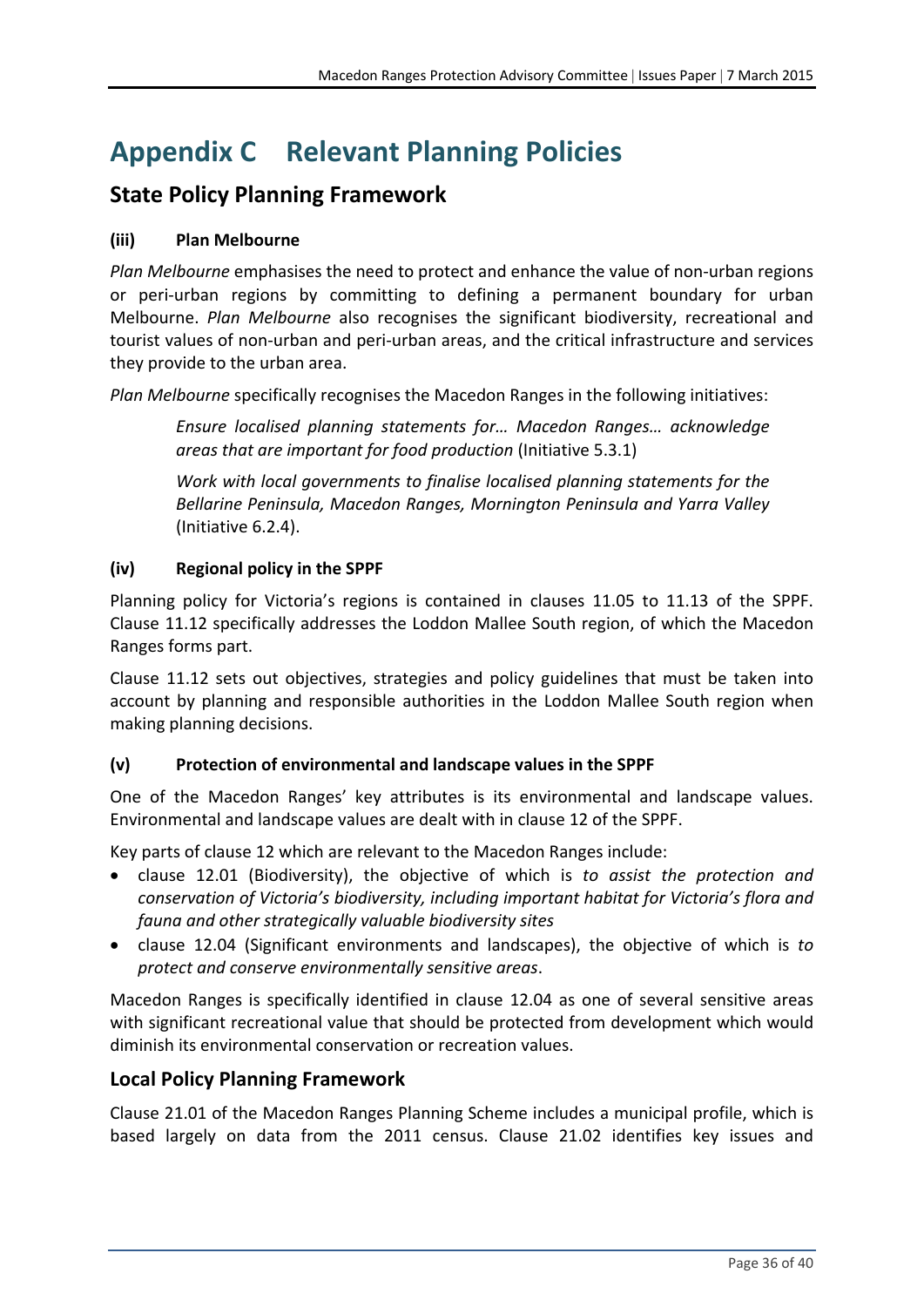influences, which inform objectives, strategies and implementation measures set out in clauses 21.04 to 21.13.

A strategic framework plan and a rural framework plan for the municipality are included in clause 21.03.

Clause 22 includes six local policies for the Shire, relating to a range of issues (including dams, intensive animal husbandry, gaming, battle‐axe allotments, and design of industrial and commercial development).

Of particular relevance is clause 22.01, which is the local policy that restates Statement of Planning Policy No. 8 (SPP8).

### **(vi) Protection of landscapes**

The need for protection of areas of significant landscape character within the Macedon Ranges Shire is acknowledged in various parts of the Local Planning Policy Framework. A range of objectives and strategies are identified in relation to significant environment and landscapes.

Clause 21.02, Key Issues and Influences, is founded on SPP8, which recognises *the national and state significance of the Macedon Ranges, in particular the environmental and landscape significance of the Macedon Ranges and its surrounds*. It is noted that planning must comprehensively address landscape protection.

The Land Use Vision for the Shire (Clause 21.03‐2) includes a vision to ensure that *development complements the nature and character of the rural landscapes of the Shire. Landscapes, in particular the landscapes around Mount Macedon and Woodend, are highly valued by residents and visitors and facilitate tourism which plays a key economic role in the Shire*. The vision includes a Strategic Framework Plan for Macedon Ranges Shire at 2036, which identifies areas of Significant Landscape Overlay (SLO 1 and 2), and a Rural Framework Plan, which identifies areas of agricultural landscape and states that agricultural landscapes contribute to the character and economy of the Shire.

### **(vii) Protection of the environment and natural resources**

A number of strategies are provided in clause 21.05 of the LPPF to protect biodiversity and natural resources, including:

- encouraging consolidation of lots and re‐subdivision where this better supports the area's vision with respect to biodiversity
- encouraging appropriate revegetation and discouraging inappropriate development in order to protect the living forest area identified in the rural framework plan.

Specific implementation tools include:

- applying the Rural Conservation Zone to the living forests and other specific areas
- ensuring minimum lot sizes are set to prevent the creation of additional lots.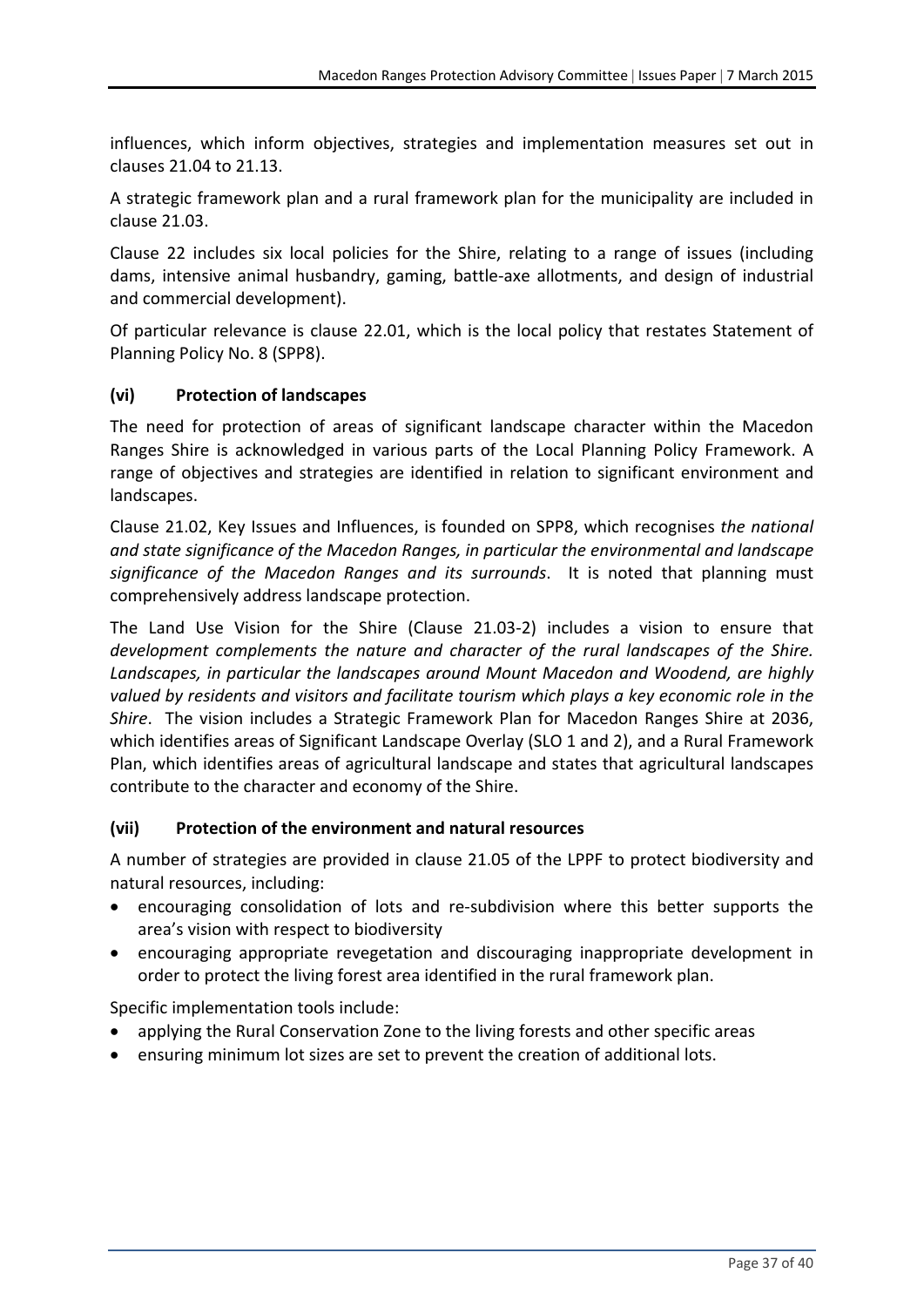### **(viii) Agriculture policy**

Agriculture and productive land are identified in the LPPF as requiring protection. Clause 21.02, Key Issues and Influences recognises the need for planning to comprehensively address agriculture, amongst other matters.

Clause 22.01, Macedon Ranges and Surrounds, states that it is policy that *where appropriate, due account must be given to the value of the area for forestry and agriculture.* Major influencing factors relate to outstanding quality and range of natural resources in the Shire, the importance of water resources and the sensitive relationship between land use and water quality and the demand for land resulting in *escalating land prices which counter economic farming.*

The local policy relating to dams (clause 22.02) applies to the construction of dams where a permit applies. This policy aims to prevent construction of dams in environmentally sensitive areas and obstruction to environmental flows into the water catchment.

The local policy relating to intensive animal husbandry (clause 22.03) applies to applications for the use and development of land for intensive animal husbandry, except for cattle feedlots, piggeries or broiler farms. This policy aims to ensure intensive animal husbandry developments are suitably located, and will not have a negative impact on the environment or waterways.

### **(ix) Protection of water catchments**

Protection of water catchments is also covered by clause 21.02, Key Issues and Influences.

The Land Use Vision for the Shire (clause 21.03‐2) includes vision statements relating to water:

> *Protection of water quality, especially potable water supply, is fundamental. Land use and development, particularly un‐serviced development in open water supply catchments, is minimised and managed to ensure water quality is not compromised.*

The Strategic Framework Plan for Macedon Ranges Shire at 2036, identifies water bodies/courses and Water Catchment Boundaries. The Rural Framework Plan shows the Northern and Southern Catchments and includes the statement:

> *Northern and Southern catchments: Protect water quality and quantity, agricultural productivity in the northern catchment and encourage rural residential only in the more fragmented southern catchment where detailed land capability studies demonstrate there is no negative impact on water quality or agricultural uses.*

Clause 21.04 Settlement, includes an objective to ensure that land use and development has regard for environmental assets, and includes a strategy to *avoid growth outside of township boundaries in Special Water Supply Catchment areas*.

Environmental risks are dealt with in clause 21.06. Clause 21.06‐4, Flooding, identifies that some areas of the Shire are subject to periodic flooding, and that while flooding can impact negatively on land use and development, it can also have important environmental benefits. Objectives include: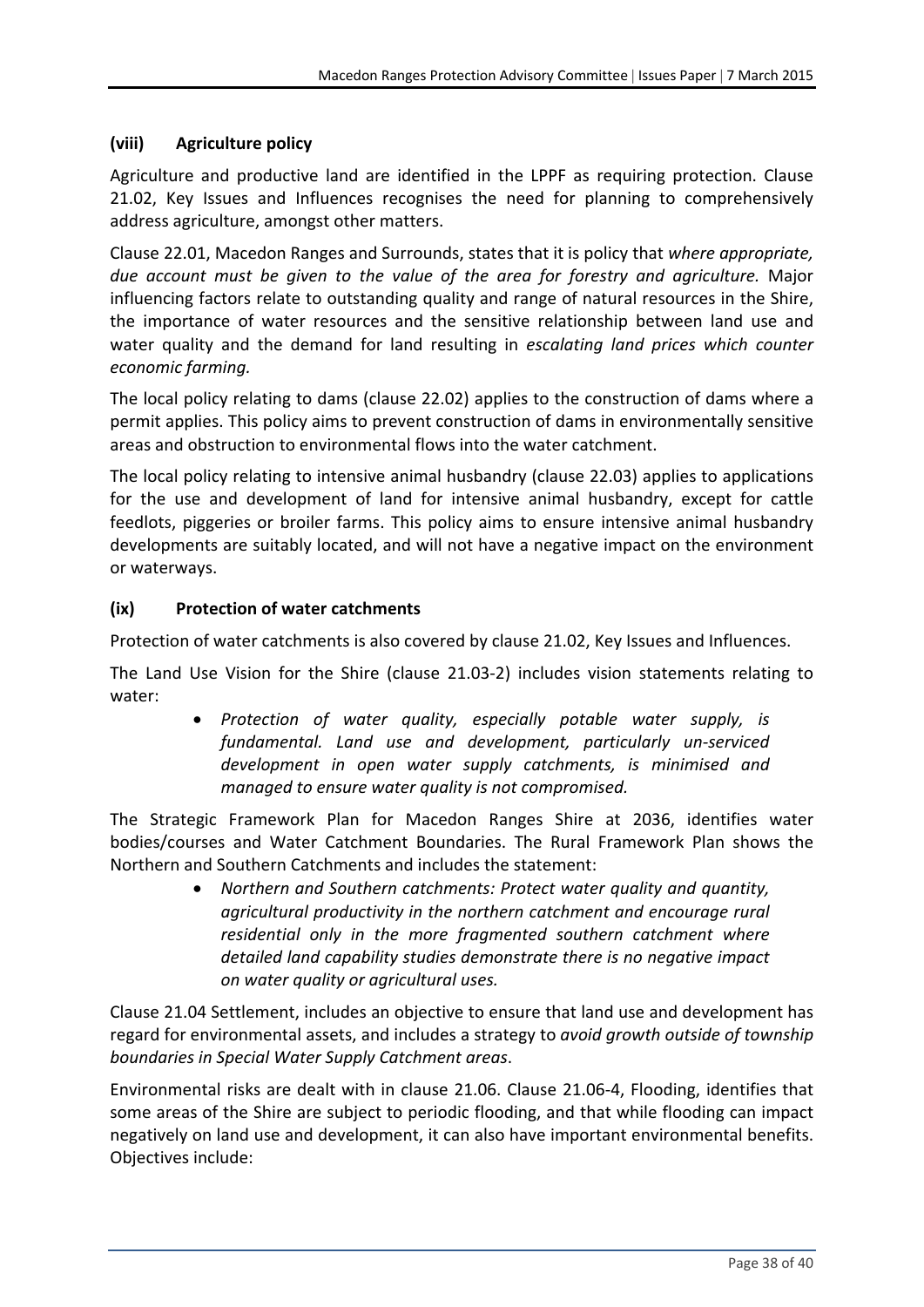- *To ensure the future use and development of land prone to flooding minimise the consequences of inundation.*
- *To maintain the role of floodways in the environment.*

Clause 21.07, Natural Resource Management, includes a section on Water (clause 21.07‐3) which notes that there are 24 proclaimed water supply catchments in the Shire.

It is also necessary for the Shire to consider any relevant catchment management strategy when making a decision on an application to use or develop land in a Special Water Supply Catchment.

Clause 22.01 Macedon Ranges and Surrounds states that it *is policy that*:

- *Protection and utilisation of the resources of the policy area for water supply, tourism and recreation, and nature conservation must be the primary concern.*
- *All development in proclaimed water catchment areas and in elevated areas must be strictly limited and regulated to protect water quality, and maintain or enhance natural systems and landscape character.*

### **(x) Protection of heritage**

A wide range of heritage features are found in the Macedon Ranges Shire. Clause 21.02, Key Issues and Influences, identifies the following key issues:

- Environment and landscape values (clause 21.02‐2)
- Built environment and heritage (clause 21.02‐4)

Clause 21.08, Built Environment and Heritage, specifically addresses heritage in the Shire. Heritage features include buildings, precincts, streetscapes, natural landforms, archaeological sites and landscapes and the objective is *to protect and enhance important heritage features and values for residents, visitors and future generations*.

### **(xi) Cultural Heritage**

In relation to Aboriginal cultural heritage (clause 21.08‐2), the Shire *recognises Aboriginal people as the primary guardians, keepers and knowledge holders of all Aboriginal cultural heritage in Macedon Ranges Shire*, and the objective is *to protect Aboriginal cultural heritage places and values within the Shire*.

In considering any proposed use or development that may impact on Aboriginal cultural heritage, the Shire is required to consider any Aboriginal Cultural Heritage Study, the Heritage Overlay, guidelines provided by Aboriginal Affairs Victoria, any relevant cultural heritage management plan and views of any Registered Aboriginal Parties.

### **(xii) Recreation and tourism**

The significance of recreation and tourism is noted in several sections of the LPPF, including:

- Clause 21.02, Key Issues and Influences
- Clause 21.03‐2, Strategic Framework Plan
- Clause 21.05, Environment and Landscape Values
- Clause 21.05‐2, Significant environments and landscapes